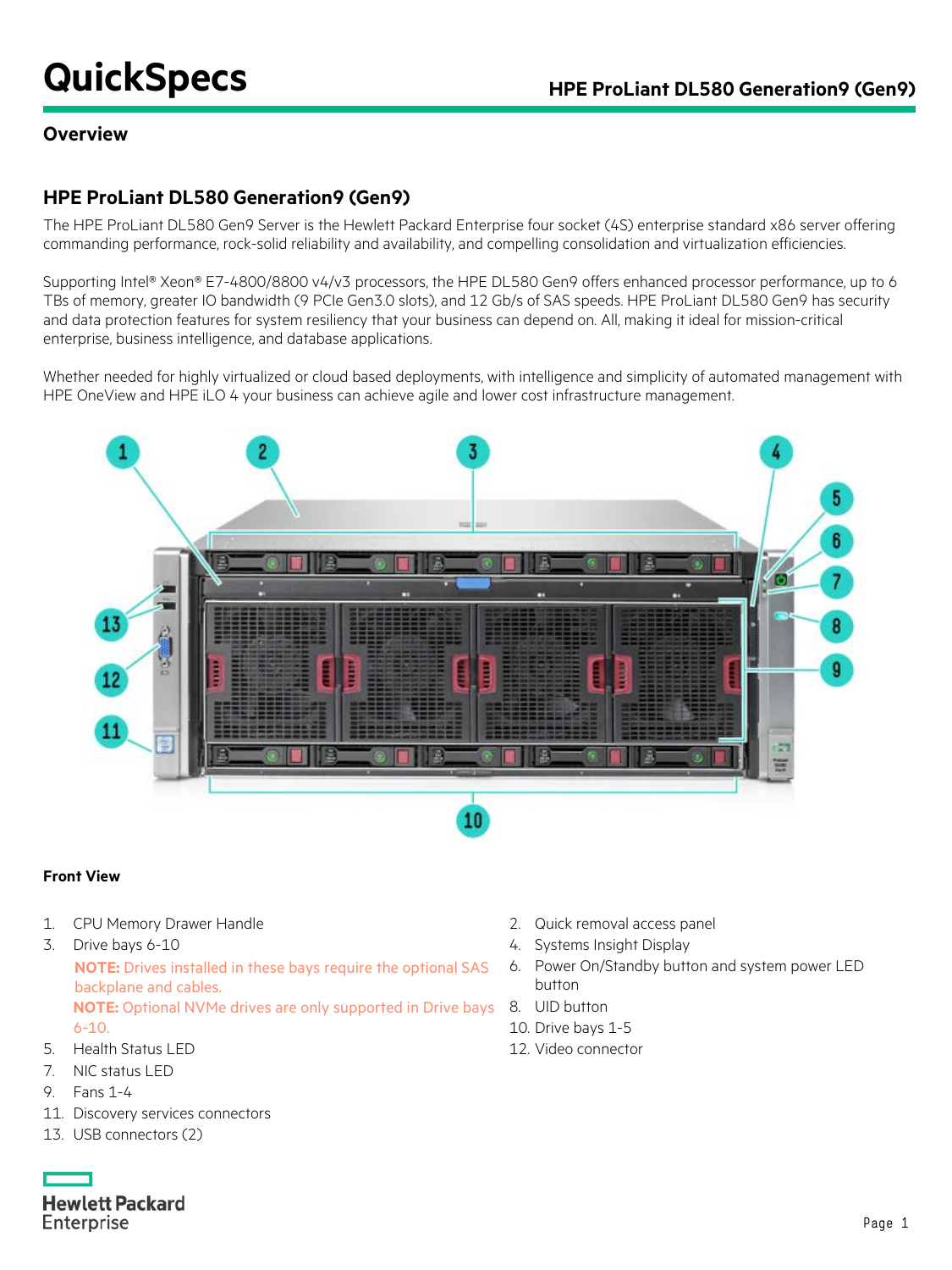### **Overview**



#### **Rear View**

- 1. Serial connector 2. Video connector
- 
- 5. Dedicated iLO connector **6. FlexibleLOM** ports 1-4
- 
- 
- 3. Power Supplies 1-4  $\overline{a}$  1-4  $\overline{b}$  1-9  $\overline{a}$  1-9  $\overline{a}$  1-9  $\overline{a}$  PCI expansion slots 1-9
	-

7. USB connectors (4) **NOTE:** Port configuration is dependent on the installed FlexibleLOM and may differ from what is shown in the illustration.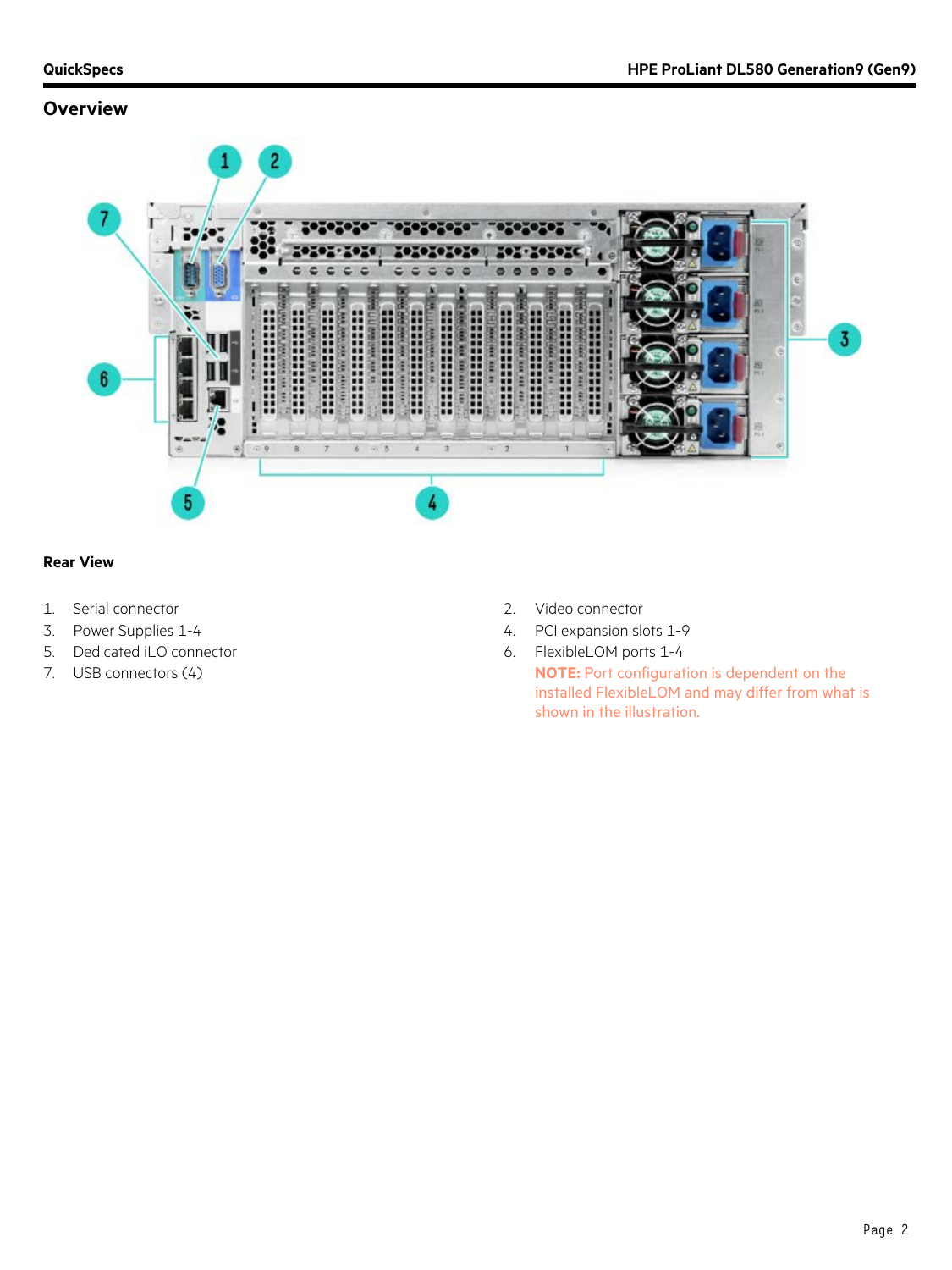### **Overview**



#### **Internal View**

- 
- 
- 5. I/O Card Auxiliary Power Connectors 6. Power Supplies
- 7. PCI expansion slots 1-9 8. FlexibleLOM connector
- 9. SPI board (houses iLO chip, FBWC, microSD slot, 2x USB slots, TPM, top SAS backplane connector)
- **What's New**
	- New 128GB memory
- 1. CPU Memory Drawer **2. Accord 2. Memory Cartridges 1-8**
- 3. Processors 1-4  $\overline{a}$  and  $\overline{a}$  are  $\overline{a}$  and  $\overline{a}$  are  $\overline{a}$  are  $\overline{a}$  are  $\overline{a}$  are  $\overline{a}$  and  $\overline{a}$  are  $\overline{a}$  are  $\overline{a}$  are  $\overline{a}$  and  $\overline{a}$  are  $\overline{a}$  are  $\overline{a}$  are  $\overline{a}$ 
	-
	-
	- 10. MicroSD Slot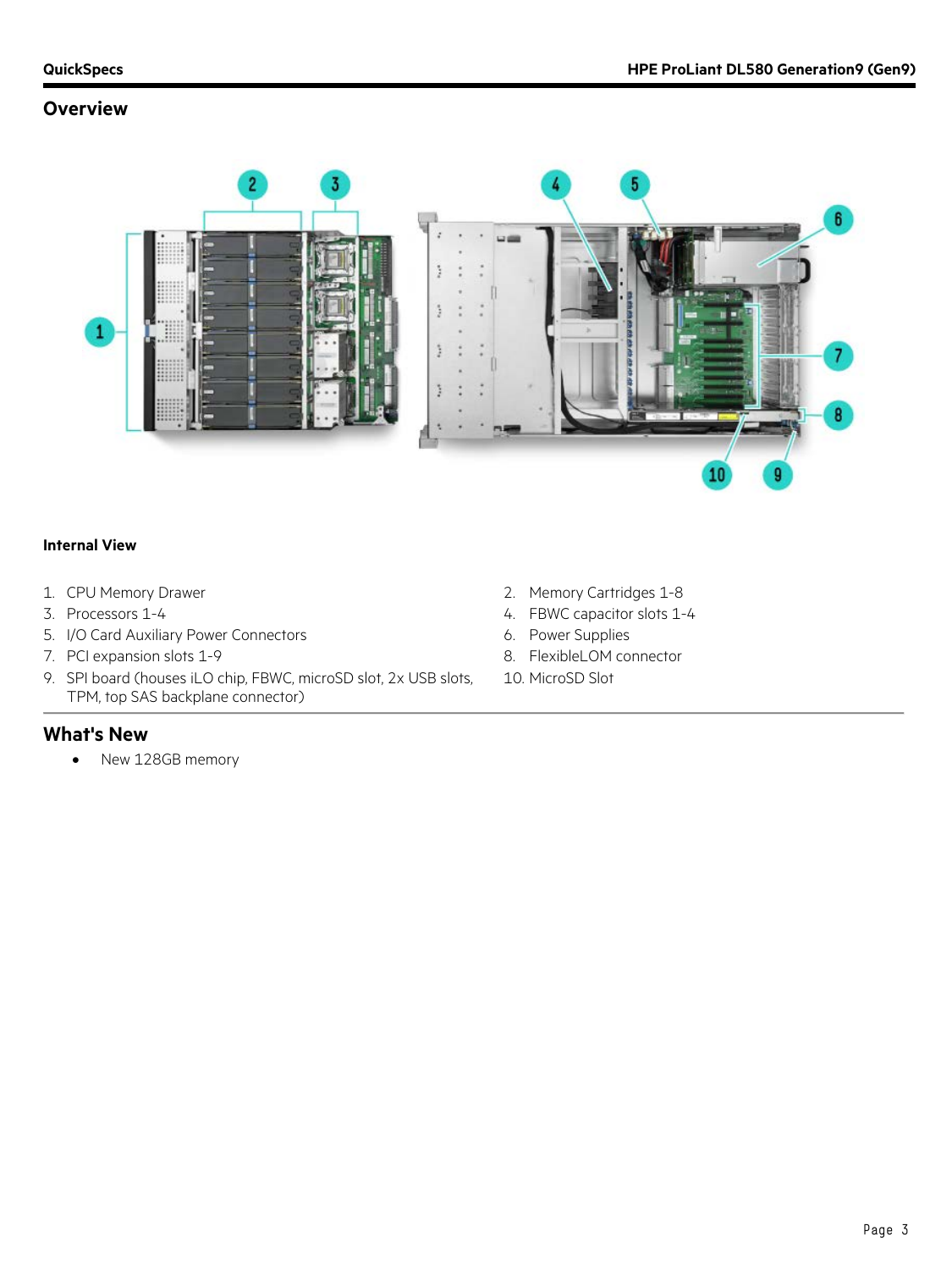٦

# **Standard Features**

| NOTE: For more information regarding Intel Xeon processors, please see the following http://www.intel.com/xeon. |       |     |                  |              |     |    |
|-----------------------------------------------------------------------------------------------------------------|-------|-----|------------------|--------------|-----|----|
| <b>Processor</b>                                                                                                | Model | CPU | Cores   L3 Cache | <b>Power</b> | QPI | DD |

| <b>Processor</b>                          | <b>Model</b>                                                                                         | <b>CPU</b> | <b>Cores</b>   | L3 Cache | <b>Power</b> | QPI       | DDR4 Hz |
|-------------------------------------------|------------------------------------------------------------------------------------------------------|------------|----------------|----------|--------------|-----------|---------|
| One or more of the                        |                                                                                                      | frequency  |                |          |              |           |         |
| following depending<br>on model           | E7-8893v3                                                                                            | 3.2GHz     | 4              | 45MB     | 140W         | 9.6 GT/s  | 1866    |
|                                           | E7-8891v3                                                                                            | $2.8$ GHz  | 10             | 45MB     | 165W         | 9.6 G T/s | 1866    |
|                                           | E7-8890v3                                                                                            | $2.5$ GHz  | 18             | 45MB     | 165W         | 9.6GT/s   | 1866    |
|                                           | E7-8880v3                                                                                            | $2.3$ GHz  | 18             | 45MB     | <b>150W</b>  | 9.6 G T/s | 1866    |
|                                           | E7-8880Lv3                                                                                           | $2.0$ GHz  | 18             | 45MB     | 115W         | 9.6 G T/s | 1866    |
|                                           | E7-8870v3                                                                                            | $2.1$ GHz  | 18             | 45MB     | 140W         | 9.6 GT/s  | 1866    |
|                                           | E7-8867v3                                                                                            | 2.5GHz     | 16             | 45MB     | 165W         | 9.6 G T/s | 1866    |
|                                           | E7-8860v3                                                                                            | $2.2$ GHz  | 16             | 40MB     | 140W         | 9.6 G T/s | 1866    |
|                                           | E7-4850v3                                                                                            | $2.2$ GHz  | 14             | 35MB     | <b>115W</b>  | 8.0GT/s   | 1866    |
|                                           | E7-4830v3                                                                                            | $2.1$ GHz  | 12             | 30MB     | 115W         | 8.0GT/s   | 1866    |
|                                           | E7-4820v3                                                                                            | 1.9GHz     | 10             | 25MB     | <b>115W</b>  | 6.4GT/s   | 1866    |
|                                           | E7-4809v3                                                                                            | $2.0$ GHz  | 8              | 20MB     | 115W         | 6.4GT/s   | 1866    |
|                                           | E7-8894v4                                                                                            | $2.4$ GHz  | 24             | 60MB     | 165W         | 9.6 GT/s  | 1866    |
|                                           | E7-8893v4                                                                                            | 3.2GHz     | $\overline{4}$ | 60MB     | 140W         | 9.6GT/s   | 1866    |
|                                           | E7-8891v4                                                                                            | $2.8$ GHz  | 10             | 60MB     | 165W         | 9.6 G T/s | 1866    |
|                                           | E7-8890v4                                                                                            | $2.2$ GHz  | 24             | 60MB     | 165W         | 9.6GT/s   | 1866    |
|                                           | E7-8880v4                                                                                            | $2.2$ GHz  | 22             | 55MB     | <b>150W</b>  | 9.6GT/s   | 1866    |
|                                           | E7-8870v4                                                                                            | $2.1$ GHz  | 20             | 50MB     | 140W         | 9.6 G T/s | 1866    |
|                                           | E7-8867v4                                                                                            | $2.4$ GHz  | 18             | 45MB     | 165W         | 9.6 G T/s | 1866    |
|                                           | E7-8860v4                                                                                            | $2.2$ GHz  | 18             | 45MB     | 140W         | 9.6 G T/s | 1866    |
|                                           | E7-4850v4                                                                                            | $2.1$ GHz  | 16             | 40MB     | 115W         | 8.0GT/s   | 1866    |
|                                           | E7-4830v4                                                                                            | 2.0GHz     | 14             | 35MB     | 115W         | 8.0GT/s   | 1866    |
|                                           | E7-4820v4                                                                                            | $2.0$ GHz  | 10             | 25MB     | 115W         | 6.4GT/s   | 1866    |
|                                           | E7-4809v4                                                                                            | $2.1$ GHz  | 8              | 20MB     | 115W         | 6.4GT/s   | 1866    |
| <b>Chipset</b>                            | Intel® C602J Chipset                                                                                 |            |                |          |              |           |         |
|                                           | Intel® Xeon® E7-4800/8800v3 Processor Family                                                         |            |                |          |              |           |         |
|                                           | Intel® Xeon® E7-4800/8800v4 Processor Family                                                         |            |                |          |              |           |         |
|                                           | NOTE: For more information regarding Intel® chipsets, please see the following URL:                  |            |                |          |              |           |         |
|                                           | http://www.intel.com/products/server/chipsets/                                                       |            |                |          |              |           |         |
| On System<br>Management<br><b>Chipset</b> | HPE iLO (Firmware HPE iLO4 2.0) 4GB NAND<br>NOTE: Read and learn more in the <i>iLO QuickSpecs</i> . |            |                |          |              |           |         |

**Memory**

L.

| <b>Memory</b>                              | Type:                                                                                                                                                                                                                                                                                               |  |  |  |
|--------------------------------------------|-----------------------------------------------------------------------------------------------------------------------------------------------------------------------------------------------------------------------------------------------------------------------------------------------------|--|--|--|
| One of the following<br>depending on model | <b>HPE SmartMemory</b>                                                                                                                                                                                                                                                                              |  |  |  |
|                                            | DDR4 Registered (RDIMM) and Quad Rank Load Reduced (LRDIMM)                                                                                                                                                                                                                                         |  |  |  |
|                                            | DIMM Slots Available<br>96                                                                                                                                                                                                                                                                          |  |  |  |
|                                            | Maximum Capacity<br>$(96 \times 128$ GB)<br>12TB                                                                                                                                                                                                                                                    |  |  |  |
|                                            | NOTE: Hewlett Packard Enterprise memory from previous generation servers are not qualified or<br>warranted with this HPE ProLiant Server. HPE SmartMemory is required to realize the memory<br>performance improvements and enhanced functionality listed in this document for Gen9. For additional |  |  |  |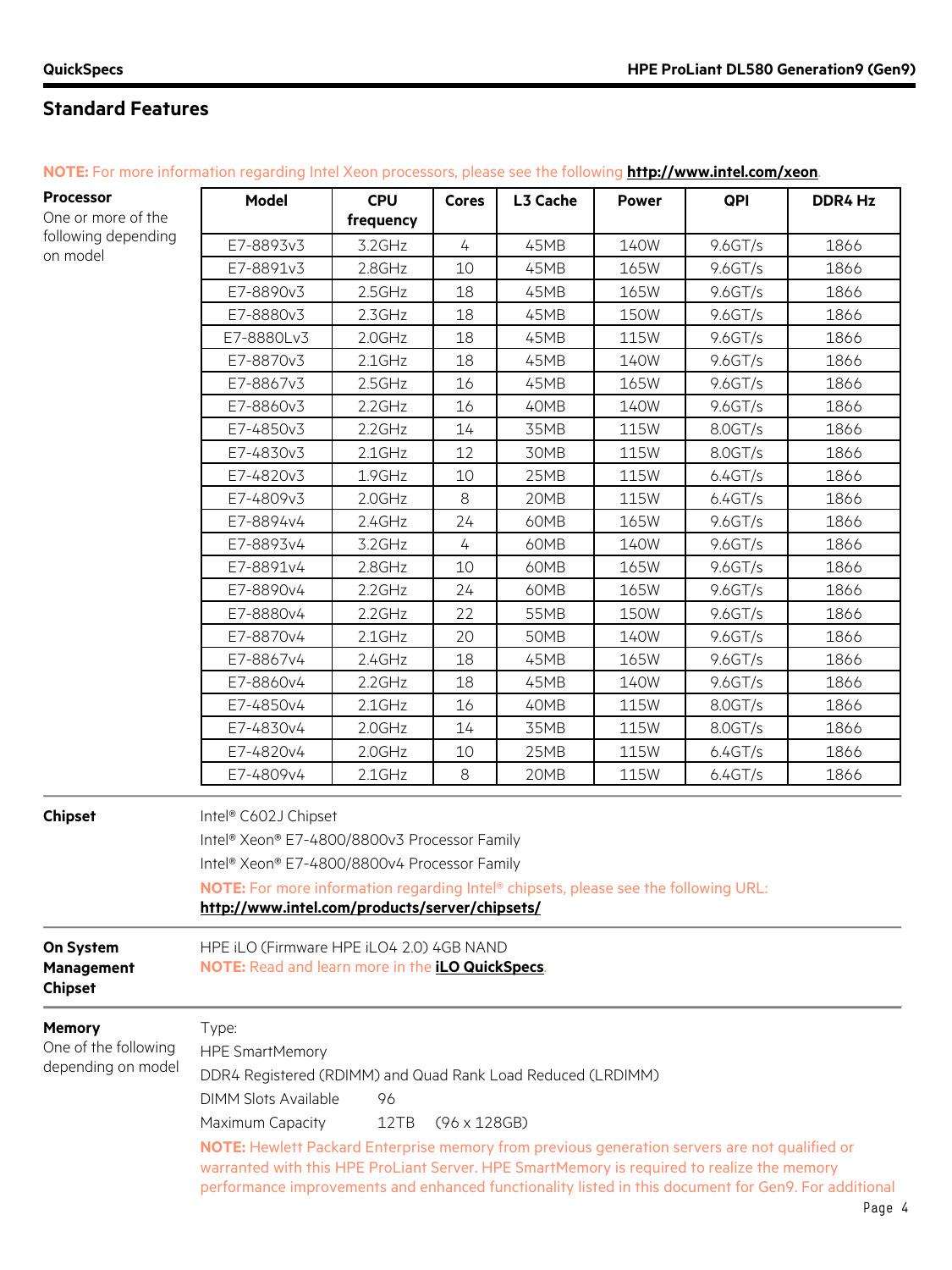#### **Standard Features**

information, please see the **[HPE SmartMemory QuickSpecs](https://www.hpe.com/h20195/v2/GetHTML.aspx?docname=c04355083)**.

**NOTE:** LRDIMM and RDIMM are distinct memory technologies and cannot be mixed within a server. **NOTE:** Depending on the memory configuration and processor model, the memory speed may run at 1866MHz, 1600MHz, or 1333MHz. Please see Memory Population Table below or the Online Memory Configuration Tool at: **[HPE Server Memory Configurator](http://h22195.www2.hp.com/DDR4memoryconfig/Home/Legal)**.

#### **Network Controller FlexibleLOM**

HPE ProLiant Gen9 servers offer a new flexible network technology - FlexibleLOMs, which offers customers a choice of 1Gb, 10Gb, or 10Gb base-T Ethernet or converged networking in their embedded adapter:

HPE Ethernet 1Gb 4-port 331FLR FIO Adapter HPE Ethernet 1Gb 4-port 366FLR FIO Adapter HPE FlexFabric 10Gb 2-port 533FLR-T FIO Adapter HPE FlexFabric 10Gb 2-port 534FLR-SFP+ FIO Adapter HPE Ethernet 10Gb 2-port 546FLR-SFP+ FIO Adapter HPE FlexFabric 10Gb 2-port 556FLR-SFP+FIO Adapter HPE FlexFabric 10Gb 2-port 556FLR-T FIO Adapter HPE Ethernet 10Gb 2-port 560FLR-SFP+ FIO Adapter HPE Ethernet 10Gb 2-port 561FLR-T FIO Adapter HPE Ethernet 10Gb 2-port 562FLR-SFP+FIO Adapter

**NOTE:** For additional details see the Networking Section of this document. **NOTE:** Wake-on-LAN feature is not supported on the DL580 Gen9 with FlexibleLOMs.

#### **Expansion Slots**

| Primary Riser<br>(Standard) | <b>Expansion</b><br>Slots # | <b>Technology</b> | <b>Bus</b><br><b>Width</b> | <b>Connector</b><br><b>Width</b> | <b>Bus</b><br><b>Number</b> | <b>Form Factor</b>            | <b>Notes</b> |
|-----------------------------|-----------------------------|-------------------|----------------------------|----------------------------------|-----------------------------|-------------------------------|--------------|
|                             | $\mathbf{1}$                | <b>PCle 3.0</b>   | x16                        | x16                              | CO/O3/O                     | Full<br>length/full<br>height | Proc 4       |
|                             | $\overline{2}$              | <b>PCle 3.0</b>   | x16                        | x16                              | CO/02/0                     | Full<br>length/full<br>height | Proc 4       |
|                             | 3                           | <b>PCle 3.0</b>   | x16                        | x16                              | 80/03/0                     | Full<br>length/full<br>height | Proc 3       |
|                             | $\sqrt{2}$                  | <b>PCle 3.0</b>   | $\times 8$                 | x16                              | 80/02/0                     | Full<br>length/full<br>height | Proc 3       |
|                             | 5                           | <b>PCle 3.0</b>   | $\times 8$                 | x16                              | 80/02/1                     | Full<br>length/full<br>height | Proc 3       |
|                             | $\boldsymbol{6}$            | <b>PCle 3.0</b>   | x16                        | x16                              | 40/03/0                     | Full<br>length/full<br>height | Proc 2       |
|                             | $\overline{7}$              | <b>PCle 3.0</b>   | $\times 8$                 | x16                              | 40/02/0                     | Full<br>length/full<br>height | Proc 2       |
|                             | $\,8\,$                     | <b>PCle 3.0</b>   | $\times 8$                 | x16                              | 40/02/1                     | Full<br>length/full<br>height | Proc 2       |
|                             | 9                           | <b>PCle 3.0</b>   | x16                        | x16                              | 00/03/0                     | Full                          | Proc 1       |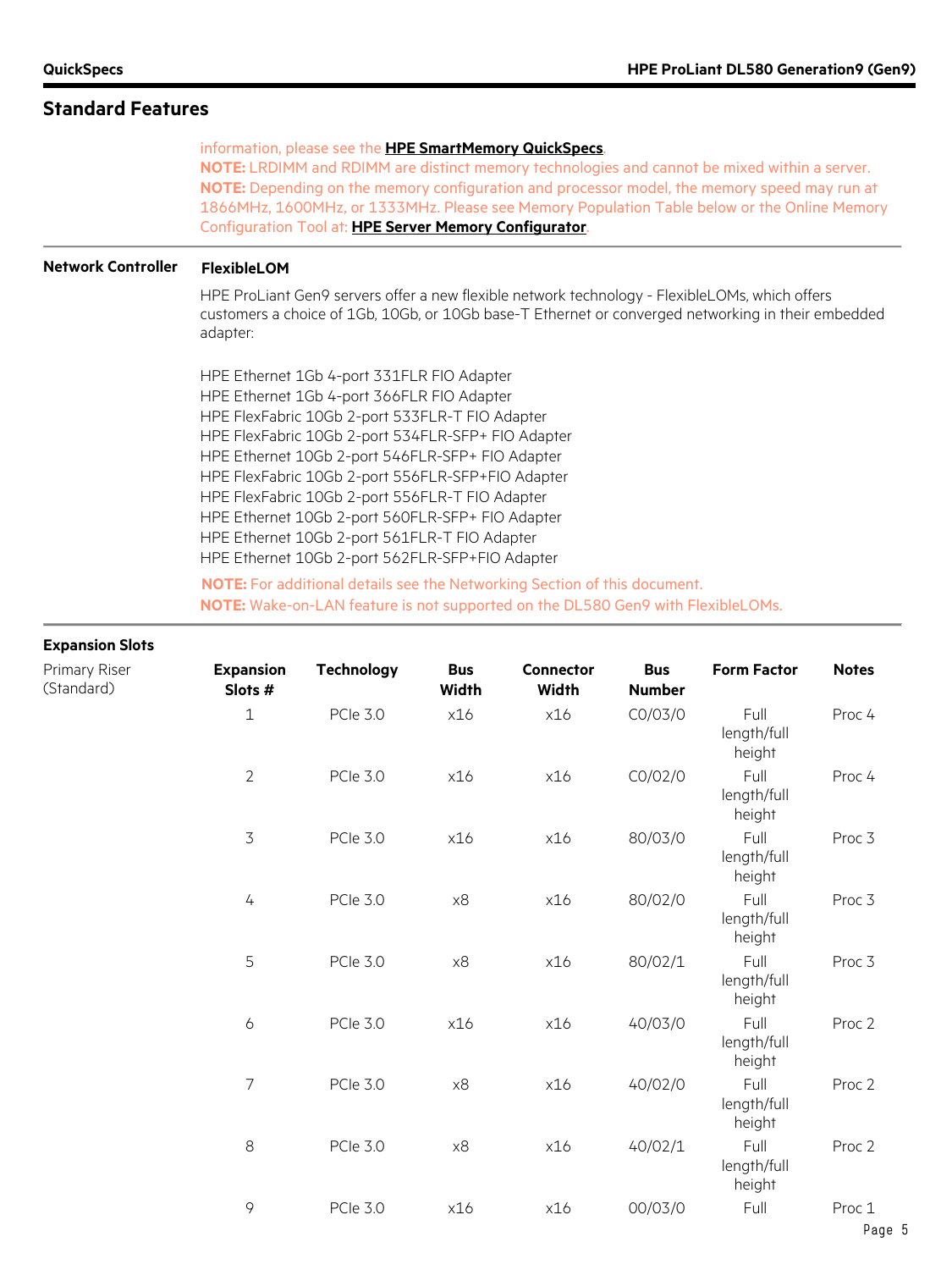|                                                                                         |                                                                                                                                                                                                                                                                                                                                                        |                                             | length/full<br>height                                                                                                                                                                                                                                                                                                                                                                                                                                                                                                                                                                                                                                                                                                                                                                                                                                                                                                                                                                                                                                |
|-----------------------------------------------------------------------------------------|--------------------------------------------------------------------------------------------------------------------------------------------------------------------------------------------------------------------------------------------------------------------------------------------------------------------------------------------------------|---------------------------------------------|------------------------------------------------------------------------------------------------------------------------------------------------------------------------------------------------------------------------------------------------------------------------------------------------------------------------------------------------------------------------------------------------------------------------------------------------------------------------------------------------------------------------------------------------------------------------------------------------------------------------------------------------------------------------------------------------------------------------------------------------------------------------------------------------------------------------------------------------------------------------------------------------------------------------------------------------------------------------------------------------------------------------------------------------------|
|                                                                                         | ID by bus (starting with the lowest bus).<br>Performance Heatsink.                                                                                                                                                                                                                                                                                     |                                             | NOTE: PCIe slot availability is dependent on the number of processors installed.<br>NOTE: Inserting cards with PCI bridges may alter the actual bus assignment number.<br>NOTE: Slots are enumerated differently based on OS. MS OS's enumerate from lowest to highest Device<br>NOTE: Bus Width Indicates the number of physical electrical lanes running to the connector.<br>NOTE: When populating the second optional riser slot, the second processor must be installed.<br>NOTE: All slots support PCIe cards to 150W or more depending on card but an additional Power Cord<br>Option is required (PN 669777-B21). See Option Section below for offering.<br>NOTE: Double wide PCIe cards are only supported in risers with the Processors leveraging the High<br>NOTE: Up to 9 slots supported; all full-length/full-height. Standard: 4 PCI-E 3.0 x8, 5 PCI-E 3.0 x16.                                                                                                                                                                      |
| <b>Internal Storage</b><br><b>Devices</b><br>One of the following<br>depending on model | Hard Disk Drive<br>Backplane<br>Diskette Drive                                                                                                                                                                                                                                                                                                         | models section below.<br>None               | Internal SAS lower and upper backplanes support up to ten SFF hard disk<br>drives or solid state drives or Express Bays (NVMe drives)<br>NOTE: For Factory Integrated models, five (5) lower drive bays ship standard<br>and five (5) upper drive bays can be ordered separately with a drive<br>backplane kits. For Pre-configured models, please refer to the pre-configured                                                                                                                                                                                                                                                                                                                                                                                                                                                                                                                                                                                                                                                                       |
|                                                                                         | <b>Optional Optical Drive</b><br><b>Hard Drives</b>                                                                                                                                                                                                                                                                                                    | External<br>None ship standard              |                                                                                                                                                                                                                                                                                                                                                                                                                                                                                                                                                                                                                                                                                                                                                                                                                                                                                                                                                                                                                                                      |
| <b>Maximum Internal</b><br><b>Storage</b>                                               | Hot Plug SFF SAS<br>Hot Plug SFF SAS SSD<br>Hot Plug SFF SATA SSD<br>Hot Plug SFF NVMe PCIe 8TB<br>SSD                                                                                                                                                                                                                                                 | <b>CAPACITY</b><br>20TB<br>38.4TB<br>38.4TB | <b>CONFIGURATION</b><br>10 x 2.0TB<br>10 x 3.84TB<br>10 x 3.84TB<br>$5 \times 1.6$ TB<br>NOTE: Optional support for 5 NVMe SSDs or 5 SFF drives are also available.                                                                                                                                                                                                                                                                                                                                                                                                                                                                                                                                                                                                                                                                                                                                                                                                                                                                                  |
| <b>Power Supply</b><br>One of the following<br>depending on model                       | HPE 1500W Common Slot Platinum Plus Hot Plug Power Supply<br>HPE 1500W Common Slot 48VDC Hot Plug Power Supply<br>NOTE: 1500W power supply supports high line voltage only.<br>HPE 1200W Common Slot Platinum Plus Hot Plug Power Supply<br>redundancy for highly loaded configurations.<br>http://www.hpe.com/info/hppoweradvisor.<br>configurations. |                                             | NOTE: A minimum of two (2) power supplies are required. Four (4) 1500W power supplies offers N+N<br>Prior to making a power supply selection it is highly recommended that the HPE Power Advisor is run to<br>determine the right size power supply for your server configuration. The HPE Power Advisor is located at:<br>The Hewlett Packard Enterprise Common Slot (CS) power supplies allow for commonality of power<br>supplies across a wide range of ProLiant and Integrity servers, as well as HPE Storage solutions, and are<br>designed to provide the highest power supply efficiency without degrading system performance. Hewlett<br>Packard Enterprise CS power supplies are tested by the Electric Power Research Institute (EPRI) and<br>certified through the ECOS 80 Plus power supply program. HPE CS power supply options provide<br>efficiency ratings of up to 94% (80 Plus Platinum) and are available. All Hewlett Packard<br>Enterprise Common Slot power sources are UL, CE Mark Compliant, hot-plug and support redundant |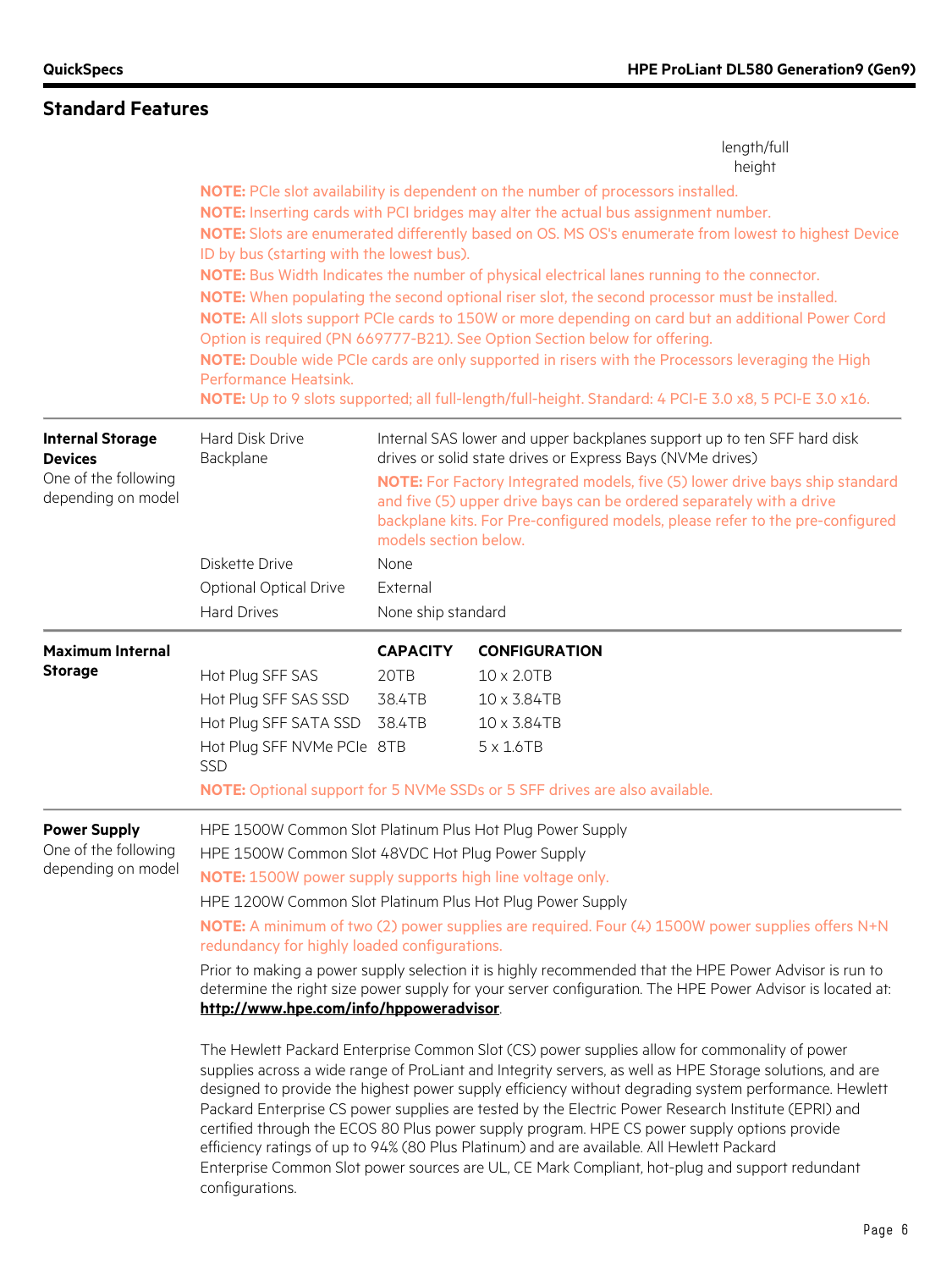# **Standard Features**

|                                            | go to HPE Intelligent Power Distribution Units.<br>operation will fail. | and facilities. This allows your company to reclaim millions of dollars in wasted power capacity and                                                                          | HPE CS Platinum Plus power supplies are required when enabling HPE's Intelligent Power Discovery (IPD)<br>solution. IPD is the first technology to create an automated, energy-aware network between IT systems<br>downtime costs across data centers. For more information on the Hewlett Packard Enterprise IPD solution,<br>NOTE: Mixing of power supplies in the same server is not supported. All power supplies must be of the<br>same output and efficiency rating. If non-matched power supplies are inserted you will get errors and |  |  |  |
|--------------------------------------------|-------------------------------------------------------------------------|-------------------------------------------------------------------------------------------------------------------------------------------------------------------------------|-----------------------------------------------------------------------------------------------------------------------------------------------------------------------------------------------------------------------------------------------------------------------------------------------------------------------------------------------------------------------------------------------------------------------------------------------------------------------------------------------------------------------------------------------|--|--|--|
| <b>Required Cabling</b>                    | <b>Server Power Cords</b>                                               |                                                                                                                                                                               |                                                                                                                                                                                                                                                                                                                                                                                                                                                                                                                                               |  |  |  |
|                                            | Server ships with high-voltage server to PDU power cord.                |                                                                                                                                                                               |                                                                                                                                                                                                                                                                                                                                                                                                                                                                                                                                               |  |  |  |
|                                            |                                                                         | NOTE: If customers require a local power cord, they can check the power cord matrix for the<br>appropriate county specific SKU. Please see the power cord matrix for details. |                                                                                                                                                                                                                                                                                                                                                                                                                                                                                                                                               |  |  |  |
| <b>System Fans</b>                         |                                                                         | Non-redundant                                                                                                                                                                 | Redundant                                                                                                                                                                                                                                                                                                                                                                                                                                                                                                                                     |  |  |  |
| One of the following<br>depending on model | 4 Hot Plug Fans (eight rotors<br>with N+1 redundancy)                   |                                                                                                                                                                               |                                                                                                                                                                                                                                                                                                                                                                                                                                                                                                                                               |  |  |  |
| <b>Interfaces</b>                          | Serial                                                                  | 1 back                                                                                                                                                                        |                                                                                                                                                                                                                                                                                                                                                                                                                                                                                                                                               |  |  |  |
|                                            | Video                                                                   | 1 front: 1 back                                                                                                                                                               |                                                                                                                                                                                                                                                                                                                                                                                                                                                                                                                                               |  |  |  |
|                                            | FlexibleLOM Network Ports                                               | Selection of FlexibleLOM options                                                                                                                                              |                                                                                                                                                                                                                                                                                                                                                                                                                                                                                                                                               |  |  |  |
|                                            | iLO 4 Remote Management 1 x 1Gbe dedicated                              |                                                                                                                                                                               |                                                                                                                                                                                                                                                                                                                                                                                                                                                                                                                                               |  |  |  |
|                                            | Micro SD Slot                                                           | 1 internal                                                                                                                                                                    |                                                                                                                                                                                                                                                                                                                                                                                                                                                                                                                                               |  |  |  |
|                                            |                                                                         | NOTE: Dual microSD USB option kit also available (741279-B21).                                                                                                                |                                                                                                                                                                                                                                                                                                                                                                                                                                                                                                                                               |  |  |  |
|                                            | USB 2.0 Ports                                                           | 8 total: 2 front; 4 back; 2 internal                                                                                                                                          |                                                                                                                                                                                                                                                                                                                                                                                                                                                                                                                                               |  |  |  |
| <b>Operating Systems</b>                   | <b>Microsoft Windows Server</b>                                         |                                                                                                                                                                               |                                                                                                                                                                                                                                                                                                                                                                                                                                                                                                                                               |  |  |  |
| and Virtualization                         | <b>Red Hat Enterprise Linux (RHEL)</b>                                  |                                                                                                                                                                               |                                                                                                                                                                                                                                                                                                                                                                                                                                                                                                                                               |  |  |  |
| <b>Software Support for</b>                | <b>SUSE Linux Enterprise Server (SLES)</b>                              |                                                                                                                                                                               |                                                                                                                                                                                                                                                                                                                                                                                                                                                                                                                                               |  |  |  |
| <b>ProLiant Servers</b>                    | <b>VMware</b>                                                           |                                                                                                                                                                               |                                                                                                                                                                                                                                                                                                                                                                                                                                                                                                                                               |  |  |  |
|                                            | <b>CentOS</b>                                                           |                                                                                                                                                                               |                                                                                                                                                                                                                                                                                                                                                                                                                                                                                                                                               |  |  |  |
|                                            | <b>Oracle Linux</b>                                                     |                                                                                                                                                                               |                                                                                                                                                                                                                                                                                                                                                                                                                                                                                                                                               |  |  |  |
|                                            |                                                                         | visit our Support Matrix at: <b>http://www.hpe.com/info/ossupport</b> and our driver download page<br>http://h20565.www2.hpe.com/hpsc/swd/public/readIndex?sp4ts.oid=8090151. | NOTE: For more information on Hewlett Packard Enterprise Certified and Supported ProLiant Servers<br>for OS and Virtualization Software and latest listing of software drivers available for your server, please                                                                                                                                                                                                                                                                                                                              |  |  |  |
| <b>Upgradeability</b>                      | Upgradeable to 4 processors                                             |                                                                                                                                                                               |                                                                                                                                                                                                                                                                                                                                                                                                                                                                                                                                               |  |  |  |
|                                            | Up to 96 DDR4 DIMM slots                                                |                                                                                                                                                                               |                                                                                                                                                                                                                                                                                                                                                                                                                                                                                                                                               |  |  |  |
|                                            | 9 PCIe Gen3 expansion slots                                             |                                                                                                                                                                               |                                                                                                                                                                                                                                                                                                                                                                                                                                                                                                                                               |  |  |  |
|                                            | "Expansion Slots" section for more details.                             | NOTE: PCIe slot availability is dependent on the number of processors installed. Please refer to the                                                                          |                                                                                                                                                                                                                                                                                                                                                                                                                                                                                                                                               |  |  |  |
|                                            | bays                                                                    |                                                                                                                                                                               | 10 SFF internal HDD/SSD SAS drive bays or 5 SFF Internal Express Bays + 5 SFF Internal HDD/SSD drive                                                                                                                                                                                                                                                                                                                                                                                                                                          |  |  |  |
|                                            | drive bays can be ordered for ten drives.                               |                                                                                                                                                                               | NOTE: Five drive bays come standard. An optional five SAS drive or five Express backplane kit with five                                                                                                                                                                                                                                                                                                                                                                                                                                       |  |  |  |
|                                            | 5 NVMe SSD drive bays                                                   |                                                                                                                                                                               |                                                                                                                                                                                                                                                                                                                                                                                                                                                                                                                                               |  |  |  |
|                                            | 4 redundant hot-plug power supplies                                     |                                                                                                                                                                               |                                                                                                                                                                                                                                                                                                                                                                                                                                                                                                                                               |  |  |  |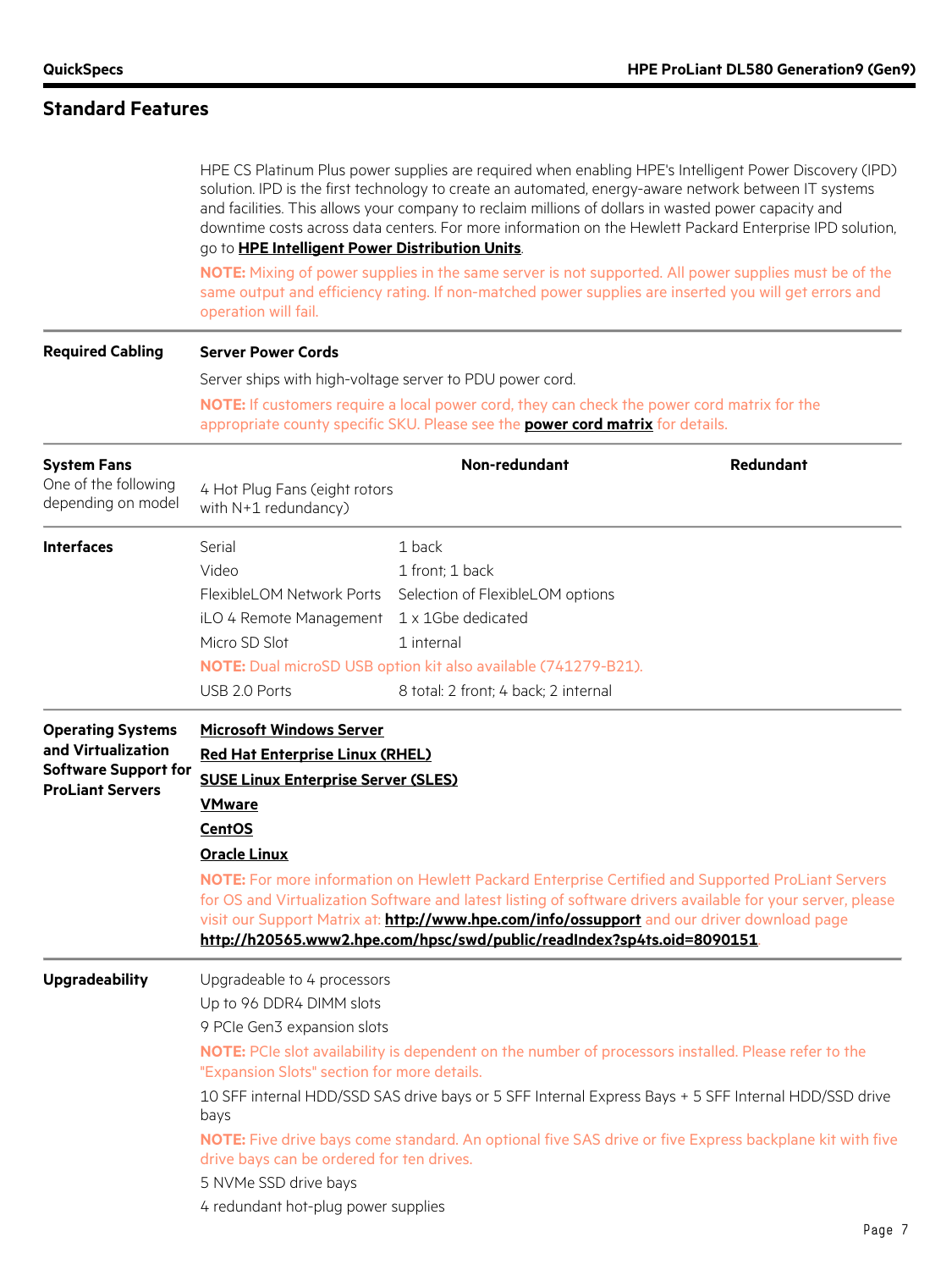| <b>Industry Standard</b>                    | ACPI 2.0. Compliant                                                                                                                                                                                                                                                                                                       |  |  |  |  |
|---------------------------------------------|---------------------------------------------------------------------------------------------------------------------------------------------------------------------------------------------------------------------------------------------------------------------------------------------------------------------------|--|--|--|--|
| Compliance                                  | PCle 2.0 Compliant                                                                                                                                                                                                                                                                                                        |  |  |  |  |
|                                             | PXE Support                                                                                                                                                                                                                                                                                                               |  |  |  |  |
|                                             | <b>WOL Support</b>                                                                                                                                                                                                                                                                                                        |  |  |  |  |
|                                             | NOTE: Not supported with FlexLOMs on DL580 Gen9.                                                                                                                                                                                                                                                                          |  |  |  |  |
|                                             | Physical Address Extension (PAE) Support                                                                                                                                                                                                                                                                                  |  |  |  |  |
|                                             | Microsoft <sup>®</sup> Logo certifications                                                                                                                                                                                                                                                                                |  |  |  |  |
|                                             | USB 2.0 Support                                                                                                                                                                                                                                                                                                           |  |  |  |  |
|                                             | <b>ASHRAE A3/A4</b>                                                                                                                                                                                                                                                                                                       |  |  |  |  |
|                                             | NOTE: For additional technical thermal details regarding ambient temperatures, humidity and features<br>support please visit: http://www.hpe.com/servers/ashrae.                                                                                                                                                          |  |  |  |  |
| <b>Graphics</b>                             | Integrated Matrox G200 video standard<br>16 MB Flash<br>$\bullet$                                                                                                                                                                                                                                                         |  |  |  |  |
|                                             | 256 MB DDR 3 with ECC (112 MB after ECC and video)<br>$\bullet$                                                                                                                                                                                                                                                           |  |  |  |  |
|                                             | HPE iLO 4 On System Management Memory                                                                                                                                                                                                                                                                                     |  |  |  |  |
|                                             | 16 MB Flash<br>$\bullet$                                                                                                                                                                                                                                                                                                  |  |  |  |  |
|                                             | 256 MB DDR 3 with ECC (112 MB after ECC and video)<br>$\bullet$                                                                                                                                                                                                                                                           |  |  |  |  |
| <b>HPE Server</b><br><b>UEFI/Legacy ROM</b> | Unified Extensible Firmware Interface (UEFI) is an industry standard that provides better manageability<br>and more secured configuration than the legacy ROM while interacting with your server at boot time. HPE<br>ProLiant Gen9 platform defaults to UEFI and can be factory or field configured for Legacy BIOS Boot |  |  |  |  |
|                                             | Mode.<br>NOTE: The UEFI System Utilities function is analogous to the HPE ROM-Based Setup Utility (RBSU) of<br>legacy BIOS. For more information, please visit http://www.hpe.com/servers/uefi.                                                                                                                           |  |  |  |  |
|                                             | UEFI enables numerous new capabilities specific to HPE ProLiant servers such as:                                                                                                                                                                                                                                          |  |  |  |  |
|                                             | Secure Boot<br>$\bullet$                                                                                                                                                                                                                                                                                                  |  |  |  |  |
|                                             | Operating system specific functionality<br>٠                                                                                                                                                                                                                                                                              |  |  |  |  |
|                                             | Support for > 2.2 TB (using GPT) boot drives                                                                                                                                                                                                                                                                              |  |  |  |  |
|                                             | USB 3.0 Stack                                                                                                                                                                                                                                                                                                             |  |  |  |  |
|                                             | Embedded UEFI Shell                                                                                                                                                                                                                                                                                                       |  |  |  |  |
|                                             | Mass Configuration Deployment Tool using RESTful API for iLO 4                                                                                                                                                                                                                                                            |  |  |  |  |
|                                             | PXE boot support for IPv6 networks                                                                                                                                                                                                                                                                                        |  |  |  |  |
|                                             | Boot support for option cards that only support a UEFI option ROM                                                                                                                                                                                                                                                         |  |  |  |  |
|                                             | Network Stack configurations                                                                                                                                                                                                                                                                                              |  |  |  |  |
|                                             | NOTE: For UEFI Boot Mode, boot environment and OS image installations should be configured<br>properly to support UEFI.<br>NOTE: UEFI FIO Setting (758959-B22) can be selected to configure the system in Legacy mode in the                                                                                              |  |  |  |  |
|                                             | factory for your HPE ProLiant Gen9 Server.                                                                                                                                                                                                                                                                                |  |  |  |  |
| <b>Form Factor</b>                          | 4U rack                                                                                                                                                                                                                                                                                                                   |  |  |  |  |
| <b>Embedded</b>                             | HPE Integrated Monitor your servers for ongoing management, service alerting, reporting and remote                                                                                                                                                                                                                        |  |  |  |  |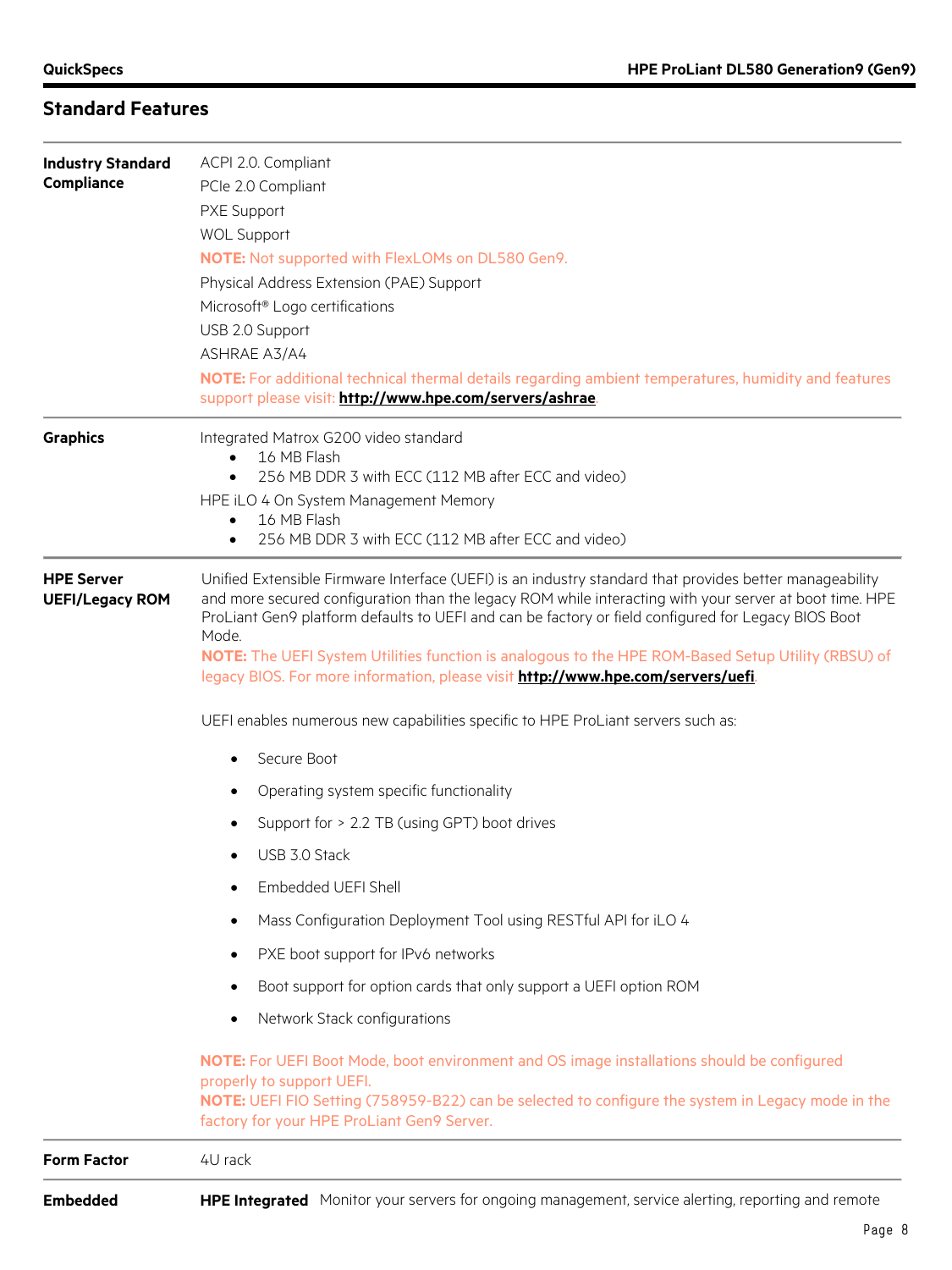| <b>Standard Features</b> |                                                                                |                                                                                                                                                                                                                                                                                                                                                                                                                 |
|--------------------------|--------------------------------------------------------------------------------|-----------------------------------------------------------------------------------------------------------------------------------------------------------------------------------------------------------------------------------------------------------------------------------------------------------------------------------------------------------------------------------------------------------------|
| <b>Management</b>        | Lights-Out<br>(HPE iLO)                                                        | management with HPE iLO. Learn more at http://www.hpe.com/info/ilo.                                                                                                                                                                                                                                                                                                                                             |
|                          | <b>UEFI</b>                                                                    | Configure and boot your servers securely with industry standard Unified Extensible<br>Firmware Interface (UEFI). Learn more at http://www.hpe.com/servers/uefi.                                                                                                                                                                                                                                                 |
|                          | <b>RESTful API</b>                                                             | RESTful API for iLO 4 is Redfish 1.0 conformance for simplified server management<br>such as configuration and maintenance tasks based on modern industry<br>standards. Learn more at http://www.hpe.com/info/restfulapi.                                                                                                                                                                                       |
|                          | Intelligent<br><b>Provisioning</b>                                             | Hassle free server and OS provisioning for 1 or few servers with Intelligent Provisioning.<br>Learn more at http://www.hpe.com/servers/intelligentprovisioning.                                                                                                                                                                                                                                                 |
|                          | <b>Embedded</b>                                                                | The Hewlett Packard Enterprise embedded remote support, when used with Insight<br>Remote Support Online direct connect or HPE Insight Remote Support, allows HPE ProLiant servers to<br>transmit hardware events directly to Hewlett Packard Enterprise or a Hewlett Packard<br>Enterprise Authorized Partner for automated phone home support. Learn more at<br>http://www.hpe.com/info/insightonline/explore. |
| <b>Server utilities</b>  | <b>Smart Update</b>                                                            | Optimize firmware and driver updates with Smart Update solutions including Smart<br>Update Manager (SUM) and Service Pack for ProLiant (SPP). Learn more at<br>http://www.hpe.com/servers/smartupdatemanager                                                                                                                                                                                                    |
|                          | <b>HPE Systems</b><br><b>Insight Manager</b><br>(HPE SIM)                      | HPE SIM allows you to monitor the health of your HPE ProLiant Servers and HPE<br>Integrity Servers, and also provides you with basic support for non-HPE servers.<br>HPE SIM also integrates with Smart Update Manager to provide quick and seamless<br>firmware updates. Learn more at <b>http://www.hpe.com/servers/hpsim</b> .                                                                               |
|                          | <b>Scripting Tool</b><br><b>Kit and</b><br><b>Windows</b><br><b>PowerShell</b> | Provision 1 to many servers using your own scripts to discover and deploy them with<br>Scripting Tool Kit (STK) for Windows and Linux or Scripting Tools for Windows<br>PowerShell. Learn more at http://www.hpe.com/servers/proliant/stk or<br>http://www.hpe.com/servers/powershell                                                                                                                           |
|                          | <b>RESTful</b><br><b>Interface Tool</b>                                        | RESTful Interface tool is a scripting tool to provision using RESTful API for iLO 4 to<br>discover and deploy servers at scale. Learn more at<br>http://www.hpe.com/info/resttool.                                                                                                                                                                                                                              |
|                          | <b>Application</b>                                                             | HPE iLO Mobile Enables the ability to access, deploy, and manage your server anytime from anywhere<br>from select smartphones and mobile devices. For additional information please visit:<br>http://www.hpe.com/info/ilo/mobileapp                                                                                                                                                                             |
|                          | <b>HPE Insight</b><br>Online                                                   | HPE Insight Online, available at no additional cost as part of your Hewlett Packard<br>Enterprise warranty or contractual support agreement with Hewlett Packard Enterprise,<br>is a personalized dashboard for simplified tracking of IT operations and support<br>information from anywhere, anytime. Learn more at<br>http://www.hpe.com/info/insightonline/explore.                                         |
| <b>Security</b>          | Power-on password<br>Keyboard password<br>External USB port enable/disable     |                                                                                                                                                                                                                                                                                                                                                                                                                 |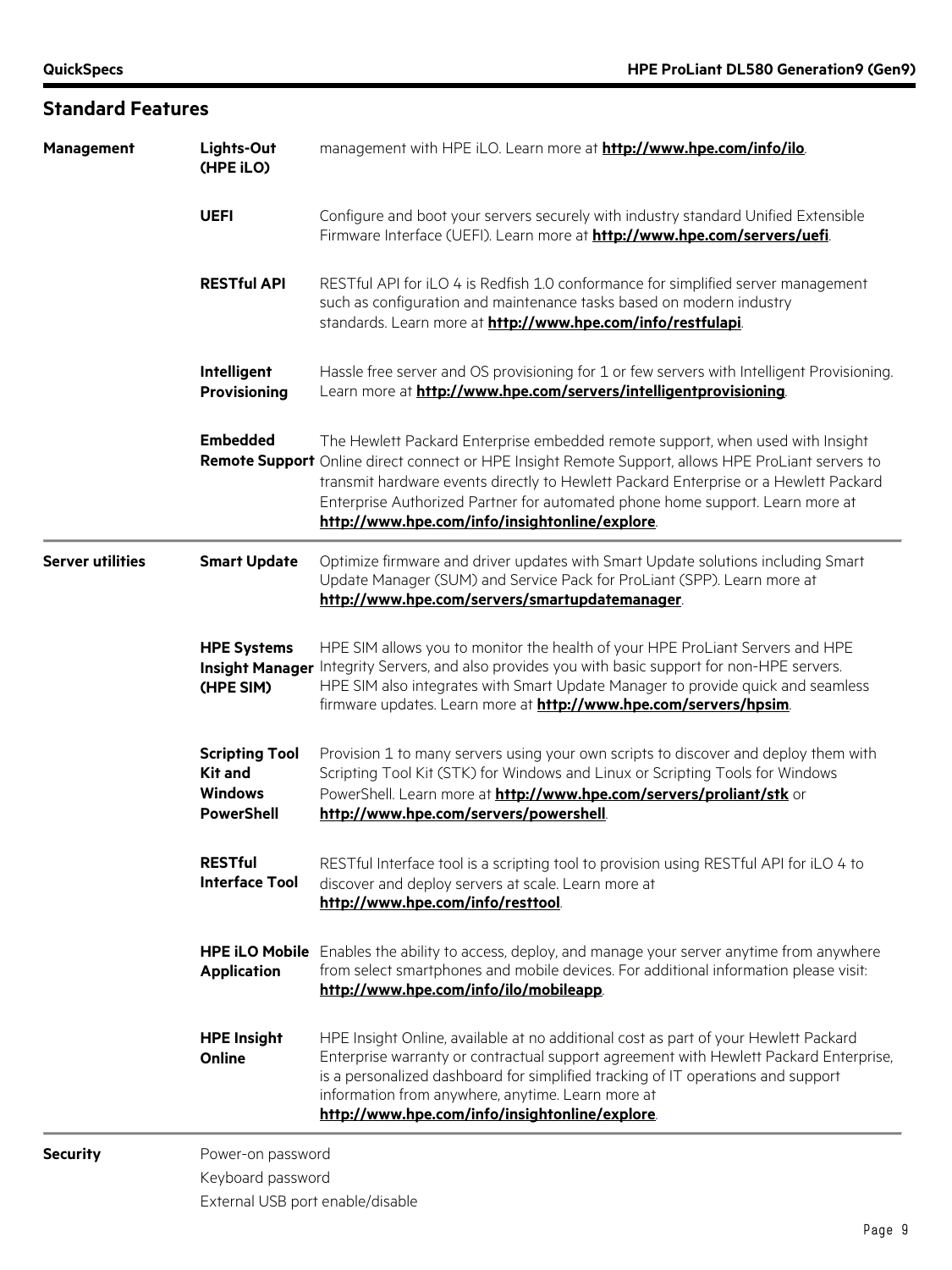# **Standard Features**

|          | Network Server Mode<br>Serial interface control<br>Administrator's password                                                                                                                                                                                                                                                                                                                                                                                                                                                                                                                                                                                                                                                                                                                                                                                 |
|----------|-------------------------------------------------------------------------------------------------------------------------------------------------------------------------------------------------------------------------------------------------------------------------------------------------------------------------------------------------------------------------------------------------------------------------------------------------------------------------------------------------------------------------------------------------------------------------------------------------------------------------------------------------------------------------------------------------------------------------------------------------------------------------------------------------------------------------------------------------------------|
|          | Trusted Platform Module (TPM)<br><b>TPM 2.0</b>                                                                                                                                                                                                                                                                                                                                                                                                                                                                                                                                                                                                                                                                                                                                                                                                             |
|          | NOTE: HPE Trusted Platform Module 2.0 Option (745823-B21) works with Gen9 servers with UEFI<br>Mode not Legacy Mode. It is not compatible with HP ProLiant Gen8 servers or earlier generation<br>variants. HPE Gen9 servers purchased earlier may need the latest firmware update to be compatible<br>with the TPM 2.0 Option. The earlier HPE Trusted Platform Module Option (488069-B21) is the TPM<br>1.2 version, which is also available however TPM 2.0 has newer technology standards incorporated. The<br>TPM 1.2 compatible server platforms include Gen8 and Gen9 servers. HPE server systems can have a<br>TPM module (of any type) installed only once. It cannot be replaced with any other TPM module.<br>Intel <sup>®</sup> Secure Key<br>HPE Secure Encryption (Smart Array Controller)<br>HPE Advanced Data Guard (Smart Array Controller) |
| Warranty | This product is covered by a global limited warranty and supported by HPE Services and a worldwide<br>network of HPE Authorized Channel Partners resellers. Hardware diagnostic support and repair is available<br>for three years from date of purchase. Support for software and initial setup is available for 90 days from<br>date of purchase. Enhancements to warranty services are available through HPE Pointnext operational<br>services or customized service agreements. Hard drives have either a one year or three year warranty; refer<br>to the specific hard drive QuickSpecs for details.                                                                                                                                                                                                                                                  |
|          | NOTE: Server Warranty includes 3-Year Parts, 3-Year Labor, 3-Year Onsite support with next business<br>day response. Warranty repairs may be accomplished through the use of Customer Self Repair (CSR)<br>parts. These parts fall into two categories: 1) Mandatory CSR parts are designed for easy replacement.<br>A travel and labor charge will result when customers decline to replace a Mandatory CSR part; 2)<br>Optional CSR parts are also designed for easy replacement but may involve added complexity.                                                                                                                                                                                                                                                                                                                                        |
|          | Customers may choose to have HPE replace Optional CSR parts at no charge. Additional information<br>regarding worldwide limited warranty and technical support is available at:                                                                                                                                                                                                                                                                                                                                                                                                                                                                                                                                                                                                                                                                             |
|          | http://h17007.www1.hpe.com/us/en/enterprise/servers/warranty/                                                                                                                                                                                                                                                                                                                                                                                                                                                                                                                                                                                                                                                                                                                                                                                               |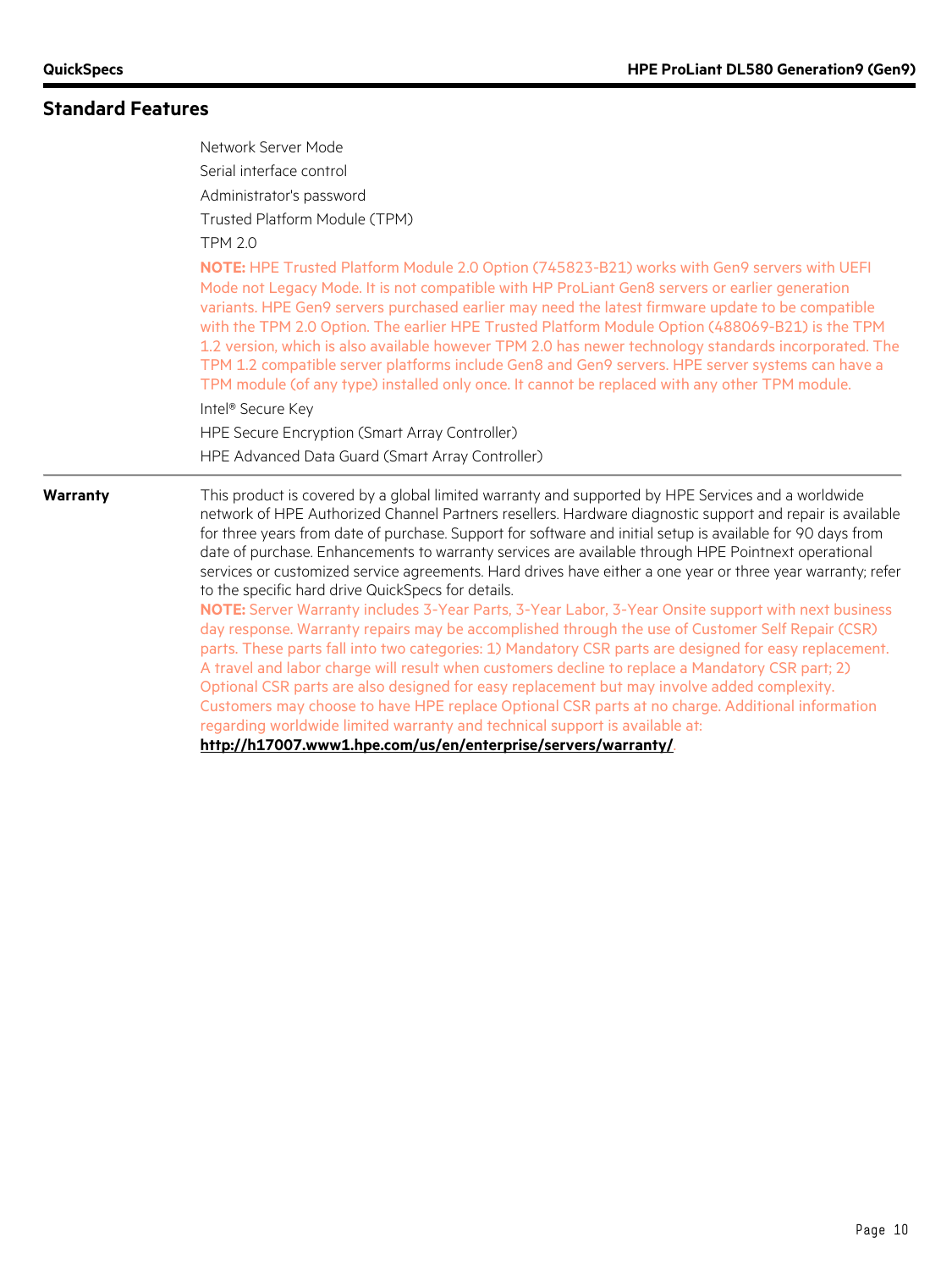# **Optional Features**

| <b>Embedded</b><br>Management                  | iLO Advanced                                                         | HPE iLO Advanced licenses offer smart remote functionality without compromise, for all<br>HPE ProLiant servers. The license includes the full integrated remote console, virtual<br>keyboard, video, and mouse (KVM), multi-user collaboration, console record and replay,<br>and GUI-based and scripted virtual media and virtual folders. You can also activate the<br>enhanced security and power management functionality. Learn more about HPE iLO<br>Advanced at http://www.hpe.com/servers/iloadvanced.                                                                                                                                                                                                                                                                                                                 |
|------------------------------------------------|----------------------------------------------------------------------|--------------------------------------------------------------------------------------------------------------------------------------------------------------------------------------------------------------------------------------------------------------------------------------------------------------------------------------------------------------------------------------------------------------------------------------------------------------------------------------------------------------------------------------------------------------------------------------------------------------------------------------------------------------------------------------------------------------------------------------------------------------------------------------------------------------------------------|
| Server Management HPE Insight                  | Control                                                              | HPE Insight Control, lets you deploy, migrate, monitor, remote control, and optimize your<br>IT infrastructure through a single, simple management console. For more information,<br>see http://www.hpe.com/info/insightcontrol.                                                                                                                                                                                                                                                                                                                                                                                                                                                                                                                                                                                               |
|                                                | <b>HPE Insight</b><br><b>Cluster</b><br>Management<br>Utility (CMU)  | HPE Insight Cluster Management Utility is a HyperScale management framework that<br>includes software for the centralized provisioning, management and monitoring of<br>nodes and infrastructure. Learn more at http://www.hpe.com/info/cmu.                                                                                                                                                                                                                                                                                                                                                                                                                                                                                                                                                                                   |
| <b>Rack and Power</b><br><b>Infrastructure</b> |                                                                      | HPE Rack and Power Infrastructure products and services create highly efficient and intelligent solutions<br>for existing or new IT data centers. HPE Rack and Power infrastructure solutions - rack infrastructure,<br>power protection and management, performance optimized data centers (PODs) - are the foundation you<br>are looking for to help secure your long-term IT success. These products are designed to help you react to<br>changes in the industry. They deliver efficient, easy-to-use capabilities to manage, monitor, deploy and<br>provision infrastructure from entry to enterprise. As an industry leader, Hewlett Packard Enterprise is<br>uniquely positioned to address the key concerns of power, cooling, cable management and system access.<br>Learn more at HPE Rack and Power Infrastructure. |
| <b>High Performance</b><br><b>Clusters</b>     | <b>HPE Cluster</b><br><b>Platforms</b>                               | HPE Cluster Platforms are specifically engineered, factory-integrated large-scale<br>ProLiant clusters optimized for High Performance Computing, with a choice of servers,<br>networks and software. Operating system options include specially priced offerings for<br>Red Hat Enterprise Linux and SUSE Linux Enterprise Server, as well as Microsoft<br>Windows HPEC Server. A Cluster Platform Configurator simplifies ordering.<br>http://www.hpe.com/info/cmu                                                                                                                                                                                                                                                                                                                                                            |
|                                                | <b>HPE HPEC</b><br><b>Interconnects</b>                              | High Performance Computing (HPC) interconnect technologies are available for this<br>server as part of the HPE Cluster Platform portfolio. These high-speed InfiniBand and<br>Gigabit interconnects are fully supported by Hewlett Packard Enterprise when<br>integrated within a Hewlett Packard Enterprise cluster. Flexible, validated solutions can<br>be defined with the help of configuration tools.<br>https://www.hpe.com/info/hpc/solutions.                                                                                                                                                                                                                                                                                                                                                                         |
|                                                | <b>HPE Insight</b><br><b>Cluster</b><br>Management<br><b>Utility</b> | HPE Insight Cluster Management Utility (CMU) is a Hewlett Packard licensed and<br>supported suite of tools that are used for lifecycle management of hyperscale clusters of<br>Linux ProLiant systems. CMU includes software for the centralized provisioning,<br>management and monitoring of nodes. CMU makes the administration of clusters user<br>friendly, efficient, and effective. http://www.hpe.com/info/cmu.                                                                                                                                                                                                                                                                                                                                                                                                        |
| <b>HPC Interconnects</b>                       |                                                                      | NOTE: High Performance Computing (HPC) interconnect technologies are available for this server<br>under the HPE Cluster Platform product portfolio. These high-speed interconnects are fully supported<br>by Hewlett Packard Enterprise when they are part of these configure to order clusters. Solutions can be<br>defined with a lot of flexibility with the help of configuration tools. Please visit the following URL to<br>configure HPEC Clusters with InfiniBand Interconnects: https://www.hpe.com/info/hpc/solutions                                                                                                                                                                                                                                                                                                |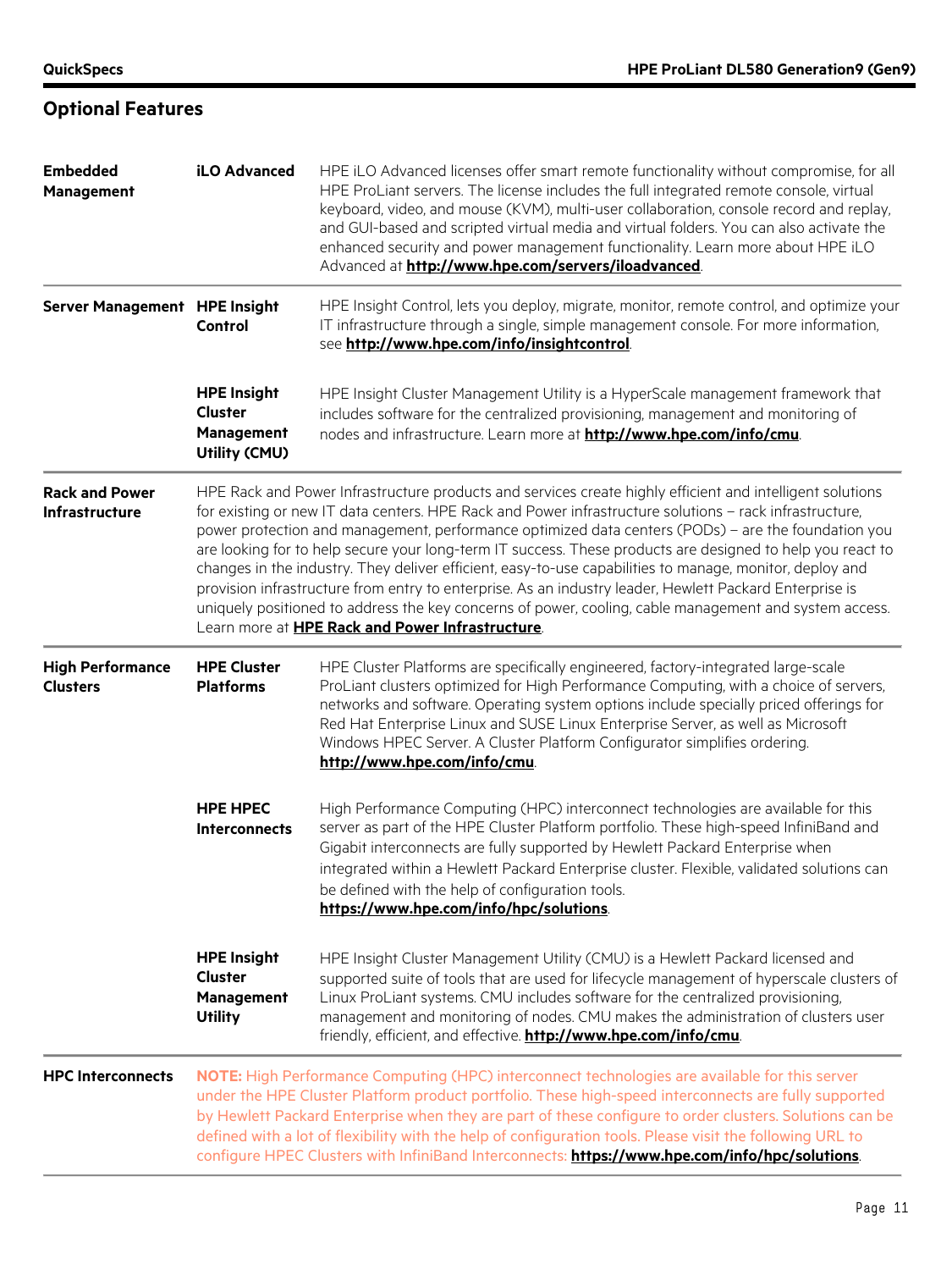### **Optional Features**

**Storage Software** Whether you need to solve a specific data protection, archiving, or storage command and control challenge, or deliver on strategic consolidation, compliance, or continuity initiatives, look no further than Hewlett Packard Enterprise storage software. Our storage software helps you reduce costs, simplify storage infrastructure, protect vital assets and respond faster to business opportunities. Storage software that gets the job done:

#### • **Data Protection and Recovery Software**

Whether you're a large enterprise or a smaller business, Hewlett Packard Enterprise data protection and recovery software will cost-effectively protect you against disaster and ensure business continuity.

#### • **Data Archive and Migration Software**

Hewlett Packard Enterprise storage software enables you to comply with data retention and retrieval requirements, improve application performance, and reduce costs by efficiently migrating infrequently accessed or less valuable data to lower cost storage.

• **Storage Resource Management Software (SRM)**

Hewlett Packard Enterprise storage resource management software reduces operational costs and provides the command and control foundation you need to efficiently manage and visualize your physical and virtual environments.

#### • **Data Replication Software**

Hewlett Packard Enterprise offers array-based and host-based replication software for use in disaster recovery, testing, application development and reporting.

• **Storage Device Management Software**

Maximize your investment in Hewlett Packard Enterprise storage and networking with software that enables hardware-specific configuration, performance tuning and connectivity management.

#### • **HPE StoreVirtual VSA**

With HPE StoreVirtual VSA you can use the power of virtualization to create a virtual array within your host server. Manage it as a single pool of shared storage capacity, and scale it to match your evolving needs. HPE ProLiant Gen9 servers include a 3-year limited license for HPE StoreVirtual VSA software with 1TB of capacity at no extra cost. Simply select to install HPE StoreVirtual VSA software during server setup within Intelligent Provisioning. More information, instructional videos, and free console management software are available at **<http://www.hpe.com/info/vsa1TB>**.

**NOTE:** For more information about Storage Software including QuickSpecs, please see:

**<https://www.hpe.com/us/en/solutions/hpc-high-performance-computing/hpc-software.html>**.

#### **Solutions Factory Express Portfolio for Servers and Storage**

HPE Factory Express offers configuration, customization, integration and deployment services for Hewlett Packard Enterprise servers and storage products. Customers can choose how their factory solutions are built, tested, integrated, shipped and deployed.

Factory Express offers service packages for simple configuration, racking, installation, complex configuration and design services as well as individual factory services, such as image loading, asset tagging, and custom packaging. Hewlett Packard Enterprise products supported through Factory Express include a wide array of servers and storage: HPE Integrity, HPE ProLiant, HPE ProLiant Server Blades, HPE BladeSystem, HPE 9000 servers as well as the MSAxxxx, VA7xxx, EVA, XP, rackable tape libraries and configurable network switches.

For more information on Factory Express services for your specific server model please contact your sales representative or go to: **<http://www.hpe.com/info/factoryexpress>**.

**One Config Simple (SCE)** SCE is a guided self-service tool to help sales and non-technical people provide customers with initial configurations in 3 to 5 minutes. You may then send the configuration on for configuration help, or use in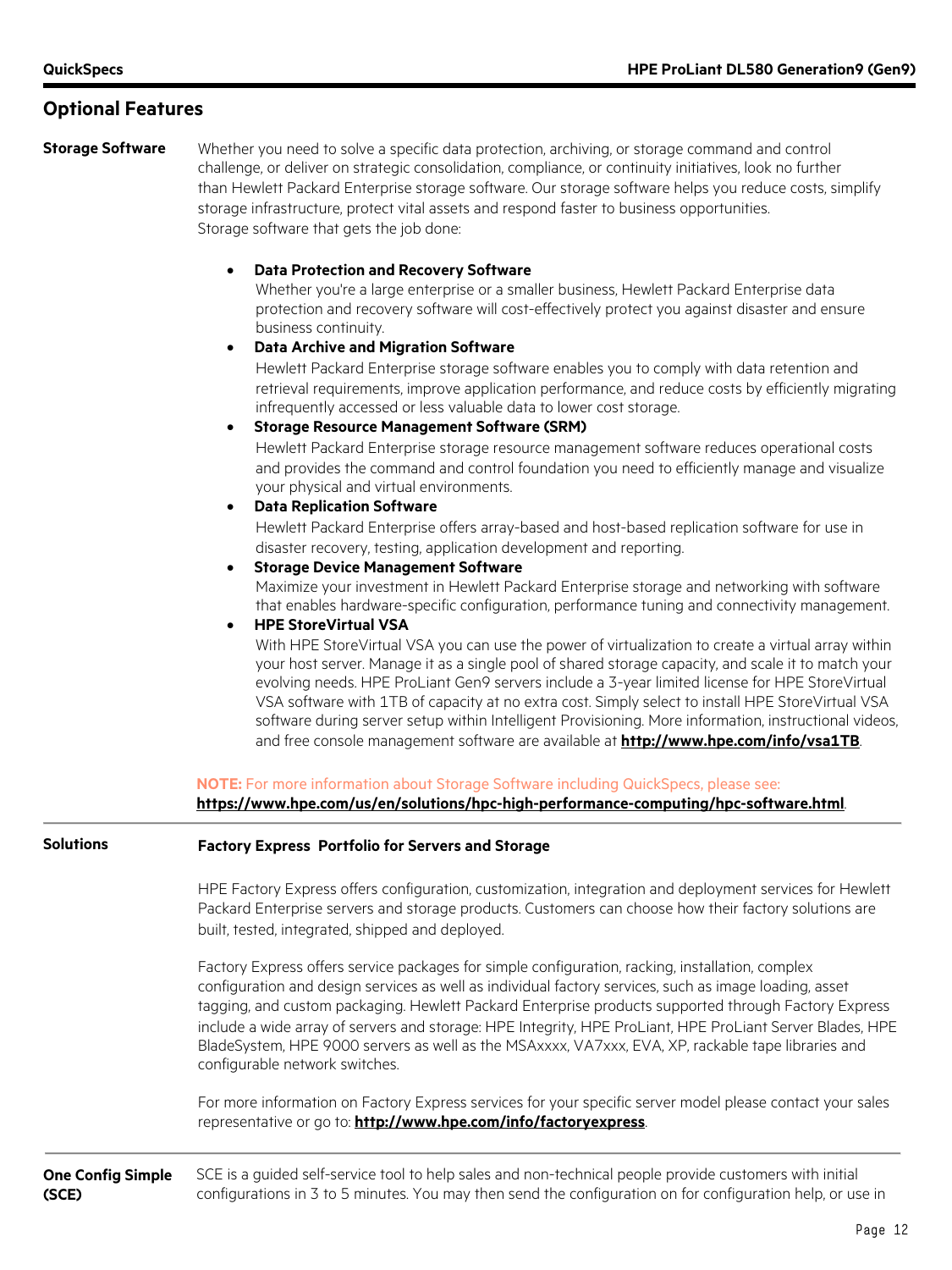### **Optional Features**

your existing ordering processes. If you require "custom" rack configuration or configuration for products not available in SCE, please contact Hewlett Packard Enterprise Customer Business Center or an Authorized Partner for assistance. **<http://ocs.ext.hpe.com/>**.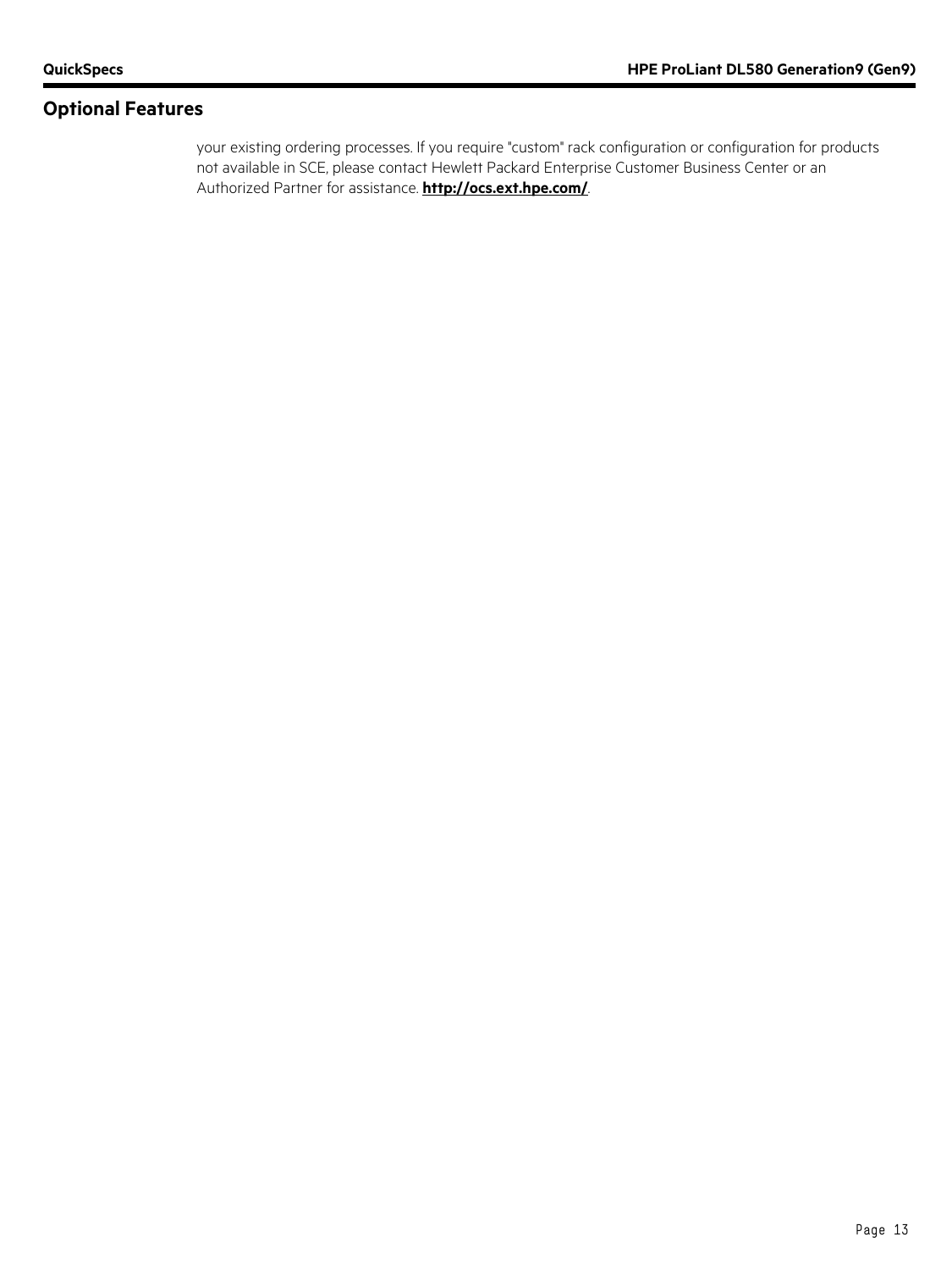# **Service and Support**

| <b>HPE Support</b><br><b>Services</b> | HPE Technology Services delivers confidence, reduces risk and helps customers realize agility and stability.<br>Connect to Hewlett Packard Enterprise to help prevent problems and solve issues faster. HPE Support<br>Services enable you to choose the right service level, length of coverage and response time as you<br>purchase your new server, giving you full entitlement to the support for need for your IT and business.                                                                                                                                                                                                                                                                                                                                                                                                                                                                                                                                                           |
|---------------------------------------|------------------------------------------------------------------------------------------------------------------------------------------------------------------------------------------------------------------------------------------------------------------------------------------------------------------------------------------------------------------------------------------------------------------------------------------------------------------------------------------------------------------------------------------------------------------------------------------------------------------------------------------------------------------------------------------------------------------------------------------------------------------------------------------------------------------------------------------------------------------------------------------------------------------------------------------------------------------------------------------------|
| <b>Connect your</b><br>devices        | Unlock all of the benefits of your technology investment by connecting your products to Hewlett Packard<br>Enterprise. Achieve up to 77% <sup>1</sup> reduction in down time, near 100% <sup>2</sup> diagnostic accuracy and a single<br>consolidated view of your environment. By connecting, you will receive 24x7monitoring, pre-failure alerts,<br>automatic call logging, and automatic parts dispatch. HPE Proactive Care Service and HPE Datacenter Care<br>Service customers will also benefit from proactive activities to help prevent issues and increase<br>optimization. All of these benefits are already available to you with your server storage and networking<br>products, securely connected to Hewlett Packard Enterprise support.<br>1- IDC 2 - HP CSC reports 2014 - 2015                                                                                                                                                                                               |
| Recommended<br><b>Support</b>         | Standard: HPE Proactive Care* with 24x7 coverage, three year Support Service<br>HPE Proactive Care gives customers an enhanced call experience. When your products are connected to<br>Hewlett Packard Enterprise, Proactive Care helps prevent problems and maintains IT stability by utilizing<br>personalized proactive reports with recommendations and advice. This service combines three years<br>proactive reporting and advice with our 24x7 coverage, four hour hardware response time when there is a<br>problem. This service also includes collaborative software support for Independent Software Vendors<br>(ISVs), (Red Hat, VMWare, Microsoft, etc.) running on your HPE servers.<br>https://www.hpe.com/h20195/v2/GetPDF.aspx/4AA3-8855ENW.pdf                                                                                                                                                                                                                               |
|                                       | Optimized HPE Proactive Care* with 6 hour call-to-repair commitment, three year Support Service<br>HPE Proactive Care gives customers an enhanced call experience. When your products are connected to<br>Hewlett Packard Enterprise, Proactive Care helps prevent problems and maintains IT stability by utilizing<br>personalized proactive reports with recommendations and advice. This service combines three years'<br>proactive reporting and advice with our highest level of hardware support - Hewlett Packard Enterprise<br>24x7, six hour hardware call-to-repair. Hewlett Packard Enterprise is the only leading manufacturer who<br>makes this level of coverage available as a standard service offering for your most valuable servers. This<br>service also includes collaborative software support for Independent Software Vendors (ISVs), (Red Hat,<br>VMWare, Microsoft, etc.) running on your HPE servers.<br>https://www.hpe.com/h20195/v2/GetPDF.aspx/4AA3-8855ENW.pdf |
| <b>Parts and Materials</b>            | Hewlett Packard Enterprise will provide Hewlett Packard Enterprise-supported replacement parts and<br>materials necessary to maintain the covered hardware product in operating condition, including parts and<br>materials for available and recommended engineering improvements.                                                                                                                                                                                                                                                                                                                                                                                                                                                                                                                                                                                                                                                                                                            |
|                                       | Parts and components that have reached their maximum supported lifetime and/or the maximum usage<br>limitations as set forth in the manufacturer's operating manual, product QuickSpecs, or the technical<br>product data sheet will not be provided, repaired, or replaced as part of these services.                                                                                                                                                                                                                                                                                                                                                                                                                                                                                                                                                                                                                                                                                         |
|                                       | The defective media retention service feature option applies only to Disk or eligible SSD/Flash Drives<br>replaced by Hewlett Packard Enterprise due to malfunction.                                                                                                                                                                                                                                                                                                                                                                                                                                                                                                                                                                                                                                                                                                                                                                                                                           |
| <b>Related Services</b>               | <b>HPE Server Hardware Installation</b><br>Provides for the basic hardware installation of Hewlett Packard Enterprise branded servers, storage devices<br>and networking options to assist you in bringing your new hardware into operation in a timely and<br>professional manner.                                                                                                                                                                                                                                                                                                                                                                                                                                                                                                                                                                                                                                                                                                            |
|                                       | https://www.hpe.com/h20195/V2/GetPDF.aspx/5981-9356EN.pdf<br><b>HPE Installation and Startup Service</b>                                                                                                                                                                                                                                                                                                                                                                                                                                                                                                                                                                                                                                                                                                                                                                                                                                                                                       |
|                                       | Provides for the installation and startup of Hewlett Packard Enterprise technology including BladeSystems,                                                                                                                                                                                                                                                                                                                                                                                                                                                                                                                                                                                                                                                                                                                                                                                                                                                                                     |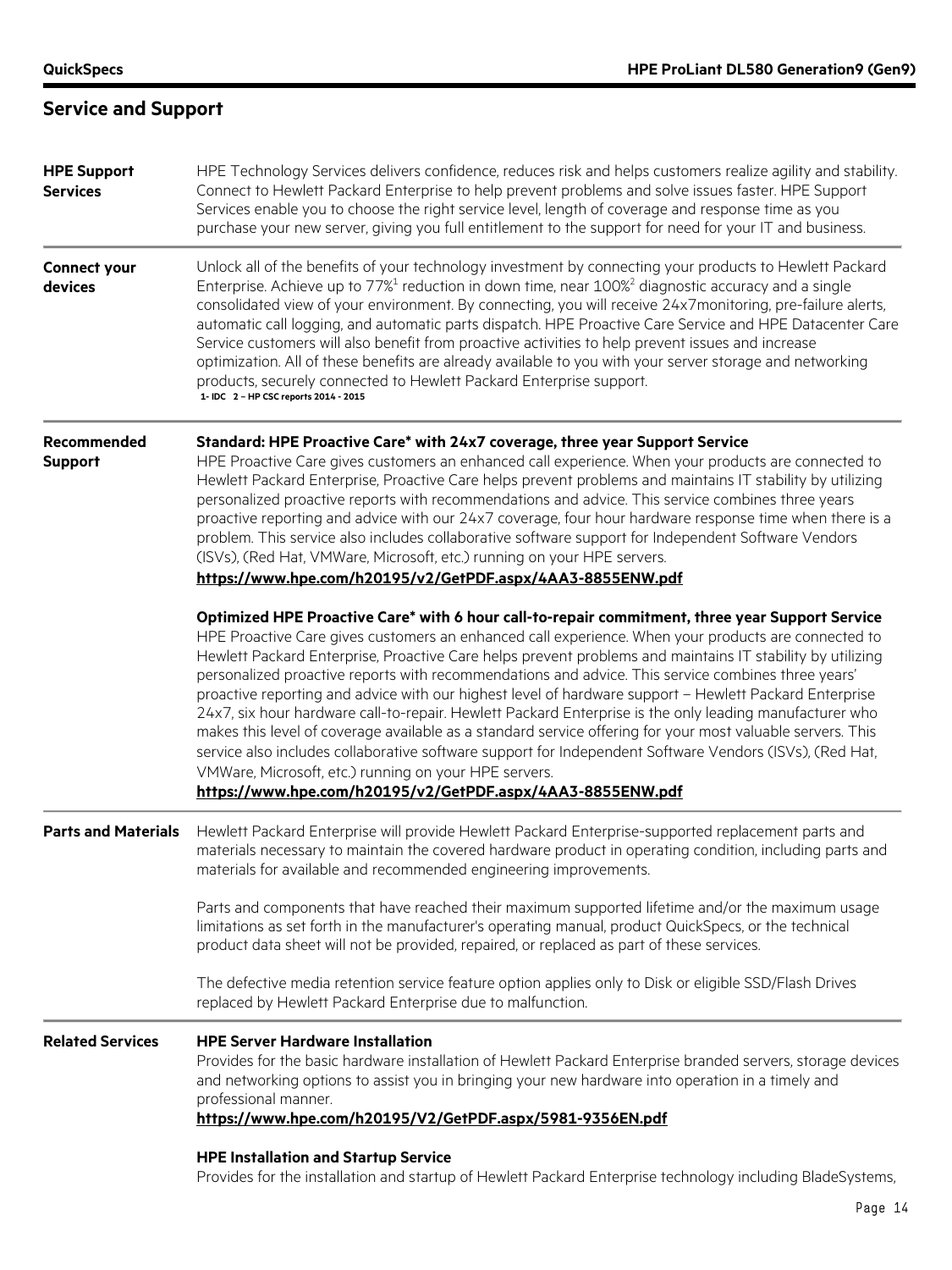| <b>Service and Support</b>              |                                                                                                                                                                                                                                                                                                                                                                                                                        |
|-----------------------------------------|------------------------------------------------------------------------------------------------------------------------------------------------------------------------------------------------------------------------------------------------------------------------------------------------------------------------------------------------------------------------------------------------------------------------|
|                                         | C-Class enclosure, HPE ProLiant c-Class and Integrity server blades, storage blades, SAN switch blades,<br>HPE Virtual Connect modules (Ethernet and Fibre Channel), Ethernet network interconnects, and<br>InfiniBand, as well as the installation of one supported operating system type (Windows® or Linux).                                                                                                        |
|                                         | <b>HPE Technology Services Support Credits</b><br>Offer flexible services and technical skills to meet your changing IT demands. With a menu of service that is<br>tailored to suit your needs, you get additional resources and specialist skills to help you maintain peak<br>performance of your IT. Offered as annual credits, you can plan your budgets while proactively responding<br>to your dynamic business. |
| <b>HPE Education</b><br><b>Services</b> | Keep your IT staff trained making sure they have the right skills to deliver on your business outcomes. Book<br>on a class today and learn how to get the most from your technology investment.<br>http://www.hpe.com/ww/learn                                                                                                                                                                                         |
| <b>HPE Support Center</b>               | The HPE Support Center is a personalized online support portal with access to information, tools and<br>experts to support Hewlett Packard Enterprise business products. Submit support cases online, chat with<br>Hewlett Packard Enterprise experts, access support resources or collaborate with peers.                                                                                                             |
|                                         | Learn more http://www.hpe.com/support/hpesc                                                                                                                                                                                                                                                                                                                                                                            |
|                                         | The Hewlett Packard Enterprise Support Center Mobile App* allows you to resolve issues yourself or<br>quickly connect to an agent for live support. Now, you can get access to personalized IT support anywhere,<br>anytime.                                                                                                                                                                                           |
|                                         | HPE Insight Remote Support and HPE Support Center are available at no additional cost with a Hewlett<br>Packard Enterprise warranty, HPE Support Service or Hewlett Packard Enterprise contractual support<br>agreement.                                                                                                                                                                                               |
|                                         | *HPE Support Center Mobile App is subject to local availability.                                                                                                                                                                                                                                                                                                                                                       |
|                                         | For more information: http://www.hpe.com/services                                                                                                                                                                                                                                                                                                                                                                      |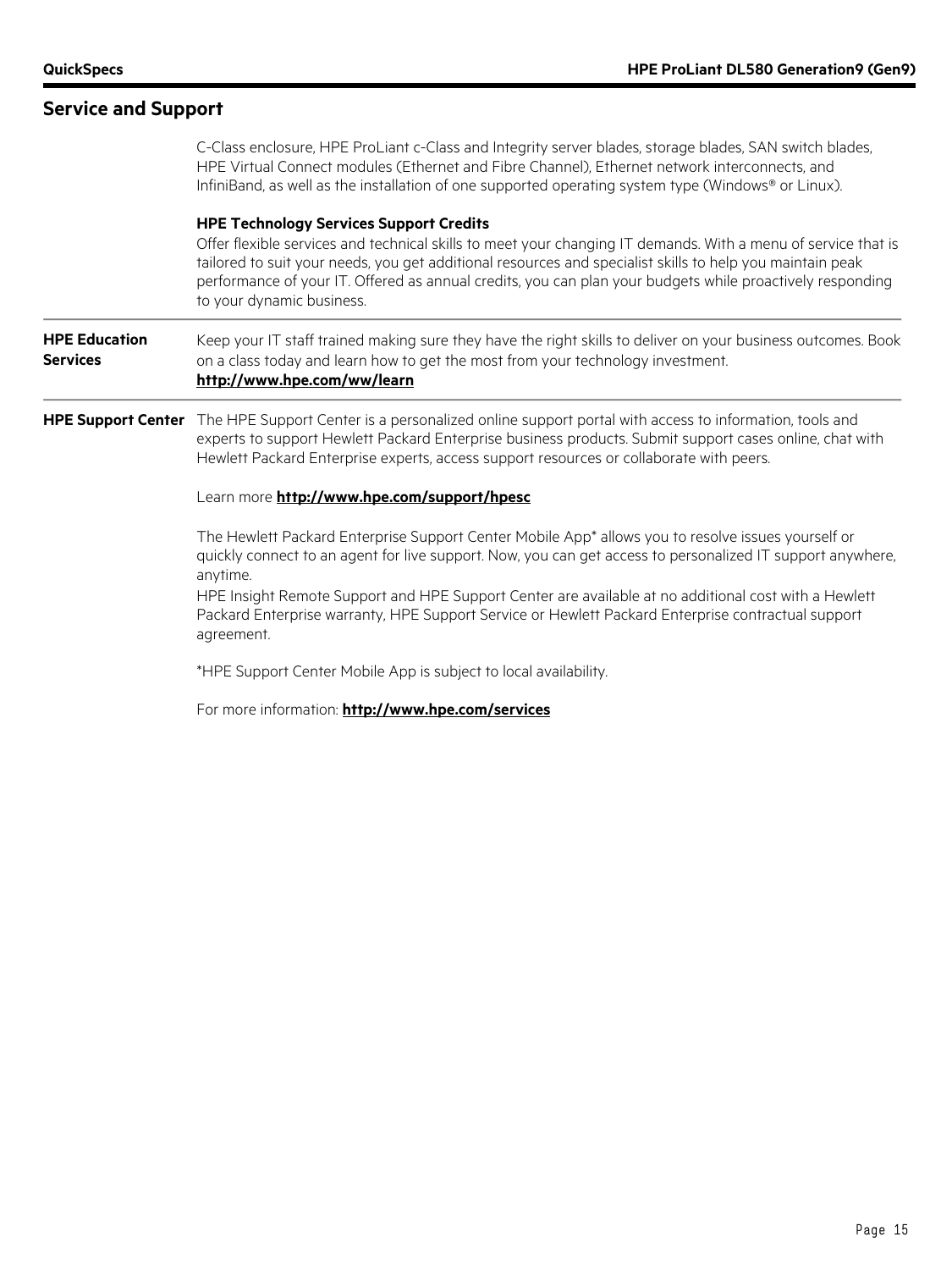# **Pre-configured Models**

|                                       | <b>High Performance Models</b>                                                                                              |                                                                                                                                                | <b>Database Models</b>                                                                                                       |                                                                                                                |                                                                                                                      |                                                                                                                       |
|---------------------------------------|-----------------------------------------------------------------------------------------------------------------------------|------------------------------------------------------------------------------------------------------------------------------------------------|------------------------------------------------------------------------------------------------------------------------------|----------------------------------------------------------------------------------------------------------------|----------------------------------------------------------------------------------------------------------------------|-----------------------------------------------------------------------------------------------------------------------|
| [SKU Number]                          | 816815-B21                                                                                                                  | 816816-B21                                                                                                                                     | 793312-B21                                                                                                                   | 793310-B21                                                                                                     | 816814-B21                                                                                                           | 793314-B21                                                                                                            |
| <b>Model Name</b>                     | <b>HPE ProLiant</b><br><b>DL580 Gen9</b><br>E7-8890v4 4P<br>256GB-R<br>P830i/4G<br>534FLR-SFP<br><b>1500W RPS</b><br>Server | <b>HPE ProLiant</b><br>DL580 Gen9<br>E7-4850v4 4P<br>128GB-R<br>P830i/4G<br>534FLR-SFP<br>1200W RPS<br>Server                                  | <b>HPE ProLiant</b><br><b>DL580 Gen9</b><br>E7-8890v3 4P<br>256GB-R<br>P830i/4G<br>534FLR-SFP+<br><b>1500W RPS</b><br>Server | <b>HPE ProLiant</b><br>DL580 Gen9<br>E7-4850v3 4P<br>128GB-R<br>P830i/4G<br>534FLR-SFP+<br>1200W RPS<br>Server | <b>HPE ProLiant</b><br>DL580 Gen9<br>E7-8893v4 4P<br>256GB-R<br>P830i/4G<br>534FLR-SFP<br><b>1500W RPS</b><br>Server | <b>HPE ProLiant</b><br>DL580 Gen9<br>E7-8893v3 4P<br>256GB-R<br>P830i/4G<br>534FLR-SFP+<br><b>1500W RPS</b><br>Server |
| <b>Processor</b>                      | Intel <sup>®</sup> Xeon <sup>®</sup><br>E7-8890v4                                                                           | Intel <sup>®</sup> Xeon <sup>®</sup><br>E7-4850v4                                                                                              | Intel <sup>®</sup> Xeon <sup>®</sup><br>E7-8890v3                                                                            | Intel <sup>®</sup> Xeon <sup>®</sup><br>E7-4850v3                                                              | Intel <sup>®</sup> Xeon <sup>®</sup><br>E7-8893v4                                                                    | Intel <sup>®</sup> Xeon <sup>®</sup><br>E7-8893v3                                                                     |
| <b>Number of</b><br><b>Processors</b> |                                                                                                                             |                                                                                                                                                |                                                                                                                              | Four                                                                                                           |                                                                                                                      |                                                                                                                       |
| <b>Memory</b>                         | 256GB<br>(16x16GB)<br>DIMMs) PC4-<br>2400P-R<br>DIMMs (DDR4)<br>installed in (8)<br>Memory<br>Cartridges                    | 128GB<br>(8x16GB<br>DIMMs) PC4-<br>2400P-R<br>DIMMs (DDR4)<br>installed in (4)<br>Memory<br>Cartridges                                         | 256GB<br>(16x16GB)<br>DIMMs) PC4-<br>2133P-R<br>DIMMs (DDR4)<br>installed in (8)<br>Memory<br>Cartridges                     | 128GB<br>(8x16GB<br>DIMMs) PC4-<br>2133P-R<br>DIMMs (DDR4)<br>installed in (4)<br>Memory<br>Cartridges         | 256GB<br>(16x16GB<br>DIMMs) PC4-<br>2400P-R<br>DIMMs (DDR4)<br>installed in (8)<br>Memory<br>Cartridges              | 256GB<br>(16x16GB)<br>DIMMs) PC4-<br>2133P-R<br>DIMMs (DDR4)<br>installed in (8)<br>Memory<br>Cartridges              |
| <b>Network</b><br><b>Controller</b>   |                                                                                                                             |                                                                                                                                                |                                                                                                                              | HPE FlexFabric 10Gb 2P 534FLR-SFP+ Adapter                                                                     |                                                                                                                      |                                                                                                                       |
| <b>Storage</b><br><b>Controller</b>   |                                                                                                                             | HPE Smart Array P830i/4GB FBWC 12Gbps SAS controller                                                                                           |                                                                                                                              |                                                                                                                |                                                                                                                      |                                                                                                                       |
| <b>Hard Drive</b>                     |                                                                                                                             |                                                                                                                                                |                                                                                                                              | 5 SFF HDD/SSD drive bays. No drives ship standard.                                                             |                                                                                                                      |                                                                                                                       |
| <b>Optical Drive</b>                  |                                                                                                                             |                                                                                                                                                |                                                                                                                              | None                                                                                                           |                                                                                                                      |                                                                                                                       |
| <b>PCI-Express</b><br><b>Slots</b>    |                                                                                                                             |                                                                                                                                                |                                                                                                                              | 9 PCIe Gen3.0 I/O Expansion slots (5x16 slots, 4x8 slots)                                                      |                                                                                                                      |                                                                                                                       |
| <b>Power Supply</b>                   | $(4)$ HPE<br>1500W<br>Common Slot<br>Platinum Plus<br>Hot Plug Power<br><b>Supplies</b>                                     | $(4)$ HPE<br>1200W<br>Common Slot<br>Platinum Plus<br>Hot Plug Power<br>Supplies                                                               | $(4)$ HPE<br>1500W<br>Common Slot<br>Platinum Plus<br>Hot Plug Power<br>Supplies                                             | $(4)$ HPE<br>1200W<br>Common Slot<br>Platinum Plus<br>Hot Plug Power<br>Supplies                               |                                                                                                                      | (4) HPE 1500W Common Slot<br>Platinum Plus Hot Plug Power<br>Supplies                                                 |
| <b>Fans</b>                           |                                                                                                                             |                                                                                                                                                |                                                                                                                              | 4 hot plug fans (eight rotors with N+1 redundancy)                                                             |                                                                                                                      |                                                                                                                       |
| Management                            |                                                                                                                             | iLO Management (standard), Intelligent Provisioning (standard), iLO Advanced (standard), Insight Control<br>(optional), HPE OneView (standard) |                                                                                                                              |                                                                                                                |                                                                                                                      |                                                                                                                       |
| <b>Form Factor</b>                    |                                                                                                                             | Rack (4U), rail kit and cable management arm are included                                                                                      |                                                                                                                              |                                                                                                                |                                                                                                                      |                                                                                                                       |
| <b>Warranty</b>                       | Server Warranty includes 3-Year Parts, 3-Year Labor, 3-Year Onsite support with next business day response                  |                                                                                                                                                |                                                                                                                              |                                                                                                                |                                                                                                                      |                                                                                                                       |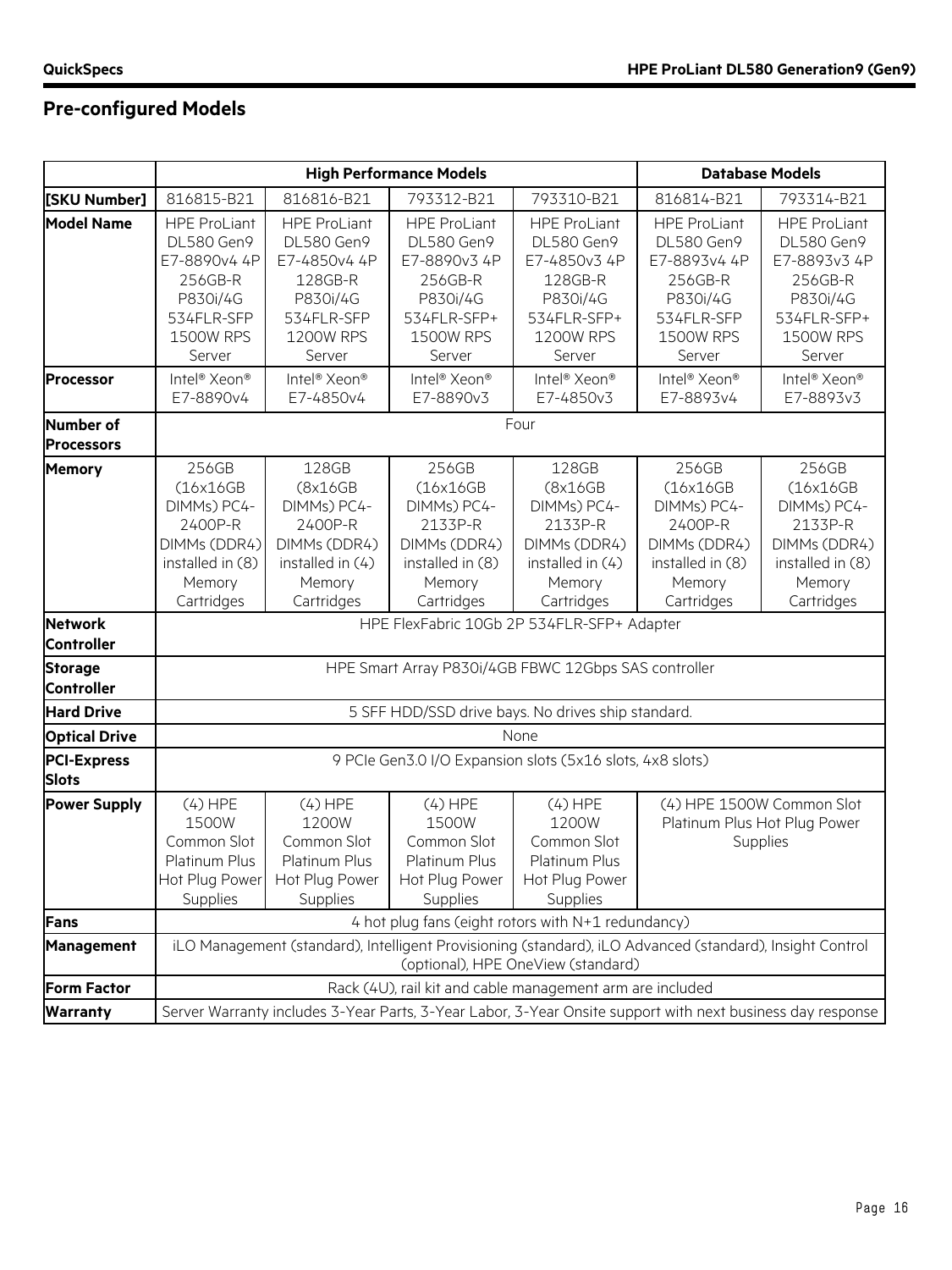### **Pre-configured Models**

|                             |                                                                                                                                                | <b>Base Models</b>                                                                                            |  |
|-----------------------------|------------------------------------------------------------------------------------------------------------------------------------------------|---------------------------------------------------------------------------------------------------------------|--|
| [SKU Number]                | 816817-B21                                                                                                                                     | 793308-B21                                                                                                    |  |
| <b>Model Name</b>           | HPE ProLiant DL580 Gen9 E7-4809v4 2P<br>64GB-R P830i/2G 331FLR-SFP 1200W RPS<br>Server                                                         | HPE ProLiant DL580 Gen9 E7-4809v3 2P<br>64GB-R P830i/2G 331FLR-SFP+ 1200W RPS<br>Server                       |  |
| <b>Processor</b>            | Intel® Xeon® E7-4809v4                                                                                                                         | Intel® Xeon® E7-4809v3                                                                                        |  |
| <b>Number of Processors</b> |                                                                                                                                                | Two                                                                                                           |  |
| <b>Memory</b>               | 64GB (4x16GB DIMMs) PC4-2400P-R DIMMs<br>(DDR4) installed in (2) Memory Cartridges                                                             | 64GB (4x16GB DIMMs) PC4-2133P-R DIMMs<br>(DDR4) installed in (2) Memory Cartridges                            |  |
| Network Controller          | HPE Ethernet 1Gb 4P 331FLR Adapter                                                                                                             |                                                                                                               |  |
| <b>Storage Controller</b>   | HPE Smart Array P830i/2GB FBWC 12Gbps SAS controller                                                                                           |                                                                                                               |  |
| <b>Hard Drive</b>           | 5 SFF HDD/SSD drive bays. No drives ship standard.                                                                                             |                                                                                                               |  |
| <b>Optical Drive</b>        | None                                                                                                                                           |                                                                                                               |  |
| <b>PCI-Express Slots</b>    | 9 PCIe Gen3.0 I/O Expansion slots (5x16 slots, 4x8 slots)                                                                                      |                                                                                                               |  |
| <b>Power Supply</b>         | (2) HPE 1200W Common Slot Platinum Plus Hot Plug Power Supplies                                                                                |                                                                                                               |  |
| <b>IFans</b>                | 4 Hot Plug Fans (eight rotors with N+1 redundancy)                                                                                             |                                                                                                               |  |
| <b>Management</b>           | iLO Management (standard), Intelligent Provisioning (standard), iLO Advanced (optional), Insight<br>Control (optional), HPE OneView (optional) |                                                                                                               |  |
| <b>Form Factor</b>          | Rack (4U), rail kit and cable management arm are included                                                                                      |                                                                                                               |  |
| <b>Warranty</b>             |                                                                                                                                                | Server Warranty includes 3-Year Parts, 3-Year Labor, 3-Year Onsite support with next business day<br>response |  |

**NOTE:** For the Standard Features shipped in the "Factory Integrated Models," please see the "Configuration Information -Factory Integrated Models" section.

**NOTE:** Pre-configured models ship with the configurations below. Options can be selected from the Core or Additional options section of this QuickSpecs.

**NOTE:** HPE does not allow factory integration of options into pre-configured models. Any additional options purchased will be shipped separately.

**NOTE:** If you desire a custom configuration please see "Configuration Information - Factory Integrated Models" section of this QuickSpecs.

**NOTE:** Not all models are available in all regions. Check with your local country HPE offices for availability.

| <b>Country Code Key</b> $x \times 1 = B21$ |             | Worldwide  |
|--------------------------------------------|-------------|------------|
|                                            | xx1 = 291   | Japan      |
|                                            | $xx1 = AA1$ | <b>PRC</b> |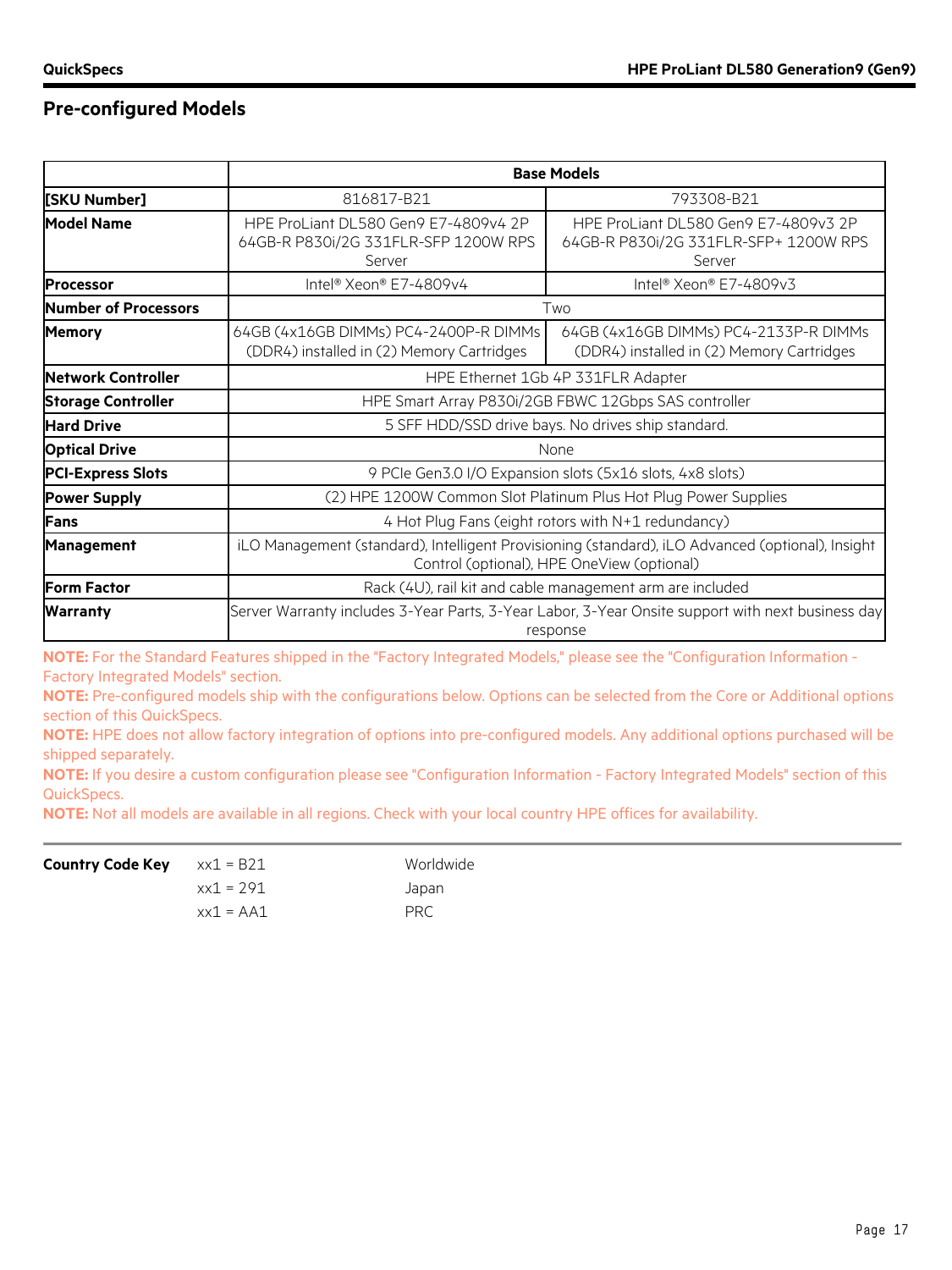### **Configuration Information - Factory Integrated Models**

This section lists some of the steps required to configure a Factory Integrated Model. To ensure only valid configurations are ordered, Hewlett Packard Enterprise recommends the use of an HPE approved configurator. Contact your local sales

representative for information on configurable product offerings and requirements.

1. Factory Integrated Models must start with a CTO Server.

2. FIO indicates that this option is only available as a factory installable option.

3. All Factory Integrated Models will be populated with sufficient hard drive blanks based on the number of initial hard drives ordered with the server.

4. Some options may not be integrated at the factory. Contact your local sales representative for additional information.

### **Step 1: Base Configuration (choose one of the following configurable models)**

| [Chassis]                 | HPE ProLiant DL580 Gen9 Configure-to-order Server                    |
|---------------------------|----------------------------------------------------------------------|
| <b>SKU Number</b>         | 793161-B21                                                           |
| <b>Processor</b>          | 4U Server Chassis with front-accessible processor and memory drawer  |
| <b>Storage Controller</b> | Embedded HPE Smart Array 12G P830i Controller                        |
| <b>PCIe</b>               | 9 PCIe Gen3.0 I/O Expansion slots (5x16 slots, 4x8 slots)            |
| <b>Drive Cage</b>         | 5 Hot-plug SAS/SATA SFF SSD or HDD Bays (Lower)                      |
| <b>Fans</b>               | 4 hot plug fans (eight rotors with N+1 redundancy), front accessible |
| <b>Management</b>         | iLO Management (standard), Intelligent Provisioning (standard)       |
| <b>IUSB</b>               | 8 USB 2.0 ports (2 front, 4 rear, 2 internal)                        |

#### (Base Configuration Continued)

Intel® 602J Chipset

(2) video ports (1 front, 1 rear)

(1) microSD card slot

(1) Trusted Platform Module (TPM) connector

BIOS Legacy mode (field configurable) or Unified Extensible Firmware Interface (UEFI) mode (default) Rack rails and cable management arm

**NOTE:** PCIe slot availability is dependent on the number of processors installed. Please refer to the "Expansion slots" section for more details.

**NOTE:** A minimum of two processors are required. The system may have three or four processors installed.

**NOTE:** A minimum of two memory cartridges are required (one per processor).

**NOTE:** A minimum of two memory DIMMs are required per cartridge (minimum of four DIMMs per server).

**NOTE:** A minimum of two power supplies are required.

### **Step 2: Choose Required Options (only one of the following from each list unless otherwise noted)**

**HPE Processors** Select two, three or four processors from Core Options-Processor section below.

- If two processors are desired, select one xxxxxx-L21 and one xxxxxx-B21.
- If three or four processors are desired, select additional xxxxxx-B21.
- Up to 4 processors supported. Mixing different processor models is not supported.
- DDR4 speed is the maximum memory speed of the processor. Actual memory speed may depend on the quantity and type of DIMMs installed.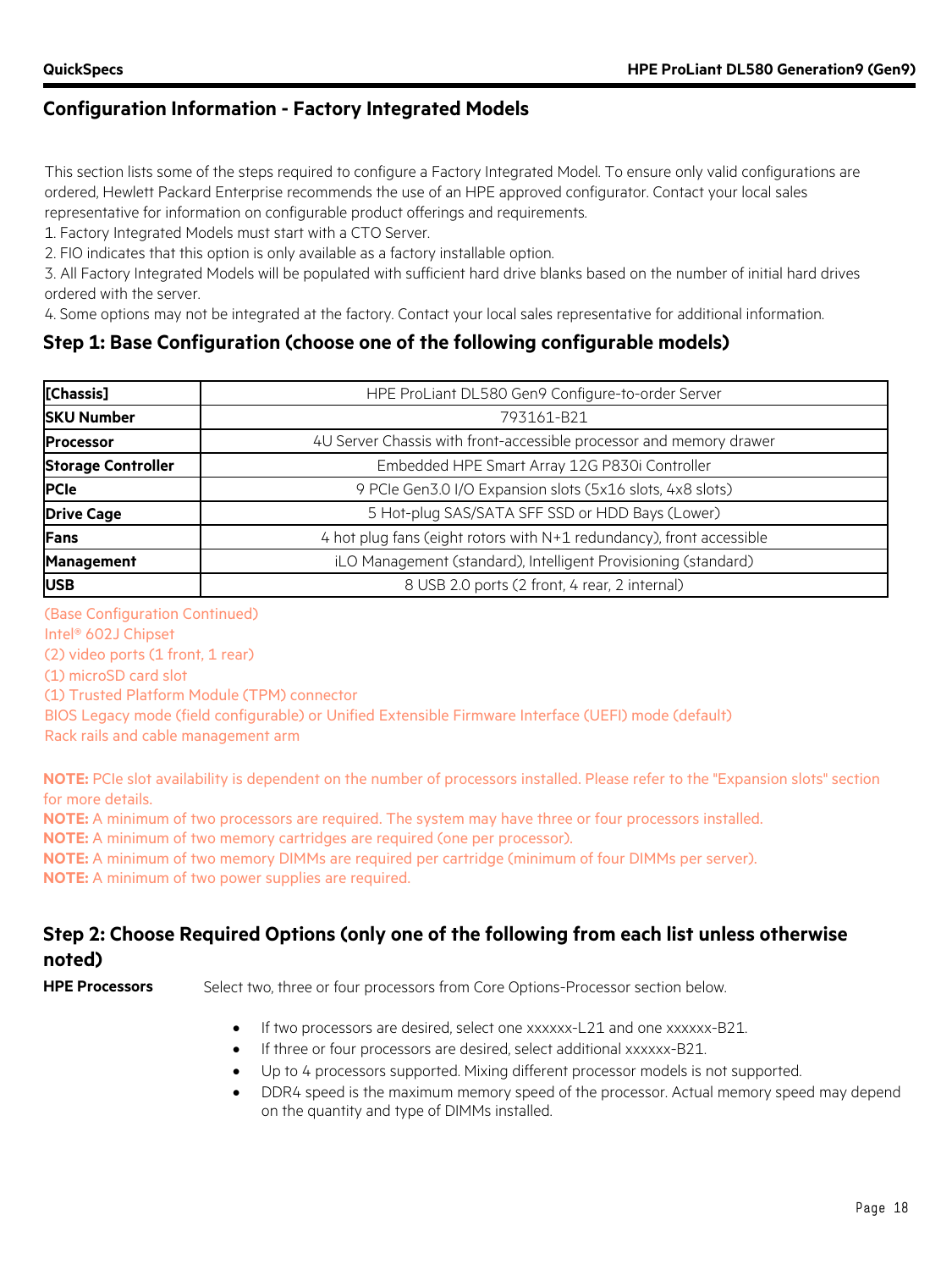### **Configuration Information - Factory Integrated Models**

- **HPE Memory** Depending on the memory configuration and processor model, the memory speed may run at 1866MHz, 1600MHz or 1333MHz. Please see Memory Population Table or the Online Memory Configuration Tool at: **<http://www.hpe.com/servers/ddr4memoryconfig>**.
- **HPE Power Supplies** Select two or four power supplies from Core Options-Power Supplies section below.

#### **Step 3: Choose Additional Factory Integratable Options**

**HPE Unique Options** Select one or more Unique options from Core Options section below.

- This section may contain FIO options, please see the Unique options section below. • FIO indicates that this option is only available as a factory installable option.
- **HPE Drives** The HPE ProLiant Gen9 Smart Storage solutions are equipped with re-designed Small Form Factor (SFF 2.5 in) hot plug carriers for HPE Qualified Hard Drives and Solid State Drives. These new carriers provide status and activity indicators as well as caution indicators for "Do Not Remove."
- **HPE FlexibleLOM** Select a FlexibleLOM from Core Options-Networking section below.
	- Only one FlexibleLOM can be added to the server. These options are upgradeable and can be changed from the original configuration after the server is shipped.
	- For 10Gb adapters, a minimum of two Gigabytes (2 GB) of server memory is required per each adapter.
	- Please see the QuickSpecs for Technical Specifications and additional information: **<http://www.hpe.com/servers/ProLiantNICs>**.
- **HPE Networking** Select a standup NIC adapter from Core Options-Networking section below.
	- Please see the QuickSpecs for Technical Specifications and additional information: **<http://www.hpe.com/servers/ProLiantNICs>**.
	- These options are upgradeable and can be changed from the original configuration after the server is shipped.
	- For 10Gb adapters, a minimum of two Gigabytes (2 GB) of server memory is required per each adapter.

| <b>HPE Storage</b><br><b>Controllers</b> | Select one or more Storage options from Additional Options section below.                                                                                                                              |  |  |
|------------------------------------------|--------------------------------------------------------------------------------------------------------------------------------------------------------------------------------------------------------|--|--|
|                                          | This section may contain FIO options, please see HPE Storage Controllers section below.<br>$\bullet$<br>FIO indicates that this option is only available as a factory installable option.<br>$\bullet$ |  |  |
| <b>HPE Graphics</b><br><b>Options</b>    | Select one or more graphics adapter from Additional Options section below.                                                                                                                             |  |  |
|                                          | Please see the HPE Power Advisor for estimated power consumption of your individual system<br>$\bullet$                                                                                                |  |  |

- configuration prior to installing GPUs. The HPE Power Advisor is located at: **<http://www.hpe.com/info/hppoweradvisor>**.
- This section may contain FIO options, please see HPE Computation & Graphics Accelerators section below.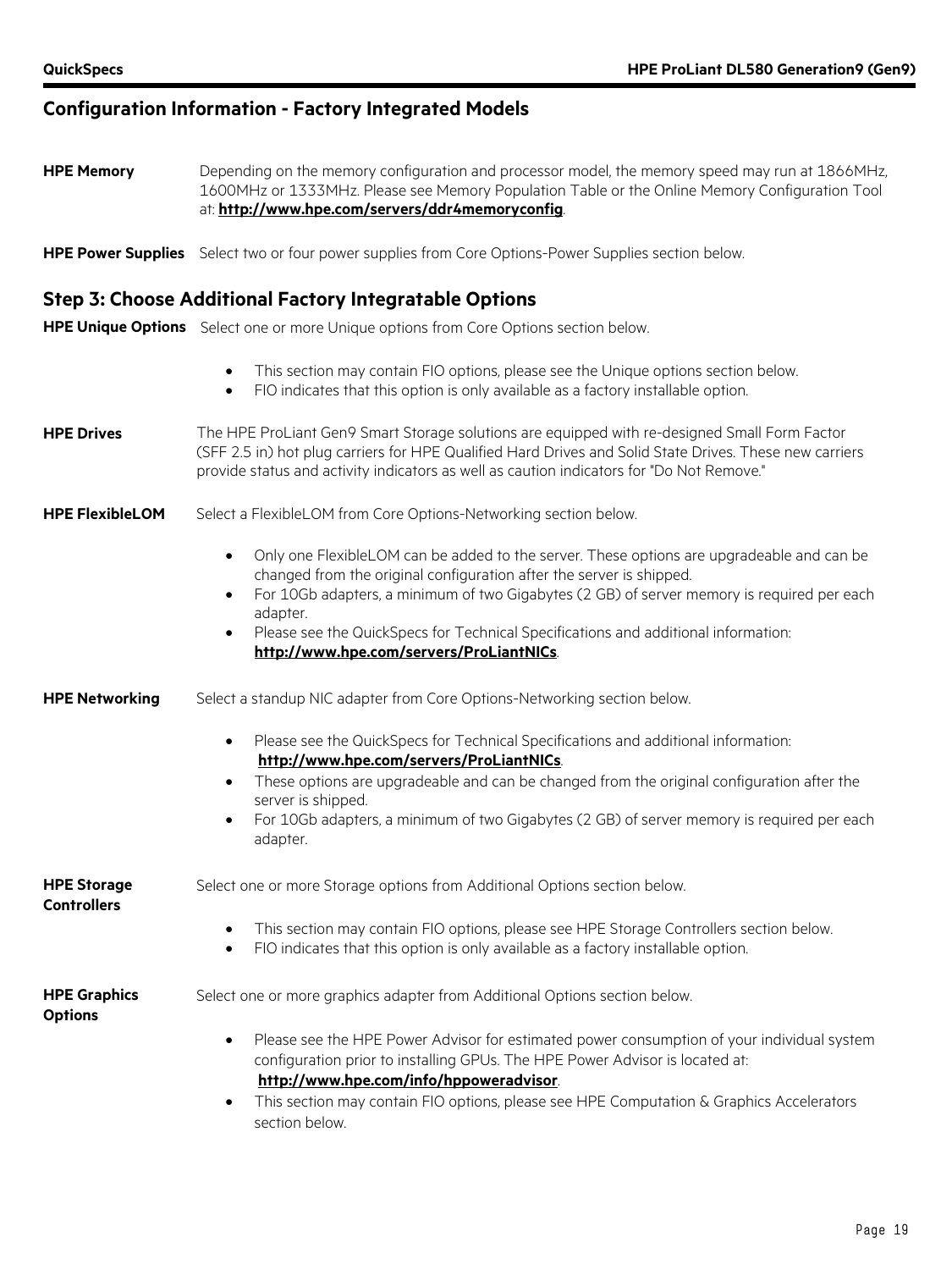### **Configuration Information - Factory Integrated Models**

**HPE Rail Kits** Select one type of rail kit from Additional Options section below.

- Please take a moment to review the installation documentation that comes with the server to help you with the installation of your Gen9 server.
- To assist in the installation of the server into the rack, an optional installation tool is available by contacting your local services representative (p/n 695539-001).
- See Hewlett Packard Enterprise Rack Options in Additional Options section of this QuickSpecs for more rack kit choices.

**CAUTION:** Hewlett Packard Enterprise recommends that a minimum of two people are required for all Rack Server installations. Please refer to your installation instructions for proper tools and number of people to use for any installation.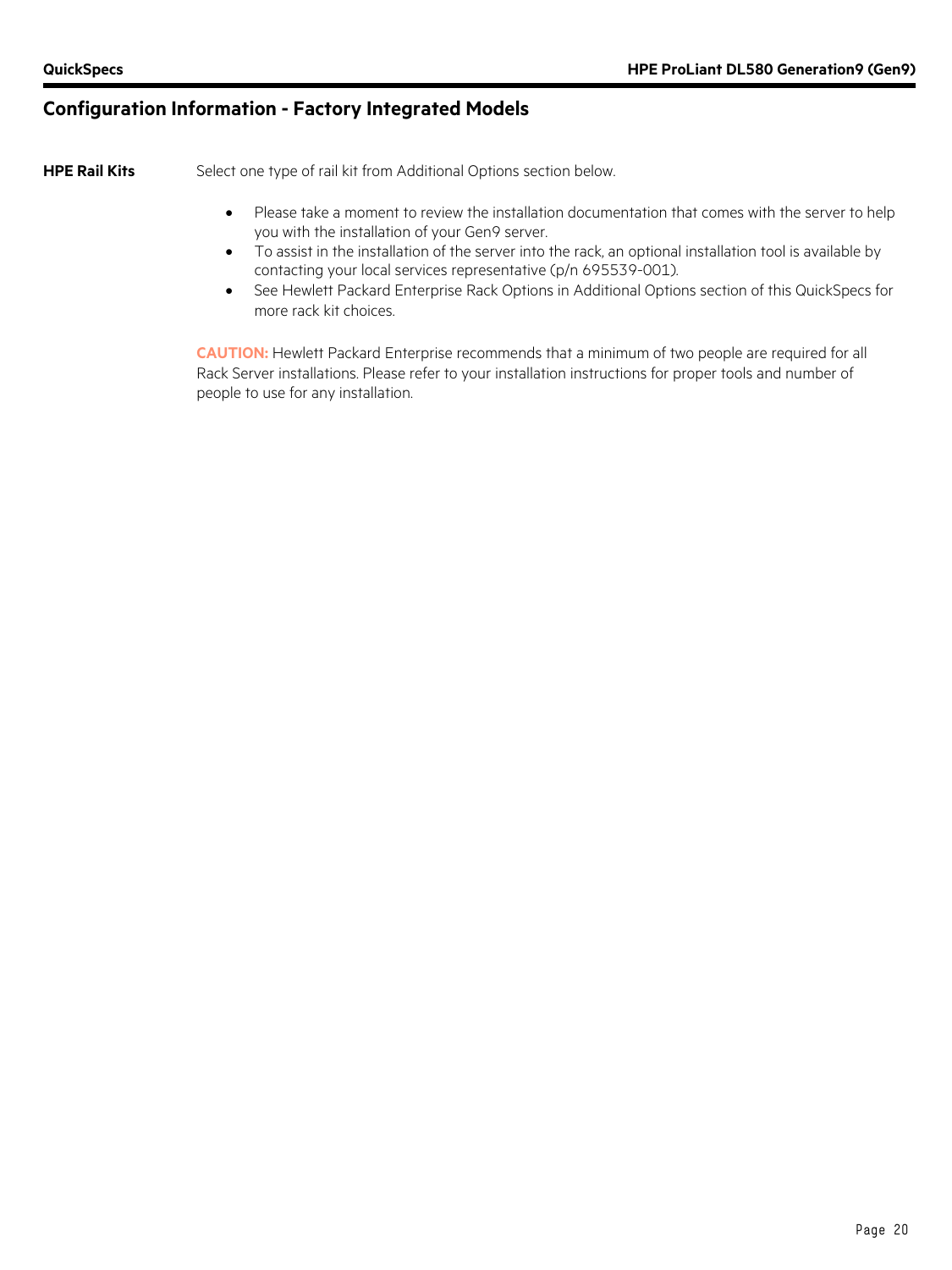**NOTE:** Some options may not be integrated at the factory. To ensure only valid configurations are ordered, Hewlett Packard Enterprise recommends the use of an HPE approved configurator. Contact your local sales representative for additional information.

| <b>HPE Processors</b> | E7-8800v4 series Processors                                                           |            |
|-----------------------|---------------------------------------------------------------------------------------|------------|
|                       | HPE DL580 Gen9 Intel® Xeon® E7-8893v4 (3.2GHz/4-core/60MB/140W) Processor<br>Kit      | 816661-B21 |
|                       | HPE DL580 Gen9 Intel® Xeon® E7-8893v4 (3.2GHz/4-core/60MB/140W) FIO<br>Processor Kit  | 816661-L21 |
|                       | HPE DL580 Gen9 Intel® Xeon® E7-8891v4 (2.8GHz/10-core/60MB/165W) Processor<br>Kit     | 816659-B21 |
|                       | HPE DL580 Gen9 Intel® Xeon® E7-8891v4 (2.8GHz/10-core/60MB/165W) FIO<br>Processor Kit | 816659-L21 |
|                       | HPE DL580 Gen9 Intel® Xeon® E7-8860v4 (2.2GHz/18-core/45MB/140W) Processor<br>Kit     | 816649-B21 |
|                       | HPE DL580 Gen9 Intel® Xeon® E7-8860v4 (2.2GHz/18-core/45MB/140W) FIO<br>Processor Kit | 816649-L21 |
|                       | HPE DL580 Gen9 Intel® Xeon® E7-8867v4 (2.4GHz/18-core/45MB/165W) Processor<br>Kit     | 816665-B21 |
|                       | HPE DL580 Gen9 Intel® Xeon® E7-8867v4 (2.4GHz/18-core/45MB/165W) FIO<br>Processor Kit | 816665-L21 |
|                       | HPE DL580 Gen9 Intel® Xeon® E7-8870v4 (2.1GHz/20-core/50MB/140W) Processor<br>Kit     | 816647-B21 |
|                       | HPE DL580 Gen9 Intel® Xeon® E7-8870v4 (2.1GHz/20-core/50MB/140W) FIO<br>Processor Kit | 816647-L21 |
|                       | HPE DL580 Gen9 Intel® Xeon® E7-8880v4 (2.2GHz/22-core/55MB/150W) Processor<br>Kit     | 816645-B21 |
|                       | HPE DL580 Gen9 Intel® Xeon® E7-8880v4 (2.2GHz/22-core/55MB/150W) FIO<br>Processor Kit | 816645-L21 |
|                       | HPE DL580 Gen9 Intel® Xeon® E7-8890v4 (2.2GHz/24-core/60MB/165W) Processor<br>Kit     | 816643-B21 |
|                       | HPE DL580 Gen9 Intel® Xeon® E7-8890v4 (2.2GHz/24-core/60MB/165W) FIO<br>Processor Kit | 816643-L21 |
|                       | HPE DL580 Gen9 Intel® Xeon® E7-8894v4 (2.4GHz/24-core/60MB/165W) Processor<br>Kit     | 816663-B21 |
|                       | HPE DL580 Gen9 Intel® Xeon® E7-8894v4 (2.4GHz/24-core/60MB/165W) FIO<br>Processor Kit | 816663-L21 |
|                       | E7-8800v3 series Processors                                                           |            |
|                       | HPE DL580 Gen9 Intel® Xeon® E7-8890v3 (2.5GHz/18-core/45MB/165W) Processor<br>Kit     | 788317-B21 |
|                       | HPE DL580 Gen9 Intel® Xeon® E7-8890v3 (2.5GHz/18-core/45MB/165W) FIO<br>Processor Kit | 788317-L21 |
|                       | HPE DL580 Gen9 Intel® Xeon® E7-8880v3 (2.3GHz/18-core/45MB/150W) Processor<br>Kit     | 788319-B21 |
|                       | HPE DL580 Gen9 Intel® Xeon® E7-8880v3 (2.3GHz/18-core/45MB/150W) FIO<br>Processor Kit | 788319-L21 |
|                       | HPE DL580 Gen9 Intel® Xeon® E7-8870v3 (2.1GHz/18-core/45MB/140W) Processor<br>Kit     | 788321-B21 |
|                       | HPE DL580 Gen9 Intel® Xeon® E7-8870v3 (2.1GHz/18-core/45MB/140W) FIO                  | 788321-L21 |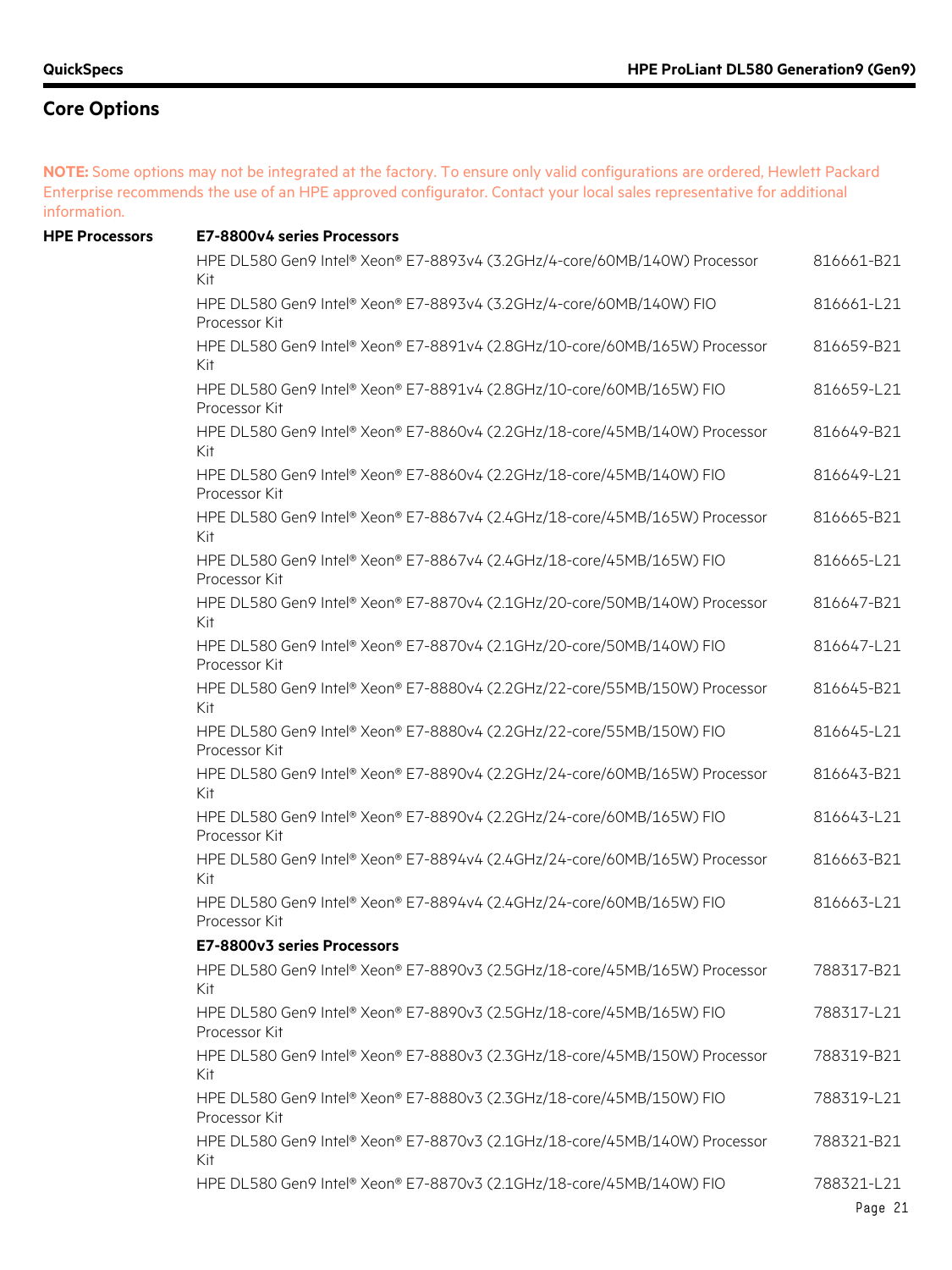| Processor Kit                                                                          |            |
|----------------------------------------------------------------------------------------|------------|
| HPE DL580 Gen9 Intel® Xeon® E7-8860v3 (2.2GHz/16-core/40MB/140W) Processor<br>Kit      | 788323-B21 |
| HPE DL580 Gen9 Intel® Xeon® E7-8860v3 (2.2GHz/16-core/40MB/140W) FIO<br>Processor Kit  | 788323-L21 |
| HPE DL580 Gen9 Intel® Xeon® E7-8891v3 (2.8GHz/10-core/45MB/165W) Processor<br>Kit      | 788333-B21 |
| HPE DL580 Gen9 Intel® Xeon® E7-8891v3 (2.8GHz/10-core/45MB/165W) FIO<br>Processor Kit  | 788333-L21 |
| HPE DL580 Gen9 Intel® Xeon® E7-8893v3 (3.2GHz/4-core/45MB/140W) Processor<br>Kit       | 788335-B21 |
| HPE DL580 Gen9 Intel® Xeon® E7-8893v3 (3.2GHz/4-core/45MB/140W) FIO<br>Processor Kit   | 788335-L21 |
| HPE DL580 Gen9 Intel® Xeon® E7-8880Lv3 (2.0GHz/18-core/45MB/115W) Processor<br>Kit     | 788337-B21 |
| HPE DL580 Gen9 Intel® Xeon® E7-8880Lv3 (2.0GHz/18-core/45MB/115W) FIO<br>Processor Kit | 788337-L21 |
| HPE DL580 Gen9 Intel® Xeon® E7-8867v3 (2.5GHz/16-core/45MB/165W) Processor<br>Kit      | 788339-B21 |
| HPE DL580 Gen9 Intel® Xeon® E7-8867v3 (2.5GHz/16-core/45MB/165W) FIO<br>Processor Kit  | 788339-L21 |
| E7-4800v4 series Processors                                                            |            |
| HPE DL580 Gen9 Intel® Xeon® E7-4809v4 (2.1GHz/8-core/20MB/115W) Processor<br>Kit       | 816657-B21 |
| HPE DL580 Gen9 Intel® Xeon® E7-4809v4 (2.1GHz/8-core/20MB/115W) FIO<br>Processor Kit   | 816657-L21 |
| HPE DL580 Gen9 Intel® Xeon® E7-4820v4 (2.0GHz/10-core/25MB/115W) Processor<br>Kit      | 816655-B21 |
| HPE DL580 Gen9 Intel® Xeon® E7-4820v4 (2.0GHz/10-core/25MB/115W) FIO<br>Processor Kit  | 816655-L21 |
| HPE DL580 Gen9 Intel® Xeon® E7-4830v4 (2.0GHz/14-core/35MB/115W) Processor<br>Kit      | 816653-B21 |
| HPE DL580 Gen9 Intel® Xeon® E7-4830v4 (2.0GHz/14-core/35MB/115W) FIO<br>Processor Kit  | 816653-L21 |
| HPE DL580 Gen9 Intel® Xeon® E7-4850v4 (2.1GHz/16-core/40MB/115W) Processor<br>Kit      | 816651-B21 |
| HPE DL580 Gen9 Intel® Xeon® E7-4850v4 (2.1GHz/16-core/40MB/115W) FIO<br>Processor Kit  | 816651-L21 |
| E7-4800v3 series Processors                                                            |            |
| HPE DL580 Gen9 Intel® Xeon® E7-4850v3 (2.2GHz/14-core/35MB/115W) Processor<br>Kit      | 788325-B21 |
| HPE DL580 Gen9 Intel® Xeon® E7-4850v3 (2.2GHz/14-core/35MB/115W) FIO<br>Processor Kit  | 788325-L21 |
| HPE DL580 Gen9 Intel® Xeon® E7-4830v3 (2.1GHz/12-core/30MB/115W) Processor<br>Kit      | 788327-B21 |
| HPE DL580 Gen9 Intel® Xeon® E7-4830v3 (2.1GHz/12-core/30MB/115W) FIO<br>Processor Kit  | 788327-L21 |
| HPE DL580 Gen9 Intel® Xeon® E7-4820v3 (1.9GHz/10-core/25MB/115W) Processor<br>Kit      | 788329-B21 |
| HPE DL580 Gen9 Intel® Xeon® E7-4820v3 (1.9GHz/10-core/25MB/115W) FIO                   | 788329-L21 |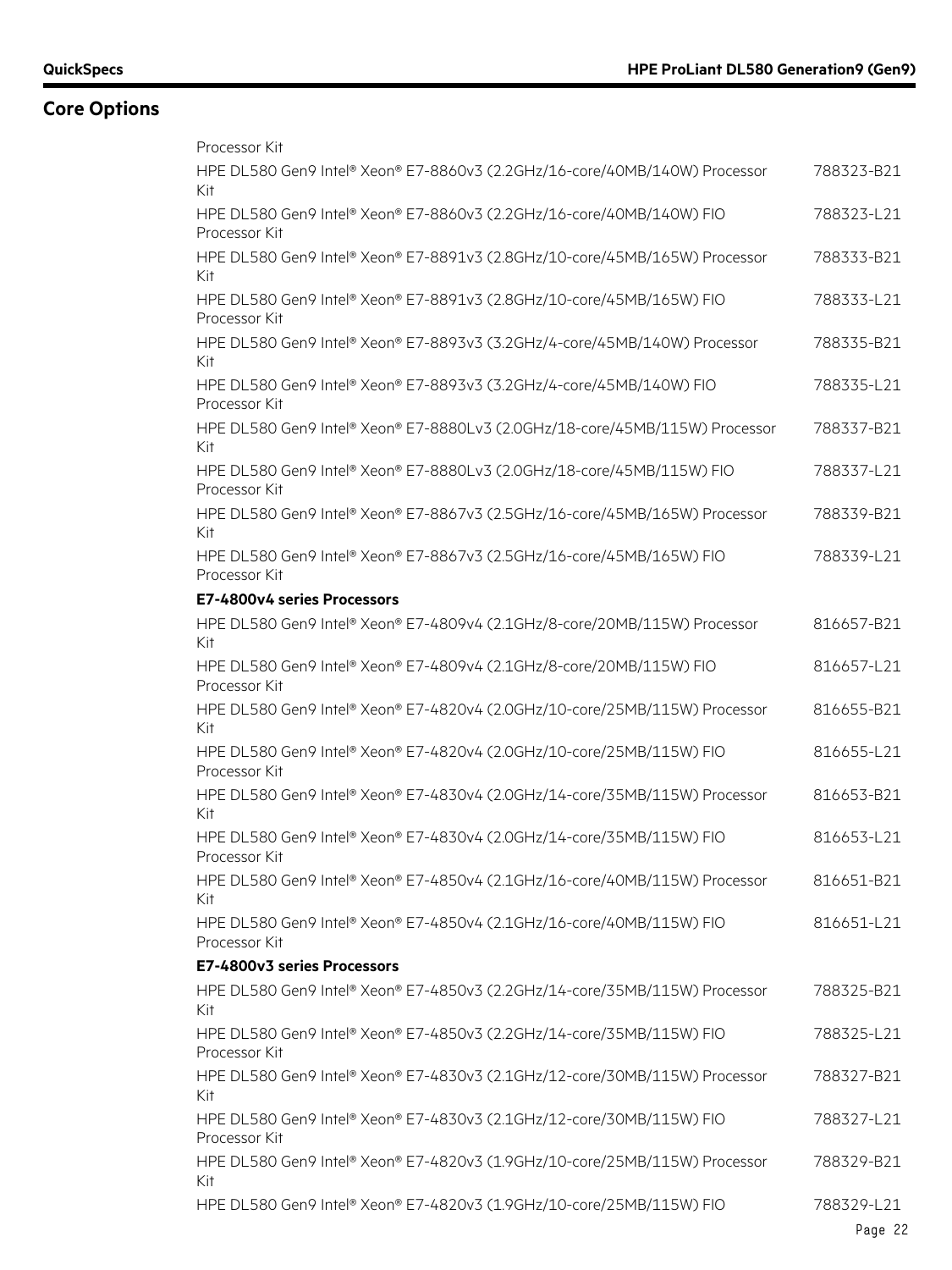|                           | Processor Kit<br>HPE DL580 Gen9 Intel® Xeon® E7-4809v3 (2.0GHz/8-core/20MB/115W) Processor<br>Kit                                                                                                                                                                                                                                                                                                                                                                                                                                                                                                                                                                                                                                                                                                                                                                                                                                                                                                                                                  | 788331-B21                                                                                                                                                           |  |  |
|---------------------------|----------------------------------------------------------------------------------------------------------------------------------------------------------------------------------------------------------------------------------------------------------------------------------------------------------------------------------------------------------------------------------------------------------------------------------------------------------------------------------------------------------------------------------------------------------------------------------------------------------------------------------------------------------------------------------------------------------------------------------------------------------------------------------------------------------------------------------------------------------------------------------------------------------------------------------------------------------------------------------------------------------------------------------------------------|----------------------------------------------------------------------------------------------------------------------------------------------------------------------|--|--|
|                           | HPE DL580 Gen9 Intel® Xeon® E7-4809v3 (2.0GHz/8-core/20MB/115W) FIO<br>Processor Kit                                                                                                                                                                                                                                                                                                                                                                                                                                                                                                                                                                                                                                                                                                                                                                                                                                                                                                                                                               | 788331-L21                                                                                                                                                           |  |  |
| <b>HPE Memory</b>         | NOTE: Hewlett Packard Enterprise memory from previous generation servers is not qualified or<br>warranted with this HPE ProLiant Server. HPE SmartMemory is required to realize the memory<br>performance improvements and enhanced functionality listed in this document for Gen9. For additional<br>information, please see the HPE SmartMemory QuickSpecs.<br>NOTE: LRDIMM and RDIMM are distinct memory technologies and cannot be mixed within a server.<br>NOTE: Depending on the memory configuration and processor model, the memory speed may run at<br>1866MHz, 1600MHz, or 1333MHz. Please see Memory Population Table below or the Online Memory<br>Configuration Tool at: http://www.hpe.com/servers/ddr4memoryconfig.                                                                                                                                                                                                                                                                                                                |                                                                                                                                                                      |  |  |
|                           | <b>Registered DIMMs (RDIMMs)</b>                                                                                                                                                                                                                                                                                                                                                                                                                                                                                                                                                                                                                                                                                                                                                                                                                                                                                                                                                                                                                   |                                                                                                                                                                      |  |  |
|                           | HP 8GB (1x8GB) Single Rank x4 DDR4-2133 CAS-15-15-15 Registered Memory Kit<br>HP 16GB (1x16GB) Dual Rank x4 DDR4-2133 CAS-15-15-15 Registered Memory Kit<br>HP 32GB (1x32GB) Dual Rank x4 DDR4-2133 CAS-15-15-15 Registered Memory Kit<br>HP 8GB (1x8GB) Single Rank x8 DDR4-2400 CAS-17-17-17 Registered Memory Kit<br>HP 16GB (1x16GB) Single Rank x4 DDR4-2400 CAS-17-17-17 Registered Memory Kit<br>HPE 16GB (1x16GB) Dual Rank x4 DDR4-2400 CAS-17-17-17 Registered Memory Kit<br>HP 32GB (1x32GB) Dual Rank x4 DDR4-2400 CAS-17-17-17 Registered Memory Kit<br><b>Load Reduced DIMMs (LRDIMMs)</b><br>HP 32GB (1x32GB) Quad Rank x4 DDR4-2133 CAS-15-15-15 Load Reduced Memory<br>Kit<br>HP 64GB (1x64GB) Quad Rank x4 DDR4-2133 CAS-15-15-15 Load Reduced Memory<br>Kit<br>HPE 64GB (1x64GB) Quad Rank x4 DDR4-2400 CAS-17-17-17 Load Reduced<br>Memory Kit<br>HPE 128GB (1x128GB) Octal Rank x4 DDR4-2400 CAS-20-18-18 Load Reduced<br>Memory Kit<br><b>Memory Expansion Options</b><br>HPE DL580 Gen9 12 DDR4 DIMM Slots Memory Cartridge | 726718-B21<br>726719-B21<br>728629-B21<br>805347-B21<br>805349-B21<br>836220-B21<br>805351-B21<br>726722-B21<br>726724-B21<br>805358-B21<br>809208-B21<br>788360-B21 |  |  |
|                           | <b>NOTE:</b> Up to Eight (8) memory cartridges are supported for 96 DIMM slots.<br>NOTE: A minimum of two memory cartridges are required (one per processor).<br>NOTE: A minimum of two memory DIMMs are required per cartridge (minimum of four<br>DIMMs per server).                                                                                                                                                                                                                                                                                                                                                                                                                                                                                                                                                                                                                                                                                                                                                                             |                                                                                                                                                                      |  |  |
| <b>HPE Optical Drives</b> | HPE Mobile USB Non Leaded System DVD RW Drive                                                                                                                                                                                                                                                                                                                                                                                                                                                                                                                                                                                                                                                                                                                                                                                                                                                                                                                                                                                                      | 701498-B21                                                                                                                                                           |  |  |
| <b>HPE Drives</b>         | NOTE: The components of a storage subsystem (e.g. the drive, the HBA/controller,<br>firmware, and the server backplane) should operate at the same data transfer rate or<br>the system bandwidth will be negotiated down to an acceptable level for all<br>components.<br>NOTE: Hard drives have either a one year or three year warranty; refer to the specific<br>hard drive QuickSpecs for details.<br>12G SAS Hot Plug SFF (2.5-inch) Midline Drives                                                                                                                                                                                                                                                                                                                                                                                                                                                                                                                                                                                           |                                                                                                                                                                      |  |  |
|                           | HPE 1TB SAS 12G Midline 7.2K SFF (2.5in) SC 1yr Wty Digitally Signed Firmware HDD<br>12G SAS Hot Plug SFF (2.5-inch) Enterprise Drives                                                                                                                                                                                                                                                                                                                                                                                                                                                                                                                                                                                                                                                                                                                                                                                                                                                                                                             | 832514-B21                                                                                                                                                           |  |  |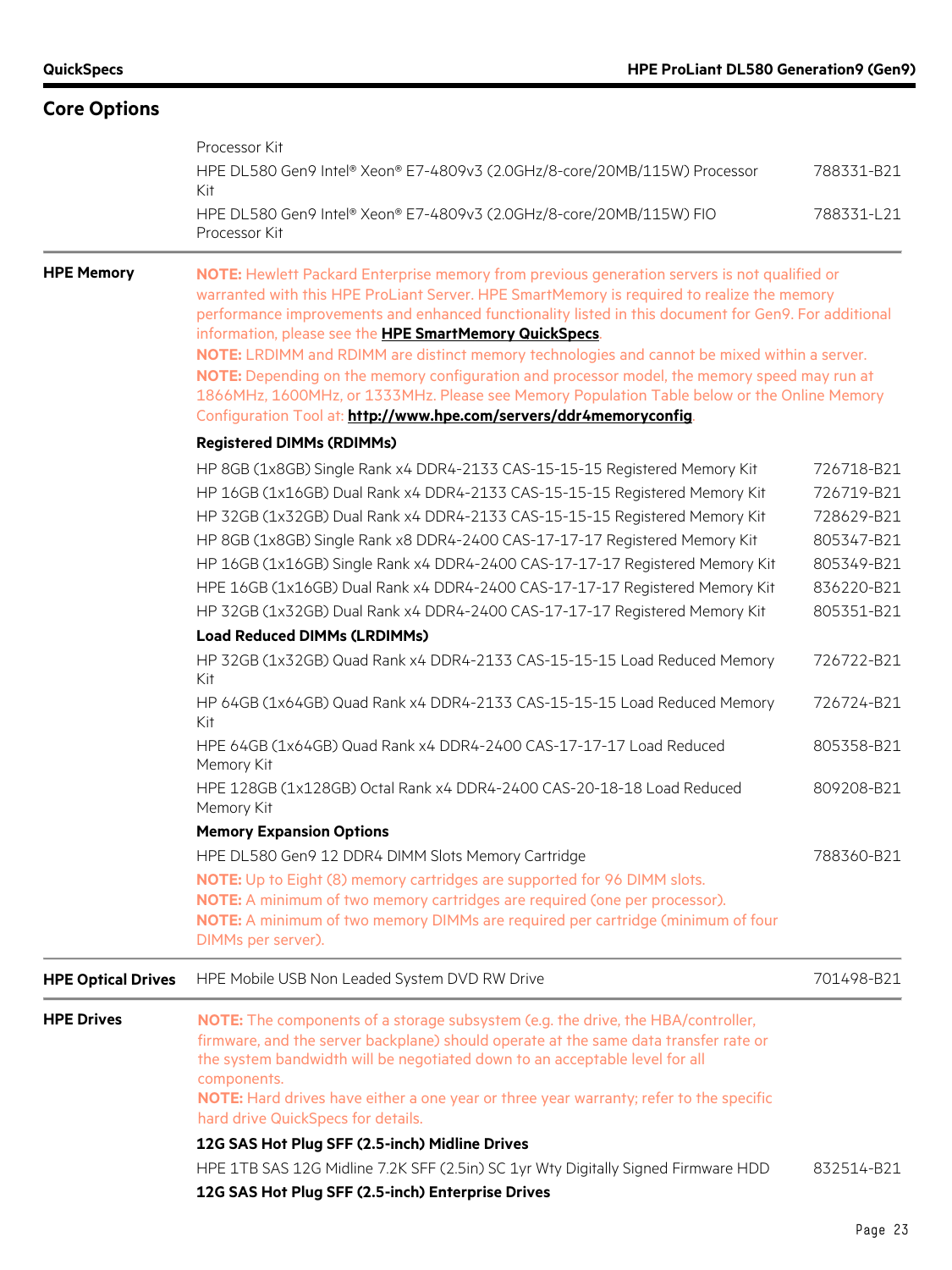| HPE 1.2TB SAS 12G Enterprise 10K SFF (2.5in) SC 3yr Wty Digitally Signed Firmware<br><b>HDD</b>                                                                                                                 | 872479-B21 |
|-----------------------------------------------------------------------------------------------------------------------------------------------------------------------------------------------------------------|------------|
| HPE 1.2TB SAS 12G Enterprise 10K SFF (2.5in) SC 3yr Wty HDD                                                                                                                                                     | 781518-B21 |
| HPE 900GB SAS 12G Enterprise 15K SFF (2.5in) SC 3yr Wty Digitally Signed Firmware<br><b>HDD</b>                                                                                                                 | 870759-B21 |
| HPE 900GB SAS 12G Enterprise 10K SFF (2.5in) SC 3yr Wty HDD                                                                                                                                                     | 785069-B21 |
| HPE 600GB SAS 12G Enterprise 10K SFF (2.5in) SC 3yr Wty Digitally Signed Firmware<br><b>HDD</b>                                                                                                                 | 872477-B21 |
| HPE 600GB SAS 12G Enterprise 15K SFF (2.5in) SC 3yr Wty Digitally Signed Firmware<br><b>HDD</b>                                                                                                                 | 870757-B21 |
| HPE 600GB SAS 12G Enterprise 10K SFF (2.5in) SC 3yr Wty HDD                                                                                                                                                     | 781516-B21 |
| HPE 600GB SAS 12G Enterprise 15K SFF (2.5in) SC 3yr Wty HDD                                                                                                                                                     | 759212-B21 |
| HPE 450GB SAS 12G Enterprise 15K SFF (2.5in) SC 3yr Wty HDD                                                                                                                                                     | 759210-B21 |
| HPE 300GB SAS 12G Enterprise 10K SFF (2.5in) SC 3yr Wty Digitally Signed Firmware<br><b>HDD</b>                                                                                                                 | 872475-B21 |
| HPE 300GB SAS 12G Enterprise 15K SFF (2.5in) SC 3yr Wty Digitally Signed Firmware<br><b>HDD</b>                                                                                                                 | 870753-B21 |
| HPE 300GB SAS 12G Enterprise 10K SFF (2.5in) SC 3yr Wty HDD                                                                                                                                                     | 785067-B21 |
| HPE 300GB SAS 12G Enterprise 15K SFF (2.5in) SC 3yr Wty HDD                                                                                                                                                     | 759208-B21 |
| 12G SAS Hot Plug SFF (2.5-inch) SC 512e Drives                                                                                                                                                                  |            |
| HPE 2TB SAS 12G Midline 7.2K SFF (2.5in) SC 1yr Wty 512e HDD                                                                                                                                                    | 765466-B21 |
| HPE 1.8TB SAS 12G Enterprise 10K SFF (2.5in) SC 3yr Wty 512e Digitally Signed<br>Firmware HDD                                                                                                                   | 872481-B21 |
| HPE 1.8TB SAS 12G Enterprise 10K SFF (2.5in) SC 3yr Wty 512e HDD                                                                                                                                                | 791034-B21 |
| HPE 1TB SAS 12G Midline 7.2K SFF (2.5in) SC 1yr Wty 512e Digitally Signed Firmware<br><b>HDD</b>                                                                                                                | 765464-B21 |
| HPE 900GB SAS 12G Enterprise 15K SFF (2.5in) SC 3yr Wty 512e Digitally Signed<br>Firmware HDD                                                                                                                   | 870765-B21 |
| HPE 600GB SAS 12G Enterprise 15K SFF (2.5in) SC 3yr Wty 512e Digitally Signed<br>Firmware HDD                                                                                                                   | 870763-B21 |
| HPE 600GB SAS 12G Enterprise 15K SFF (2.5in) SC 3yr Wty 512e HDD                                                                                                                                                | 748387-B21 |
| <b>SSD Selection</b>                                                                                                                                                                                            |            |
| To streamline the configuration process for HPE ProLiant Gen9 servers and to provide<br>the best product availability, HPE recommends SSDs from the list located here:<br>http://www.hpe.com/products/recommend |            |
| 12G SAS Mixed Use Hot Plug SFF (2.5-inch) Solid State Drives                                                                                                                                                    |            |
| HPE 3.2TB SAS 12G Mixed Use SFF (2.5in) SC 3yr Wty Digitally Signed Firmware SSD                                                                                                                                | 872386-B21 |
| HPE 1.6TB SAS 12G Mixed Use SFF (2.5in) SC 3yr Wty Digitally Signed Firmware SSD                                                                                                                                | 872382-B21 |
| HPE 800GB SAS 12G Mixed Use SFF (2.5in) SC 3yr Wty Digitally Signed Firmware SSD                                                                                                                                | 872376-B21 |
| HPE 400GB SAS 12G Mixed Use SFF (2.5in) SC 3yr Wty Digitally Signed Firmware SSD                                                                                                                                | 872374-B21 |
| 12G SAS Read Intensive Hot Plug SFF (2.5-inch) Solid State Drives                                                                                                                                               |            |
| HPE 7.68TB SAS 12G Read Intensive SFF (2.5in) SC 3yr Wty Digitally Signed Firmware<br><b>SSD</b>                                                                                                                | 870144-B21 |
| HPE 3.84TB SAS 12G Read Intensive SFF (2.5in) SC 3yr Wty Digitally Signed Firmware<br><b>SSD</b>                                                                                                                | 872394-B21 |
| HPE 3.84TB SAS 12G Read Intensive SFF (2.5in) SC 3yr Wty Digitally Signed Firmware<br>SSD                                                                                                                       | 875330-B21 |
| HPE 1.92TB SAS 12G Read Intensive SFF (2.5in) SC 3yr Wty Digitally Signed Firmware                                                                                                                              | 872392-B21 |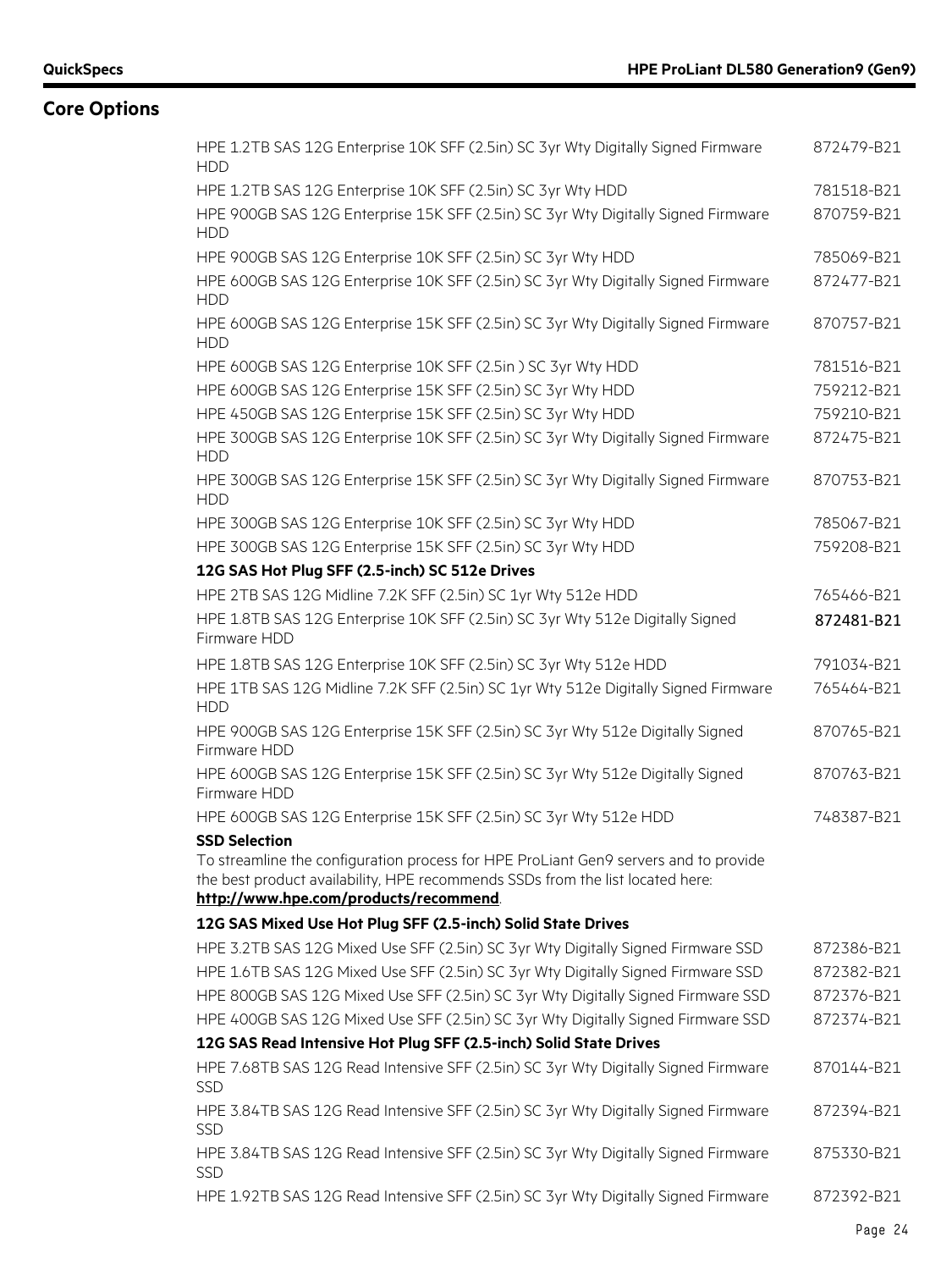| <b>SSD</b>                                                                                       |            |
|--------------------------------------------------------------------------------------------------|------------|
| HPE 1.92TB SAS 12G Read Intensive SFF (2.5in) SC 3yr Wty Digitally Signed Firmware<br><b>SSD</b> | 875326-B21 |
| HPE 960GB SAS 12G Read Intensive SFF (2.5in) SC 3yr Wty Digitally Signed Firmware<br><b>SSD</b>  | 875313-B21 |
| HPE 960GB SAS 12G Read Intensive SFF (2.5in) SC 3yr Wty Digitally Signed Firmware<br><b>SSD</b>  | 872390-B21 |
| HPE 480GB SAS 12G Read Intensive SFF (2.5in) SC 3yr Wty Digitally Signed Firmware<br>SSD         | 875311-B21 |
| 12G SATA Read Intensive Hot Plug SFF (2.5-inch) Solid State Drives                               |            |
| HPE 3.84TB SATA 6G Read Intensive SFF (2.5in) SC 3yr Wty Digitally Signed Firmware<br>SSD        | 877764-B21 |
| HPE 1.92TB SATA 6G Read Intensive SFF (2.5in) SC 3yr Wty Digitally Signed Firmware<br><b>SSD</b> | 877758-B21 |
| HPE 1.6TB SATA 6G Read Intensive SFF (2.5in) SC 3yr Wty Digitally Signed Firmware<br>SSD         | 869386-B21 |
| HPE 960GB SATA 6G Read Intensive SFF (2.5in) SC 3yr Wty Digitally Signed Firmware<br><b>SSD</b>  | 877752-B21 |
| HPE 960GB SATA 6G Read Intensive SFF (2.5in) SC 3yr Wty Digitally Signed Firmware<br><b>SSD</b>  | 869384-B21 |
| HPE 480GB SATA 6G Read Intensive SFF (2.5in) SC 3yr Wty Digitally Signed Firmware<br><b>SSD</b>  | 877746-B21 |
| HPE 480GB SATA 6G Read Intensive SFF (2.5in) SC 3yr Wty Digitally Signed Firmware<br><b>SSD</b>  | 869378-B21 |
| HPE 240GB SATA 6G Read Intensive SFF (2.5in) SC 3yr Wty Digitally Signed Firmware<br><b>SSD</b>  | 877740-B21 |
| HPE 240GB SATA 6G Read Intensive SFF (2.5in) SC 3yr Wty Digitally Signed Firmware<br><b>SSD</b>  | 875503-B21 |
| HPE 240GB SATA 6G Read Intensive SFF (2.5in) SC 3yr Wty Digitally Signed Firmware<br>SSD         | 869376-B21 |
| HPE 150GB SATA 6G Read Intensive SFF (2.5in) SC 3yr Wty Digitally Signed Firmware<br><b>SSD</b>  | 869374-B21 |
| 6G SATA Hot Plug SFF (2.5-inch) SC Mixed Use Solid State Drives                                  |            |
| HPE 1.92TB SATA 6G Mixed Use SFF (2.5in) SC 3yr Wty Digitally Signed Firmware SSD                | 877788-B21 |
| HPE 1.92TB SATA 6G Mixed Use SFF (2.5in) SC 3yr Wty Digitally Signed Firmware SSD                | 872352-B21 |
| HPE 1.92TB SATA 6G Mixed Use SFF (2.5in) SC 3yr Wty Digitally Signed Firmware SSD                | 875478-B21 |
| HPE 1.6TB SATA 6G Mixed Use SFF (2.5in) SC 3yr Wty SSD                                           | 804631-B21 |
| HPE 960GB SATA 6G Mixed Use SFF (2.5in) SC 3yr Wty Digitally Signed Firmware SSD                 | 877782-B21 |
| HPE 960GB SATA 6G Mixed Use SFF (2.5in) SC 3yr Wty Digitally Signed Firmware SSD                 | 872348-B21 |
| HPE 960GB SATA 6G Mixed Use SFF (2.5in) SC 3yr Wty Digitally Signed Firmware SSD                 | 875474-B21 |
| HPE 480GB SATA 6G Mixed Use SFF (2.5in) SC 3yr Wty Digitally Signed Firmware SSD                 | 877776-B21 |
| HPE 480GB SATA 6G Mixed Use SFF (2.5in) SC 3yr Wty Digitally Signed Firmware SSD                 | 872344-B21 |
| HPE 480GB SATA 6G Mixed Use SFF (2.5in) SC 3yr Wty Digitally Signed Firmware SSD                 | 875470-B21 |
| HPE 240GB SATA 6G Mixed Use SFF (2.5in) SC 3yr Wty Digitally Signed Firmware SSD                 | 880295-B21 |
| HPE 240GB SATA 6G Mixed Use SFF (2.5in) SC 3yr Wty Digitally Signed Firmware SSD                 | 875483-B21 |
| 6G SATA Hot Plug SFF (2.5-inch) SC Write Intensive Solid State Drives                            |            |
| HPE 1.6TB SATA 6G WI SFF SC DS SSD                                                               | 872363-B21 |
| HPE 800GB SATA 6G WI SFF SC DS SSD                                                               | 872359-B21 |
|                                                                                                  |            |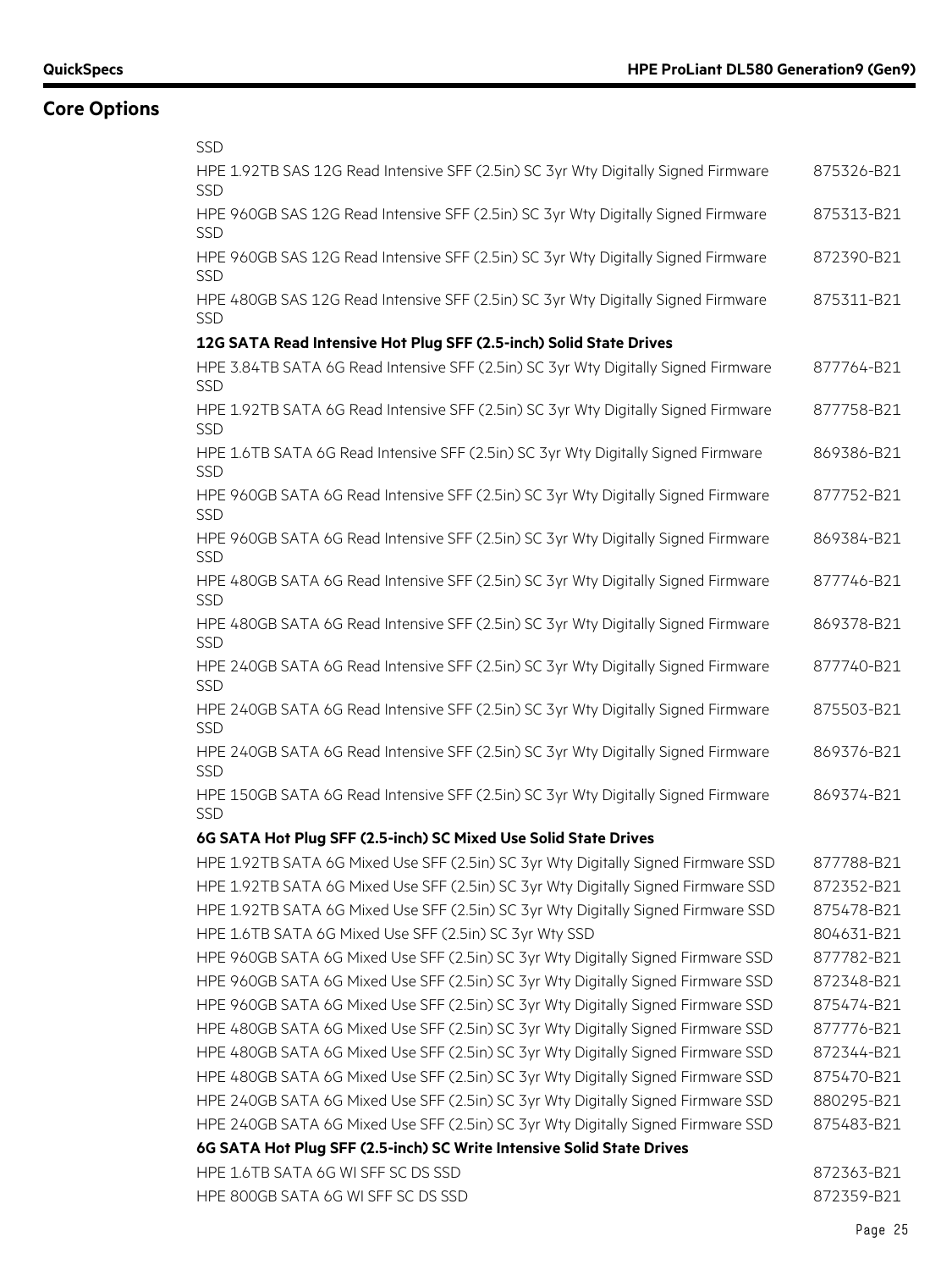| HPE 400GB SATA 6G WI SFF SC DS SSD                                                                                         | 872355-B21 |
|----------------------------------------------------------------------------------------------------------------------------|------------|
| 6G SATA Hot Plug SFF (2.5-inch) SC Read Intensive Solid State Drives                                                       |            |
| HPE 3.8TB SATA 6G Read Intensive SFF (2.5in) SC 3yr Wty Digitally Signed Firmware<br><b>SSD</b>                            | 868830-B21 |
| HPE 1.92TB SATA 6G Read Intensive SFF (2.5in) SC 3yr Wty Digitally Signed Firmware<br><b>SSD</b>                           | 868826-B21 |
| HPE 1.92TB SATA 6G Read Intensive SFF (2.5in) SC 3yr Wty Digitally Signed Firmware<br><b>SSD</b>                           | 871770-B21 |
| HPE 1.92TB SATA 6G Read Intensive SFF (2.5in) SC 3yr Wty Digitally Signed Firmware<br><b>SSD</b>                           | 875513-B21 |
| HPE 960GB SATA 6G Read Intensive SFF (2.5in) SC 3yr Wty Digitally Signed Firmware<br><b>SSD</b>                            | 868822-B21 |
| HPE 960GB SATA 6G Read Intensive SFF (2.5in) SC 3yr Wty Digitally Signed Firmware<br><b>SSD</b>                            | 875511-B21 |
| HPE 960GB SATA 6G Read Intensive SFF (2.5in) SC 3yr Wty SSD                                                                | 871768-B21 |
| HPE 480GB SATA 6G Read Intensive SFF (2.5in) SC 3yr Wty Digitally Signed Firmware<br><b>SSD</b>                            | 868818-B21 |
| HPE 480GB SATA 6G Read Intensive SFF (2.5in) SC 3yr Wty Digitally Signed Firmware<br><b>SSD</b>                            | 875509-B21 |
| HPE 240GB 6G SATA Read Intensive SFF (2.5-inch) SC DS SSD                                                                  | 868814-B21 |
| HPE NVMe PCIe Mixed Use SFF (2.5 inch) Solid State Drives                                                                  |            |
| HPE 1.6TB NVMe x4 Lanes Mixed Use SFF (2.5in) SCN 3yr Wty Digitally Signed<br>Firmware SSD                                 | 875597-B21 |
| HPE 1.6TB NVMe x4 Lanes Mixed Use SFF (2.5in) SCN 3yr Wty SSD                                                              | 765038-B21 |
| HPE 800GB NVMe x4 Lanes Mixed Use SFF (2.5in) SCN 3yr Wty Digitally Signed<br>Firmware SSD                                 | 875595-B21 |
| HPE 800GB NVMe x4 Lanes Mixed Use SFF (2.5in) SCN 3yr Wty SSD                                                              | 765036-B21 |
| HPE 400GB NVMe x4 Lanes Mixed Use SFF (2.5in) SCN 3yr Wty Digitally Signed<br>Firmware SSD                                 | 875593-B21 |
| HPE 400GB NVMe x4 Lanes Mixed Use SFF (2.5in) SCN 3yr Wty SSD                                                              | 765034-B21 |
| HPE NVMe PCIe Write Intensive SFF (2.5-inch) Solid State Drives                                                            |            |
| HPE 1.6TB NVMe x4 Lanes Write Intensive SFF (2.5in) SCN 3yr Wty SSD                                                        | 764892-B21 |
| HPE 800GB NVMe x4 Lanes Write Intensive SFF (2.5in) SCN 3yr Wty SSD                                                        | 736939-B21 |
| HPE 400GB NVMe x4 Lanes Write Intensive SFF (2.5in) SCN 3yr Wty SSD                                                        | 736936-B21 |
| HPE NVMe PCIe Read Intensive SFF (2.5 inch) Solid State Drives                                                             |            |
| HPE 1.92TB NVMe x4 Lanes Read Intensive SFF (2.5in) SCN 3yr Wty Digitally Signed<br>Firmware SSD                           | 875591-B21 |
| HPE 1.2TB NVMe x4 Lanes Read Intensive SFF (2.5in) SCN 3yr Wty SSD                                                         | 764906-B21 |
| HPE 960GB NVMe x4 Lanes Read Intensive SFF (2.5in) SCN 3yr Wty Digitally Signed<br>Firmware SSD                            | 875589-B21 |
| HPE 480GB NVMe x4 Lanes Read Intensive SFF (2.5in) SCN 3yr Wty Digitally Signed<br>Firmware SSD                            | 875587-B21 |
| HPE 400GB NVMe x4 Lanes Read Intensive SFF (2.5in) SCN 3yr Wty SSD                                                         | 764904-B21 |
| NOTE: To support NVMe PCIe SSDs you need to select the SSD Express Bay Kit<br>(788359-B21), maximum of 5 drives supported. |            |
| NOTE: Hewlett Packard Enterprise has qualified the NVMe drive portfolio using the                                          |            |
| Operating System inbox drivers. For full details please see the Solid State Drive                                          |            |
| <b>QuickSpecs:</b><br>https://www.hpe.com/h20195/v2/GetHTML.aspx?docname=c04154378.                                        |            |
|                                                                                                                            |            |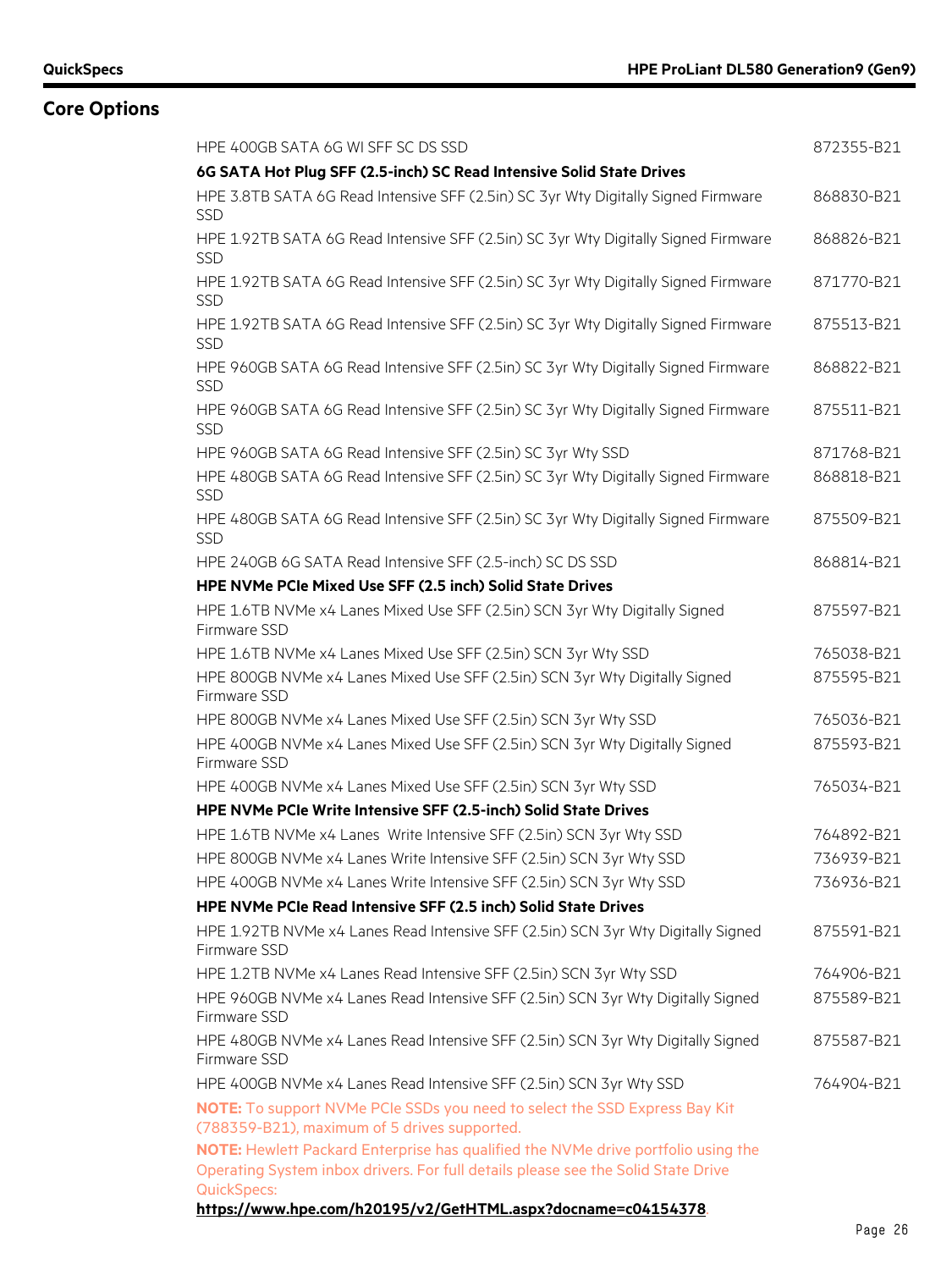|                       | <b>Hard Drive Kits</b>                                                                                       |                          |
|-----------------------|--------------------------------------------------------------------------------------------------------------|--------------------------|
|                       | HPE DL580 Gen9 NVMe 5 Solid State Drive Express Bay Enablement Kit                                           | 788359-B21               |
|                       | HP ProLiant DL580 5 Small Form Factor Drive Backplane Cage Kit<br>HPE Small Form Factor Hard Drive Blank Kit | 739405-B21<br>666987-B21 |
|                       |                                                                                                              |                          |
| <b>HPE Networking</b> | 1 Gigabit Ethernet adapters                                                                                  |                          |
|                       | HPE Ethernet 1Gb 4-port 331T Adapter                                                                         | 647594-B21               |
|                       | HPE Ethernet 1Gb 2-port 332T Adapter                                                                         | 615732-B21               |
|                       | HPE Ethernet 1Gb 2-port 361T Adapter                                                                         | 652497-B21               |
|                       | HPE Ethernet 1Gb 4-port 366T Adapter                                                                         | 811546-B21               |
|                       | 10 Gigabit Ethernet adapters                                                                                 |                          |
|                       | HPE Ethernet 10Gb 2-port 530SFP Adapter                                                                      | 652503-B21               |
|                       | HPE Ethernet 10Gb 2-port 530T Adapter                                                                        | 656596-B21               |
|                       | HPE Ethernet 10Gb 2-port 546SFP+ Adapter                                                                     | 779793-B21               |
|                       | HPE Ethernet 10Gb 2-port 557SFP+ Adapter                                                                     | 788995-B21               |
|                       | HPE Ethernet 10Gb 2-port 560SFP+ Adapter                                                                     | 665249-B21               |
|                       | HPE Ethernet 10Gb 2-port 561T Adapter                                                                        | 716591-B21               |
|                       | HPE Ethernet 10Gb 2-port 562SFP+ Adapter                                                                     | 727055-B21               |
|                       | NOTE: A minimum of two Gigabytes (2 GB) of server memory is required per each                                |                          |
|                       | adapter.                                                                                                     |                          |
|                       | <b>FlexibleLOM Adapters</b>                                                                                  |                          |
|                       | HPE Ethernet 1Gb 4-port 331FLR Adapter                                                                       | 629135-B22               |
|                       | HPE Ethernet 1Gb 4-port 331FLR FIO Adapter                                                                   | 684208-B21               |
|                       | HPE Ethernet 1Gb 4-port 366FLR Adapter                                                                       | 665240-B21               |
|                       | HPE Ethernet 1Gb 4-port 366FLR FIO Adapter                                                                   | 684217-B21               |
|                       | HPE FlexFabric 10Gb 2-port 533FLR-T Adapter                                                                  | 700759-B21               |
|                       | HP FlexFabric 10Gb 2-port 533FLR-T FIO Adapter                                                               | 700760-B21               |
|                       | HPE FlexFabric 10Gb 2-port 534FLR-SFP+ Adapter                                                               | 700751-B21               |
|                       | HPE FlexFabric 10Gb 2-port 534FLR-SFP+ FIO Adapter                                                           | 700752-B21               |
|                       | HPE FlexFabric 10Gb 4-port 536FLR-T Adapter                                                                  | 764302-B21               |
|                       | HPE FlexFabric 10Gb 4-port 536FLR-T FIO Adapter                                                              | 764303-B21               |
|                       | HPE Ethernet 10Gb 2-port 546FLR-SFP+ Adapter                                                                 | 779799-B21               |
|                       | HPE Ethernet 10Gb 2-port 546FLR-SFP+ FIO Adapter                                                             | 779800-B21               |
|                       | HPE FlexFabric 10Gb 2-port 556FLR-T Adapter                                                                  | 794525-B21               |
|                       | HPE FlexFabric 10Gb 2-port 556FLR-T FIO Adapter                                                              | 794526-B21               |
|                       | HPE FlexFabric 10Gb 2-port 556FLR-SFP+ Adapter                                                               | 727060-B21               |
|                       | HPE FlexFabric 10Gb 2-port 556FLR-SFP+ FIO Adapter                                                           | 732456-B21               |
|                       | HPE Ethernet 10Gb 2-port 560FLR-SFP+ Adapter                                                                 | 665243-B21               |
|                       | HPE Ethernet 10Gb 2-port 560FLR-SFP+ FIO Adapter                                                             | 684218-B21               |
|                       | HPE Ethernet 10Gb 2-port 561FLR-T Adapter                                                                    | 700699-B21               |
|                       | HP Ethernet 10Gb 2-port 561FLR-T FIO Adapter                                                                 | 700700-B21               |
|                       | HPE Ethernet 10Gb 2-port 562FLR-SFP+ Adapter                                                                 | 727054-B21               |
|                       | HP Ethernet 10Gb 2-port 562FLR-SFP+ FIO Adapter                                                              | 789006-B21               |
|                       | NOTE: Wake-On-LAN not supported with FlexibleLOMs on DL580 Gen9.                                             |                          |
|                       | <b>NOTE:</b> Please see the QuickSpecs for Technical Specifications and additional                           |                          |
|                       | information: http://www.hpe.com/servers/ProLiantNICs.                                                        |                          |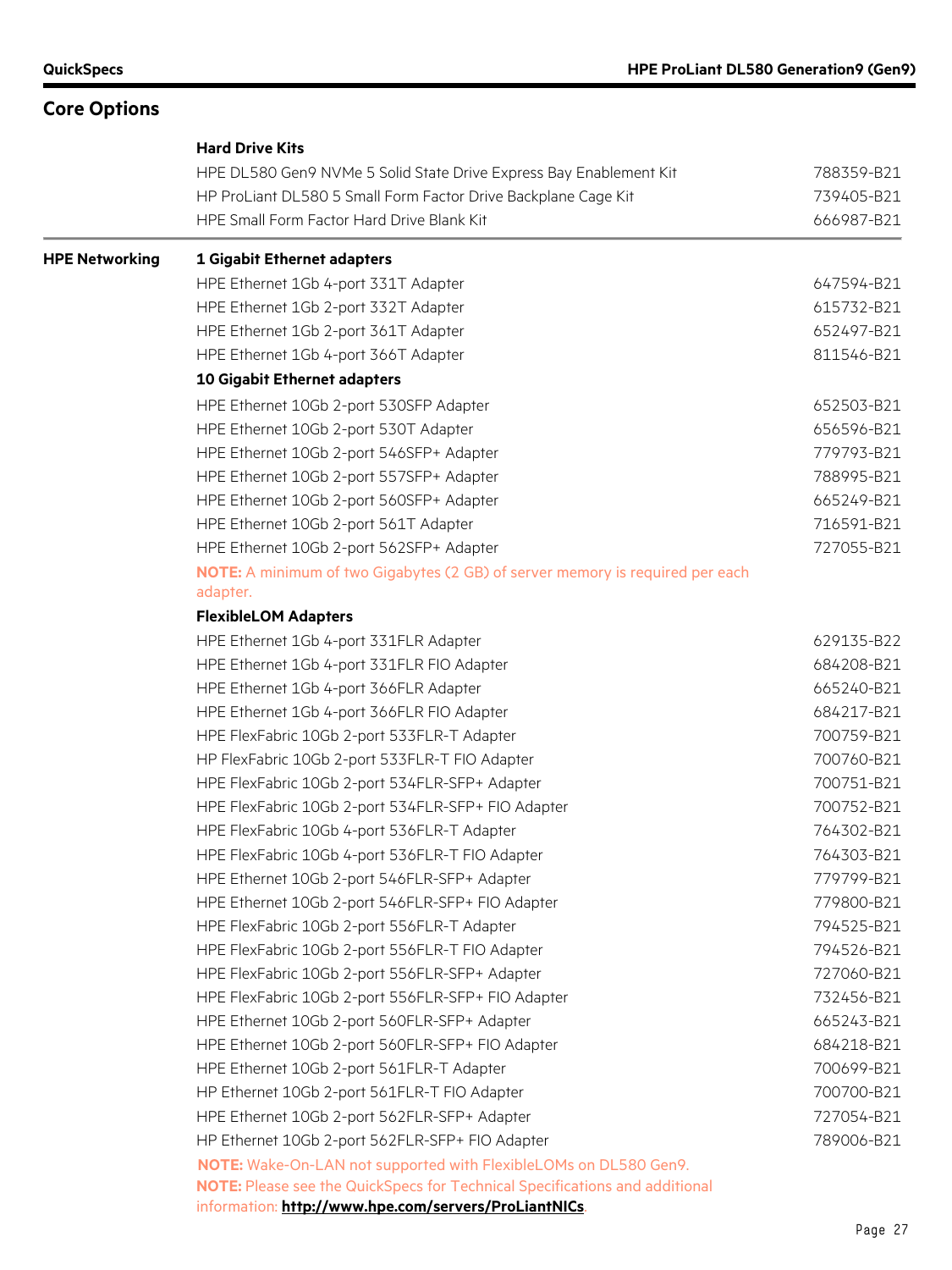|                        | 25 Gigabit Ethernet adapters                                                                                                                                   |            |
|------------------------|----------------------------------------------------------------------------------------------------------------------------------------------------------------|------------|
|                        | HPE Ethernet 10/25Gb 2-port 640FLR-SFP28 Adapter                                                                                                               | 817749-B21 |
|                        | HPE Ethernet 10/25Gb 2-port 640FLR-SFP28 FIO Adapter                                                                                                           | 817750-B21 |
|                        | HPE Ethernet 10/25Gb 2-port 640SFP28 Adapter                                                                                                                   | 817753-B21 |
|                        | HPE Ethernet 4x25Gb 1-port 620QSFP28 Adapter                                                                                                                   | 817762-B21 |
|                        |                                                                                                                                                                |            |
| <b>HPE InfiniBand</b>  | HPE InfiniBand FDR/Ethernet 10Gb/40Gb 2-port 544+QSFP Adapter                                                                                                  | 764284-B21 |
|                        | NOTE: UEFI and Legacy modes are supported with Ethernet and InfiniBand<br>functionality.                                                                       |            |
|                        | HPE InfiniBand FDR/Ethernet 10Gb/40Gb 2-port 544+FLR-QSFP Adapter                                                                                              | 764285-B21 |
|                        | NOTE: UEFI and Legacy modes are supported with Ethernet and InfiniBand<br>functionality.                                                                       |            |
|                        | HPE InfiniBand QDR/Ethernet 10Gb 2-port 544+FLR-QSFP Adapter                                                                                                   | 764286-B21 |
|                        | HPE 100Gb 1-port OP101 QSFP28 x16 PCle Gen3 with Intel® Omni-Path Architecture<br>Adapter                                                                      | 829335-B21 |
|                        | HPE 100Gb 1-port OP101 QSFP28 x8 PCIe Gen3 with Intel® Omni-Path Architecture<br>Adapter                                                                       | 829334-B21 |
|                        | HPE InfiniBand EDR/Ethernet 100Gb 1-port 840QSFP28 Adapter                                                                                                     | 825110-B21 |
|                        | HPE InfiniBand EDR/Ethernet 100Gb 2-port 840QSFP28 Adapter                                                                                                     | 825111-B21 |
| <b>HPE Power</b>       | <b>HPE Common Slot Platinum Plus Power Supply Kits</b>                                                                                                         |            |
| <b>Supplies</b>        | HPE 1500W Common Slot Platinum Plus Power Supply Kit                                                                                                           | 684532-B21 |
|                        | HPE 1500W Common Slot 48VDC Hot Plug Power Supply Kit                                                                                                          | 746708-B21 |
|                        | HPE 1200W Common Slot Platinum Hot Plug Power Supply Kit                                                                                                       | 748287-B21 |
|                        | HPE 1200W Common Slot Platinum Plus Hot Plug Power Supply Kit                                                                                                  | 656364-B21 |
|                        | NOTE: 94% efficiency with support for HPE Power Discovery Services.                                                                                            |            |
|                        | NOTE: Prior to making a power supply selection it is highly recommended that the HPE Power Advisor                                                             |            |
|                        | is run to determine the right size power supply for your server configuration. The HPE Power Advisor is<br>located at: http://www.hpe.com/info/hppoweradvisor. |            |
|                        | NOTE: Minimum of two (2) power supplies are required.                                                                                                          |            |
|                        | NOTE: All power supplies in a server should match. Mixing Power Supplies is not supported.                                                                     |            |
|                        | NOTE: Option Kits contain the specified power supply and a PDU IEC cable.                                                                                      |            |
|                        | <b>NOTE:</b> 1500W Power Supplies only support High Line Voltage.                                                                                              |            |
|                        | NOTE: HPE ProLiant servers ship with an IEC-IEC power cord used for rack mounting with Power                                                                   |            |
|                        | Distribution Units (PDUs). Full list of optional Hewlett Packard Enterprise power cords.                                                                       |            |
| <b>HPE Computation</b> | HPE NVIDIA Tesla M60 Reverse Air Flow Dual GPU PCIe Graphics Accelerator                                                                                       | M3X67A     |
| and Graphics           | NOTE: Up to 4 cards are supported on the DL580 Gen9. Supporting multiple number                                                                                |            |
| <b>Accelerators</b>    | of cards on the DL580 Gen9 blocks some active IO cards as follows due to space                                                                                 |            |
|                        | constraints:                                                                                                                                                   |            |
|                        | For 2P config: Max of 2 double-wide cards are supported on slot 6 and slot 9 (slot 8 is<br>blocked).                                                           |            |
|                        | For 3P config: Max of 3 double-wide cards are supported on slot 3, slot 6 and slot 9                                                                           |            |
|                        | (slot 5 and slot 8 are blocked).                                                                                                                               |            |
|                        | For 4P config: Max of 4 double wide cards are supported on Slot 1, Slot 3, Slot 6 and                                                                          |            |
|                        | Slot 9 (slot 5 and slot 8 are blocked).                                                                                                                        |            |
|                        | NOTE: HPE DL580Gen9 M60 Reverse Air Flow Cable Kit (869724-B21) is required<br>for Graphics cards.                                                             |            |
|                        | HPE DL580 Gen9 M60 Reverse Air Flow Cable Kit                                                                                                                  | 869724-B21 |
|                        |                                                                                                                                                                |            |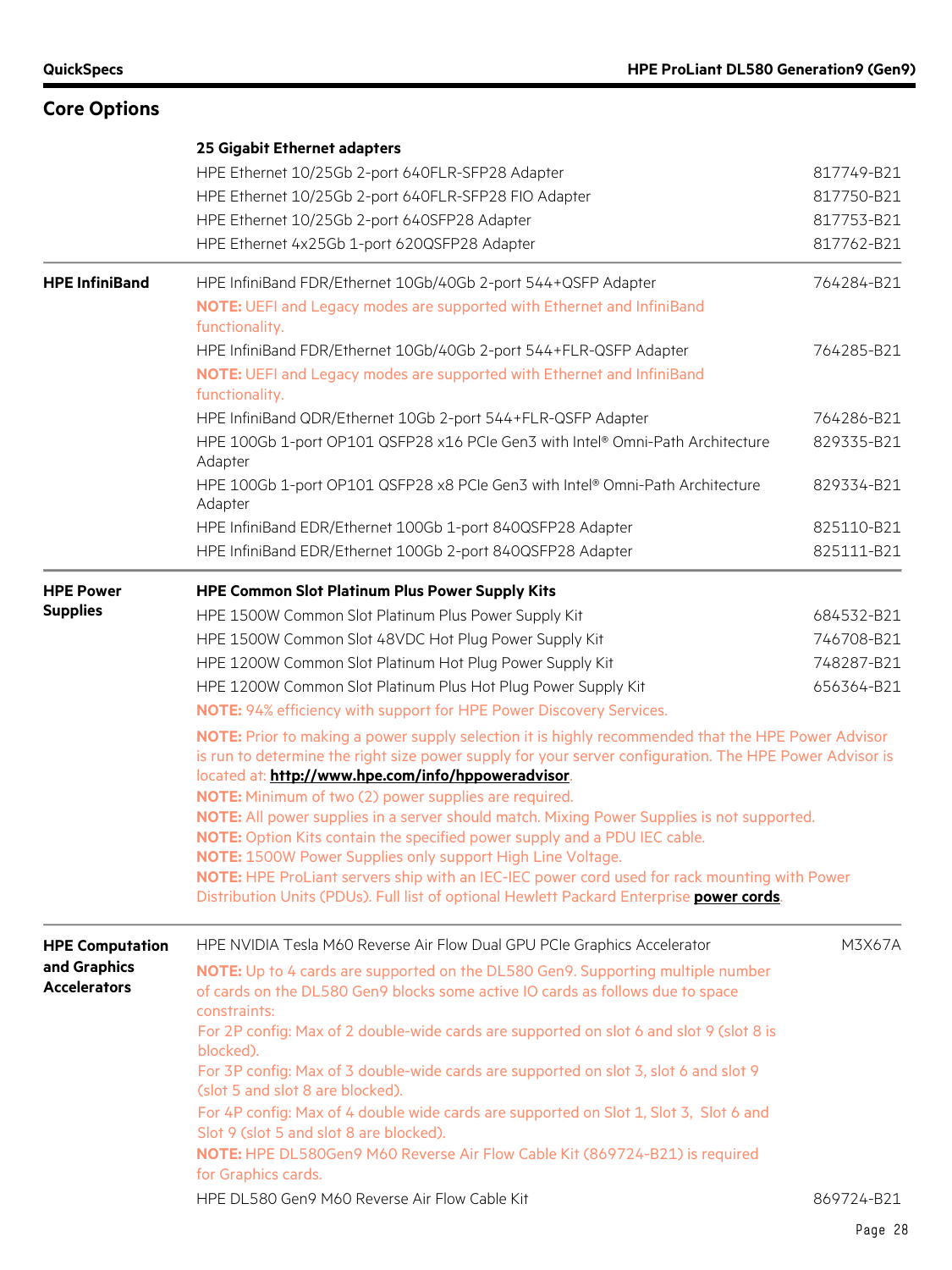HPE NVIDIA Quadro M6000 24GB Graphics Accelerator P8Y47A **NOTE:** Only four M6000 graphic cards are supported on DL580 Gen9. **NOTE:** If any HPE ProLiant server is configured with an NVIDIA Graphics Processor Unit (GPU), it must have less than 1 TB of server host memory. If the memory equals or exceeds 1 TB, the GPU options will not function properly due to a memory addressing design limitation with the NVIDIA GPU. See **[HPE Service Advisory](http://h20566.www2.hp.com/hpsc/doc/public/display?docId=emr_na-c04722720)** for more details.

**NOTE:** The DL580 Gen9 supports six auxiliary power connectors.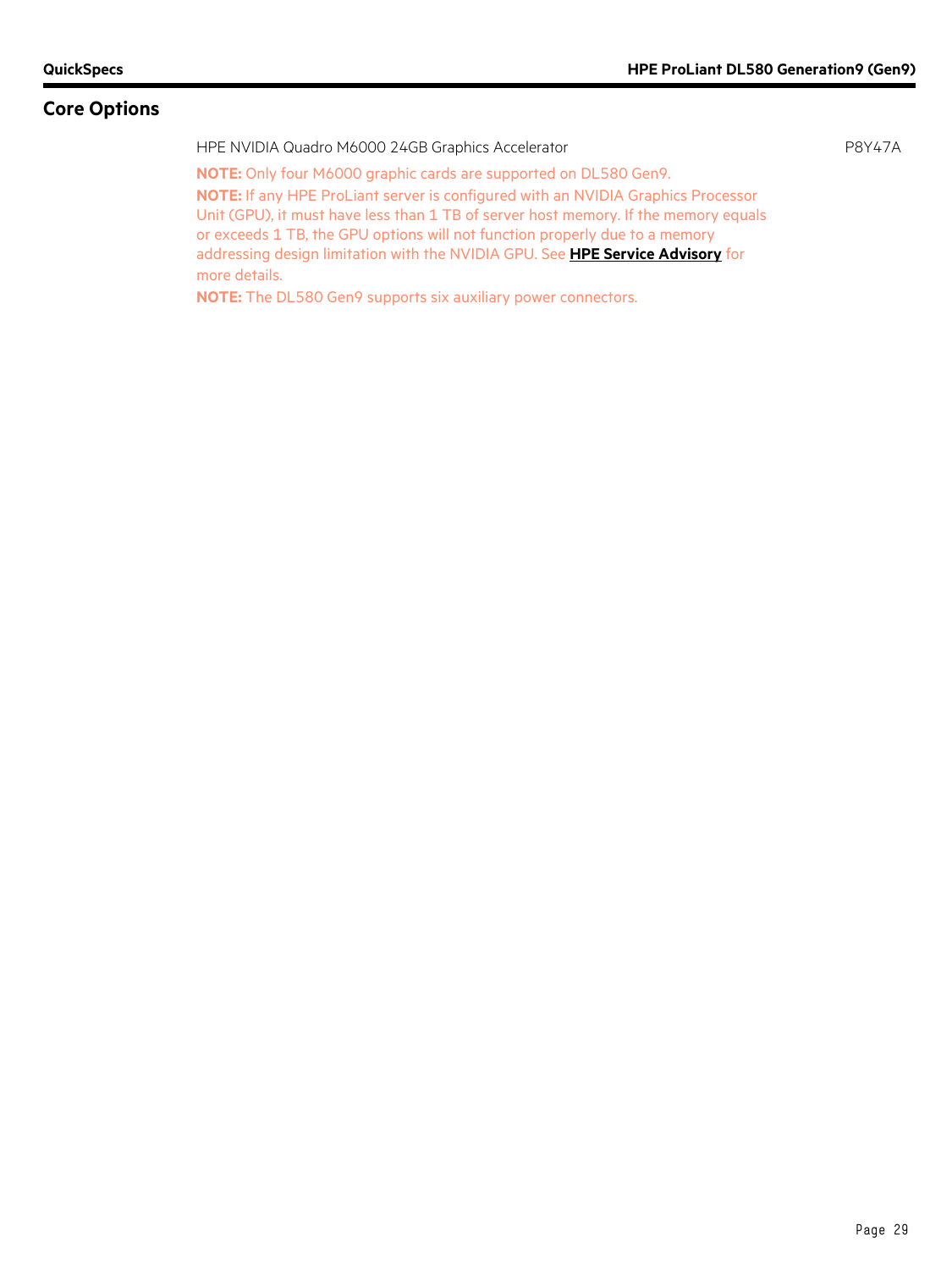## **Additional Options**

**NOTE:** Some options may not be integrated at the factory. To ensure only valid configurations are ordered, Hewlett Packard Enterprise recommends the use of an HPE approved configurator. Contact your local sales representative for additional information.

| <b>HPE Insight</b>      | <b>HPE Insight Control</b>                                                                                                                                                                                                                                                                                                                                                                                                                                                                                                                                                                                                                                                        |                    |
|-------------------------|-----------------------------------------------------------------------------------------------------------------------------------------------------------------------------------------------------------------------------------------------------------------------------------------------------------------------------------------------------------------------------------------------------------------------------------------------------------------------------------------------------------------------------------------------------------------------------------------------------------------------------------------------------------------------------------|--------------------|
| <b>Software</b>         | HPE Insight Control including 1yr 24x7 Technical Support and Updates 1-server LTU<br>HPE Insight Control including 1yr 24x7 TSU E-LTU                                                                                                                                                                                                                                                                                                                                                                                                                                                                                                                                             | C6N27A<br>C6N28ABE |
|                         | HPE Insight Control including 1yr 24x7 Support ProLiant ML/DL/BL-bundle Single<br>Server FIO LTU                                                                                                                                                                                                                                                                                                                                                                                                                                                                                                                                                                                  | C6N36A             |
|                         | HPE Insight Control Upgrade from iLO Advanced including 1yr 24x7 Support E-LTU                                                                                                                                                                                                                                                                                                                                                                                                                                                                                                                                                                                                    | C6N38ABE           |
|                         | NOTE: Electronic and Flexible-Quantity licenses can be used to purchase multiple<br>licenses with a single activation key.<br>NOTE: Customer will receive a license entitlement certificate. The license entitlement<br>certificate must be redeemed online or via fax in order to obtain the license activation<br>key(s). Includes one year of 24 x 7 HPE Software Technical Support and Update<br>Service.<br>NOTE: Licenses ship without media. The HPE Insight Control Media Kit can be<br>ordered separately, or can be downloaded at:<br>https://www.hpe.com/info/insightmanagement<br>NOTE: For additional license options please see the HPE Insight Control QuickSpecs. |                    |
| <b>HPE Converged</b>    | <b>HPE OneView Advanced (with HPE iLO Advanced)</b>                                                                                                                                                                                                                                                                                                                                                                                                                                                                                                                                                                                                                               |                    |
| <b>Infrastructure</b>   | HPE OneView including 3yr 24x7 Support Physical 1-server LTU                                                                                                                                                                                                                                                                                                                                                                                                                                                                                                                                                                                                                      | E5Y34A             |
| <b>Management</b>       | HPE OneView including 3yr 24x7 Support Flexible Quantity E-LTU                                                                                                                                                                                                                                                                                                                                                                                                                                                                                                                                                                                                                    | E5Y35AAE           |
| <b>Software</b>         | HPE OneView for ProLiant DL Server including 3yr 24x7 Support FIO Bundle Physical<br>1-server LTU                                                                                                                                                                                                                                                                                                                                                                                                                                                                                                                                                                                 | E5Y43A             |
|                         | HPE OneView Advanced (without HPE iLO Advanced)                                                                                                                                                                                                                                                                                                                                                                                                                                                                                                                                                                                                                                   |                    |
|                         | HPE OneView w/o iLO including 3yr 24x7 Support 1-server LTU                                                                                                                                                                                                                                                                                                                                                                                                                                                                                                                                                                                                                       | <b>P8B24A</b>      |
|                         | HPE OneView w/o iLO including 3yr 24x7 Support Flexible Quantity E-LTU                                                                                                                                                                                                                                                                                                                                                                                                                                                                                                                                                                                                            | P8B26AAE           |
|                         | HPE OneView w/o iLO including 3yr 24x7 Support 1-server FIO LTU                                                                                                                                                                                                                                                                                                                                                                                                                                                                                                                                                                                                                   | P8B31A             |
|                         | HPE OneView Physical Media Kit LTU                                                                                                                                                                                                                                                                                                                                                                                                                                                                                                                                                                                                                                                | E5Y37A             |
|                         | NOTE: Full licenses of HPE OneView Advanced also provide the right-to-use HPE<br>Insight Control without additional charge.                                                                                                                                                                                                                                                                                                                                                                                                                                                                                                                                                       |                    |
|                         | NOTE: Server provisioning (via 'HPE Insight Control server provisioning') is licensed<br>as part of HPE OneView Advanced and provides multi-server OS and driver<br>provisioning. Media kit #BD883A can be ordered for a physical copy of this software<br>(USB flash drive).                                                                                                                                                                                                                                                                                                                                                                                                     |                    |
|                         | NOTE: Licenses ship without media. The HPE OneView Media Kit can be ordered<br>separately, or can be downloaded at: http://www.hpe.com/info/hpeoneview.                                                                                                                                                                                                                                                                                                                                                                                                                                                                                                                           |                    |
|                         | NOTE: Electronic and Flexible-Quantity licenses can be used to purchase multiple<br>licenses with a single activation key.                                                                                                                                                                                                                                                                                                                                                                                                                                                                                                                                                        |                    |
|                         | NOTE: Please see the HPE OneView QuickSpecs for Technical Specifications and<br>additional information.                                                                                                                                                                                                                                                                                                                                                                                                                                                                                                                                                                           |                    |
| <b>HPE iLO Advanced</b> | <b>HPE iLO Advanced</b>                                                                                                                                                                                                                                                                                                                                                                                                                                                                                                                                                                                                                                                           |                    |
| License                 | HPF il Q Advanced including 3yr 24x7 Technical Support and Undates F-LTU                                                                                                                                                                                                                                                                                                                                                                                                                                                                                                                                                                                                          | F6U64ARF           |

| HPE iLO Advanced including 3yr 24x7 Technical Support and Updates E-LTU   | E6U64ABE      |
|---------------------------------------------------------------------------|---------------|
| HPE iLO Advanced including 1yr 24x7 Technical Support and Updates E-LTU   | E6U59ABE      |
| HPE iLO Advanced including 3yr 24x7 Tech Support and Updates 1-server LTU | <b>BD505A</b> |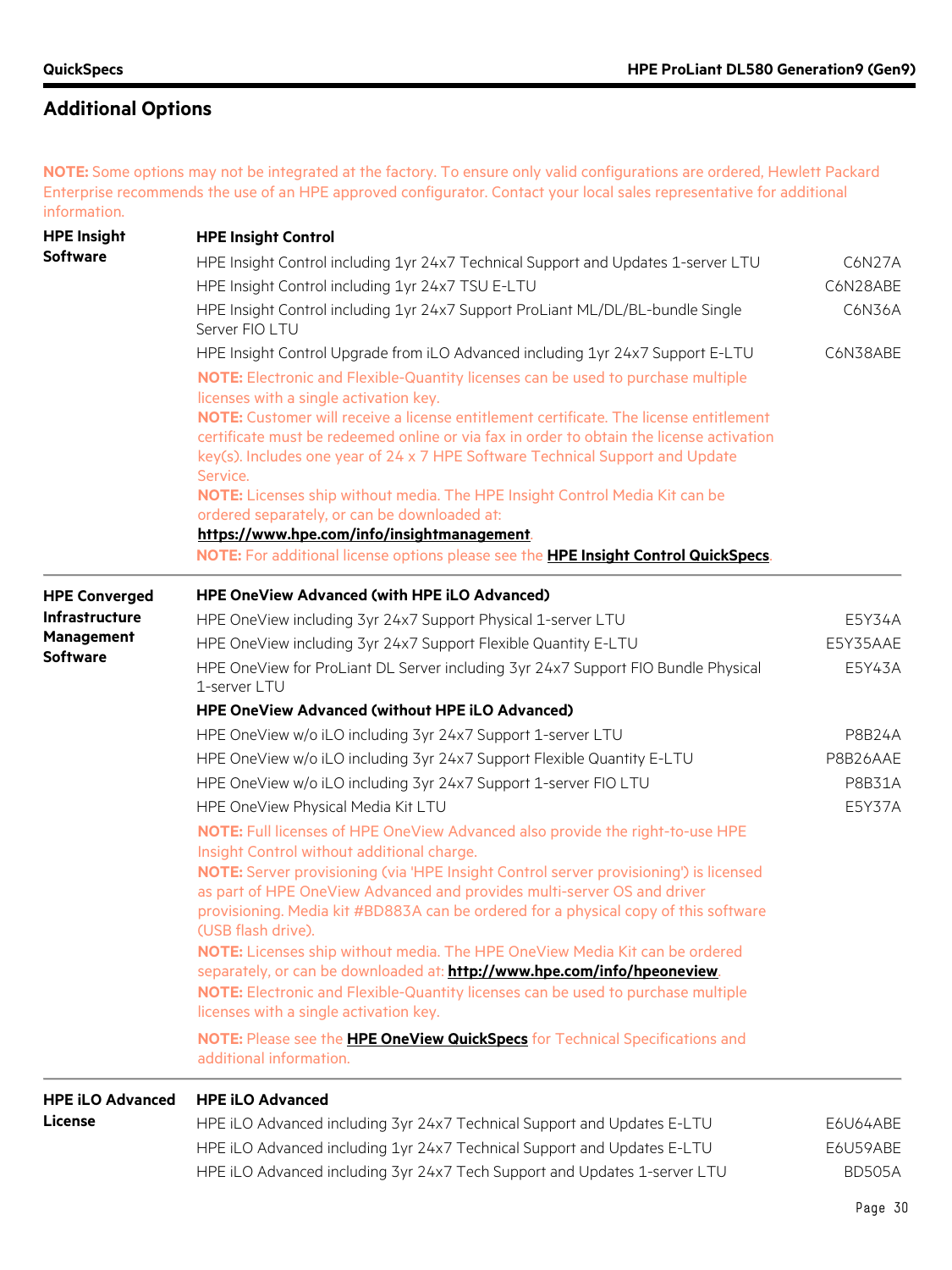| <b>Additional Options</b>                |                                                                                                                                                                                                                                                                                                                                                                                                                                                                                                                                                                                                                                                                                                                             |            |
|------------------------------------------|-----------------------------------------------------------------------------------------------------------------------------------------------------------------------------------------------------------------------------------------------------------------------------------------------------------------------------------------------------------------------------------------------------------------------------------------------------------------------------------------------------------------------------------------------------------------------------------------------------------------------------------------------------------------------------------------------------------------------------|------------|
|                                          | HPE iLO Advanced including 1yr 24x7 Technical Support and Updates 1-server LTU                                                                                                                                                                                                                                                                                                                                                                                                                                                                                                                                                                                                                                              | 512485-B21 |
| <b>HPE PCIe Workload</b>                 | <b>HPE Read Intensive PCIe Workload Accelerator</b>                                                                                                                                                                                                                                                                                                                                                                                                                                                                                                                                                                                                                                                                         |            |
| <b>Accelerator Options</b>               | HPE 1.3TB Read Intensive-2 HH/HL PCIe Workload Accelerator                                                                                                                                                                                                                                                                                                                                                                                                                                                                                                                                                                                                                                                                  | 831733-B21 |
|                                          | <b>NVME PCIe Workload Accelerators</b>                                                                                                                                                                                                                                                                                                                                                                                                                                                                                                                                                                                                                                                                                      |            |
|                                          | HPE 2.0TB NVMe Mixed Use HH/HL PCIe Workload Accelerator                                                                                                                                                                                                                                                                                                                                                                                                                                                                                                                                                                                                                                                                    | 803204-B21 |
|                                          | HPE 1.6TB NVMe Mixed Use HH/HL PCIe Workload Accelerator                                                                                                                                                                                                                                                                                                                                                                                                                                                                                                                                                                                                                                                                    | 803202-B21 |
|                                          | HPE 1.6TB NVMe Write Intensive HH/HL PCIe Workload Accelerator                                                                                                                                                                                                                                                                                                                                                                                                                                                                                                                                                                                                                                                              | 803197-B21 |
|                                          | HPE 800GB NVMe Mixed Use HH/HL PCIe Workload Accelerator                                                                                                                                                                                                                                                                                                                                                                                                                                                                                                                                                                                                                                                                    | 803200-B21 |
|                                          | HPE 800GB NVMe Write Intensive HH/HL PCIe Workload Accelerator                                                                                                                                                                                                                                                                                                                                                                                                                                                                                                                                                                                                                                                              | 803195-B21 |
|                                          | NOTE: Both Legacy and UEFI BIOS modes are supported. Please see the HPE PCIe<br><b>Workload Accelerators for ProLiant Servers QuickSpecs</b> for Technical Specifications                                                                                                                                                                                                                                                                                                                                                                                                                                                                                                                                                   |            |
|                                          | and additional information.                                                                                                                                                                                                                                                                                                                                                                                                                                                                                                                                                                                                                                                                                                 |            |
| <b>HPE Security</b>                      | HPE Trusted Platform Module 2.0 Kit                                                                                                                                                                                                                                                                                                                                                                                                                                                                                                                                                                                                                                                                                         | 745823-B21 |
|                                          | NOTE: HPE Trusted Platform Module 2.0 Option (745823-B21) works with Gen9<br>servers with UEFI Mode not Legacy Mode. It is not compatible with HPE ProLiant<br>Gen8 servers or earlier generation variants. HPE Gen9 servers purchased earlier may<br>need the latest firmware update to be compatible with the TPM 2.0 Option. The<br>earlier HPE Trusted Platform Module Option (488069-B21) is the TPM 1.2 version,<br>which is also available however TPM 2.0 has newer technology standards<br>incorporated. The TPM 1.2 compatible server platforms include Gen8 and Gen9<br>servers. HPE server systems can have a TPM module (of any type) installed only once.<br>It cannot be replaced with any other TPM module. |            |
| <b>HPE Storage</b><br><b>Controllers</b> | <b>SAS Controllers</b><br><b>HPE Smart Array Controllers</b>                                                                                                                                                                                                                                                                                                                                                                                                                                                                                                                                                                                                                                                                |            |
|                                          | HPE Smart Array P430/2GB FBWC 12Gb 1-port Int SAS Controller                                                                                                                                                                                                                                                                                                                                                                                                                                                                                                                                                                                                                                                                | 698529-B21 |
|                                          | HPE Smart Array P430/4GB FBWC 12Gb 1-port Int SAS Controller                                                                                                                                                                                                                                                                                                                                                                                                                                                                                                                                                                                                                                                                | 698530-B21 |
|                                          | NOTE: Please see the HPE Smart Array P430 Controller QuickSpecs for Technical                                                                                                                                                                                                                                                                                                                                                                                                                                                                                                                                                                                                                                               |            |
|                                          | Specifications and additional information.                                                                                                                                                                                                                                                                                                                                                                                                                                                                                                                                                                                                                                                                                  |            |
|                                          | HPE Smart Array P431/2GB FBWC 12Gb 2-ports Ext SAS Controller                                                                                                                                                                                                                                                                                                                                                                                                                                                                                                                                                                                                                                                               | 698531-B21 |
|                                          | HPE Smart Array P431/4GB FBWC 12Gb 2-ports Ext SAS Controller                                                                                                                                                                                                                                                                                                                                                                                                                                                                                                                                                                                                                                                               | 698532-B21 |
|                                          | NOTE: Please see the HPE Smart Array P431 Controller QuickSpecs for Technical                                                                                                                                                                                                                                                                                                                                                                                                                                                                                                                                                                                                                                               |            |
|                                          | Specifications and additional information.                                                                                                                                                                                                                                                                                                                                                                                                                                                                                                                                                                                                                                                                                  |            |
|                                          | HPE Smart Array P830/4GB FBWC 12Gb 2-ports Int SAS Controller                                                                                                                                                                                                                                                                                                                                                                                                                                                                                                                                                                                                                                                               | 698533-B21 |
|                                          | NOTE: Please see the HPE Smart Array P830 Controller QuickSpecs for Technical<br>Specifications and additional information.                                                                                                                                                                                                                                                                                                                                                                                                                                                                                                                                                                                                 |            |
|                                          | HP Smart Array 2GB 24in FIO Flashback Write Cache                                                                                                                                                                                                                                                                                                                                                                                                                                                                                                                                                                                                                                                                           | 758836-B21 |
|                                          | HP 4GB Flash Backed Write Cache FIO Kit for P-series Smart Array Controllers                                                                                                                                                                                                                                                                                                                                                                                                                                                                                                                                                                                                                                                | 698537-B21 |
|                                          | NOTE: A maximum of 4 HPE Smart Array Controllers (including embedded controller)<br>can be installed.                                                                                                                                                                                                                                                                                                                                                                                                                                                                                                                                                                                                                       |            |
|                                          | <b>HPE Smart Host Bus Adapters</b>                                                                                                                                                                                                                                                                                                                                                                                                                                                                                                                                                                                                                                                                                          |            |
|                                          | HPE H240 12Gb 2-ports Int Smart Host Bus Adapter                                                                                                                                                                                                                                                                                                                                                                                                                                                                                                                                                                                                                                                                            | 726907-B21 |
|                                          | NOTE: Please see the HPE H240 Smart Host Bus Adapter QuickSpecs for Technical                                                                                                                                                                                                                                                                                                                                                                                                                                                                                                                                                                                                                                               |            |
|                                          | Specifications and additional information.                                                                                                                                                                                                                                                                                                                                                                                                                                                                                                                                                                                                                                                                                  |            |
|                                          | HPE H241 12Gb 2-ports Ext Smart Host Bus Adapter                                                                                                                                                                                                                                                                                                                                                                                                                                                                                                                                                                                                                                                                            | 726911-B21 |
|                                          | NOTE: Please see the <b>HPE H241 Smart Host Bus Adapter QuickSpecs</b> for Technical<br>Specifications and additional information.                                                                                                                                                                                                                                                                                                                                                                                                                                                                                                                                                                                          |            |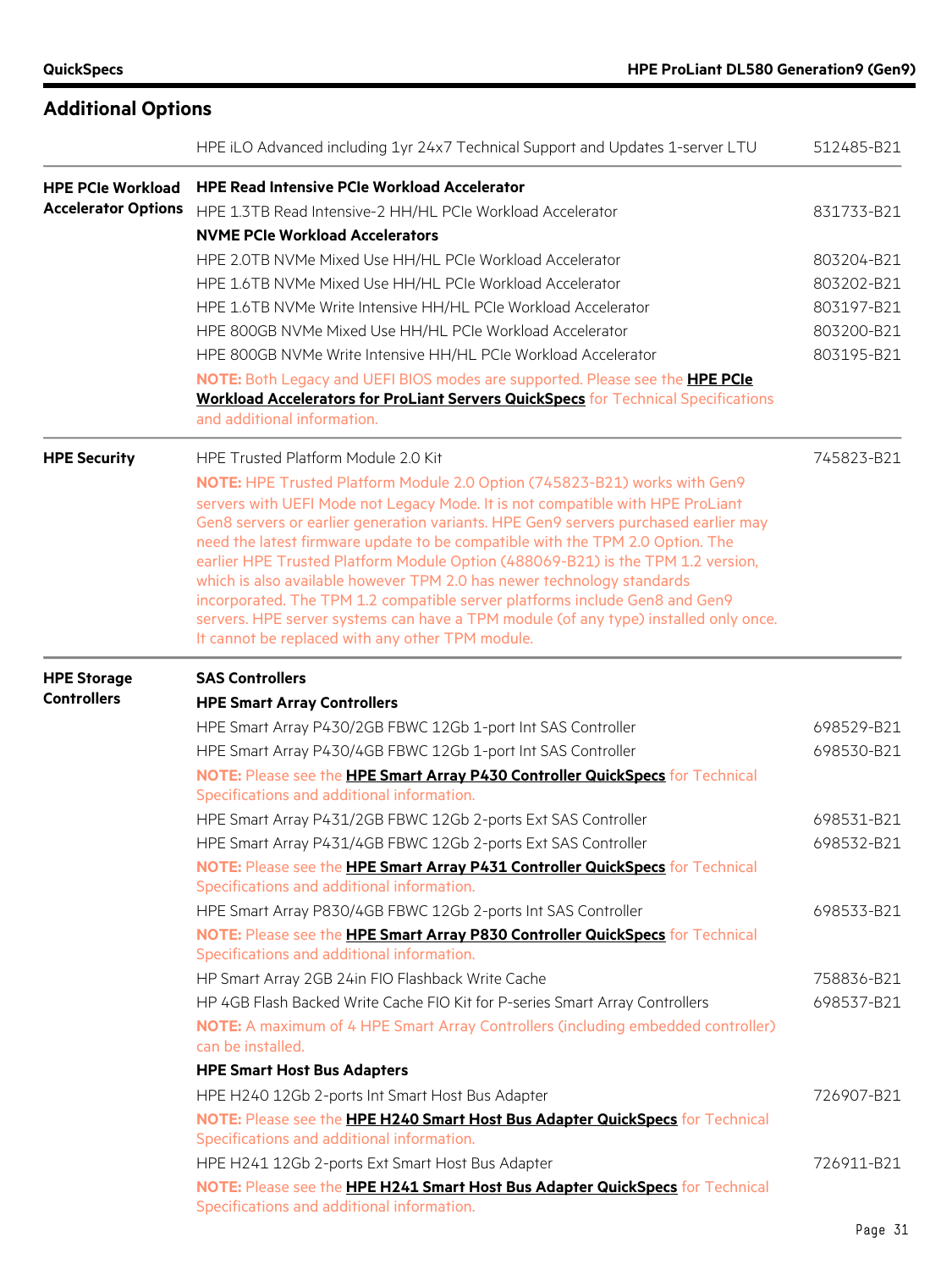| <b>Additional Options</b> |                                                                                                                                                             |                          |
|---------------------------|-------------------------------------------------------------------------------------------------------------------------------------------------------------|--------------------------|
|                           | HP H240 12Gb 2-ports Int FIO Smart Host Bus Adapter                                                                                                         | 761873-B21               |
|                           | <b>NOTE:</b> Both Legacy and UEFI modes are supported.                                                                                                      |                          |
|                           | <b>Optional Upgrades</b>                                                                                                                                    |                          |
|                           | HP DL580 PCIe Stand-up SAS Controller Upper Drive Backplane Cable Kit                                                                                       | 748916-B21<br>805356-B21 |
|                           | HPE DL580 Gen9 H240 Card Upper SAS Backplane Cable Kit                                                                                                      |                          |
| <b>HPE Tape Backup</b>    | NOTE: For the complete range of tape drives, autoloaders, libraries and media see:                                                                          |                          |
|                           | http://www.hpe.com/storage/storeever. For hardware and software compatibility of HPE tape backup                                                            |                          |
|                           | products see: http://www.hpe.com/storage/spock.                                                                                                             |                          |
|                           | NOTE: For Internal drives to be connected to DL servers please make sure that you order rack mount<br>kits as well.                                         |                          |
|                           | HPE StoreEver LTO-4 Ultrium 1760 SAS (1) in a 1U Rack Mount Kit                                                                                             | EH946C                   |
|                           | HPE StoreEver LTO-7 Ultrium 15000 External Tape Drive                                                                                                       | <b>BB874A</b>            |
|                           | HPE StoreEver LTO-7 Ultrium 15000 Internal Tape Drive                                                                                                       | <b>BB873A</b>            |
|                           | HPE StoreEver LTO-6 Ultrium 6250 Tape Drive in a 1U Rack Mount Kit                                                                                          | COL99A                   |
|                           | HPE StoreEver LTO-6 Ultrium 6250 External Tape Drive                                                                                                        | EH970A                   |
|                           | HPE StoreEver LTO-5 Ultrium 3000 SAS Tape Drive in a 1U Rack Mount Kit                                                                                      | EJ014B                   |
|                           | HPE StoreEver LTO-5 Ultrium 3000 SAS External Tape Drive                                                                                                    | <b>EH958B</b>            |
|                           | HPE StoreEver LTO-4 Ultrium 1760 SAS External Tape Drive                                                                                                    | <b>EH920B</b>            |
|                           | HPE StoreEver 1U SAS Rack Mount Kit                                                                                                                         | AE459B                   |
|                           | <b>HPE DAT Autoloader</b>                                                                                                                                   |                          |
|                           | HPE StoreEver 1/8 G2 LTO-6 Ultrium 6250 Fibre Channel Tape Autoloader                                                                                       | COH19A                   |
|                           | HPE StoreEver 1/8 G2 LTO-7 Ultrium 15000 FC Tape Autoloader                                                                                                 | <b>N7P34A</b>            |
|                           | HPE StoreEver 1/8 G2 LTO-7 Ultrium 15000 SAS Tape Autoloader                                                                                                | N7P35A                   |
|                           | <b>HPE MSL2024 Tape Library</b>                                                                                                                             |                          |
|                           | HPE StoreEver MSL2024 0-drive Tape Library                                                                                                                  | <b>AK379A</b>            |
|                           | <b>HPE MSL4048 Tape Library</b>                                                                                                                             |                          |
|                           | HPE StoreEver MSL4048 0-drive Tape Library                                                                                                                  | AK381A                   |
|                           | <b>HPE StoreEver MSL6480</b>                                                                                                                                |                          |
|                           | HPE StoreEver MSL6480 Scalable Base Module                                                                                                                  | <b>QU625A</b>            |
|                           | HPE StoreEver MSL6480 Scaleable Expansion Module                                                                                                            | <b>QU626A</b>            |
|                           | NOTE: Please see the HPE StoreEver MSL6480 Tape Library QuickSpecs                                                                                          |                          |
|                           | for Technical Specifications and additional information.                                                                                                    |                          |
| <b>HPE Disk Backup</b>    | HPE D3700 Enclosure                                                                                                                                         | QW967A                   |
|                           | HPE D3600 Enclosure                                                                                                                                         | QW968A                   |
|                           | HPE StoreOnce 3100 8TB System                                                                                                                               | <b>BB913A</b>            |
|                           | HPE StoreOnce 3540 24TB System                                                                                                                              | <b>BB914A</b>            |
|                           | HPE StoreOnce 5100 48TB System                                                                                                                              | <b>BB915A</b>            |
|                           | HPE StoreOnce 3520 12TB System                                                                                                                              | <b>BB922A</b>            |
|                           | HPE RDX 3TB USB 3.0 Internal Disk Backup System                                                                                                             | <b>P9L71A</b>            |
|                           | HPE RDX+ 3TB USB 3.0 External Disk Backup System                                                                                                            | <b>P9L72A</b>            |
|                           | <b>NOTE:</b> For the complete range of RDX drives and media see:                                                                                            |                          |
|                           | https://www.hpe.com/us/en/product-catalog/storage/disk-based-backup-                                                                                        |                          |
|                           | systems.html. For hardware and software compatibility of Hewlett Packard                                                                                    |                          |
|                           | Enterprise disk backup products see: http://www.hpe.com/storage/spock.<br>NOTE: For Internal drives to be connected to DL servers please make sure that you |                          |
|                           |                                                                                                                                                             |                          |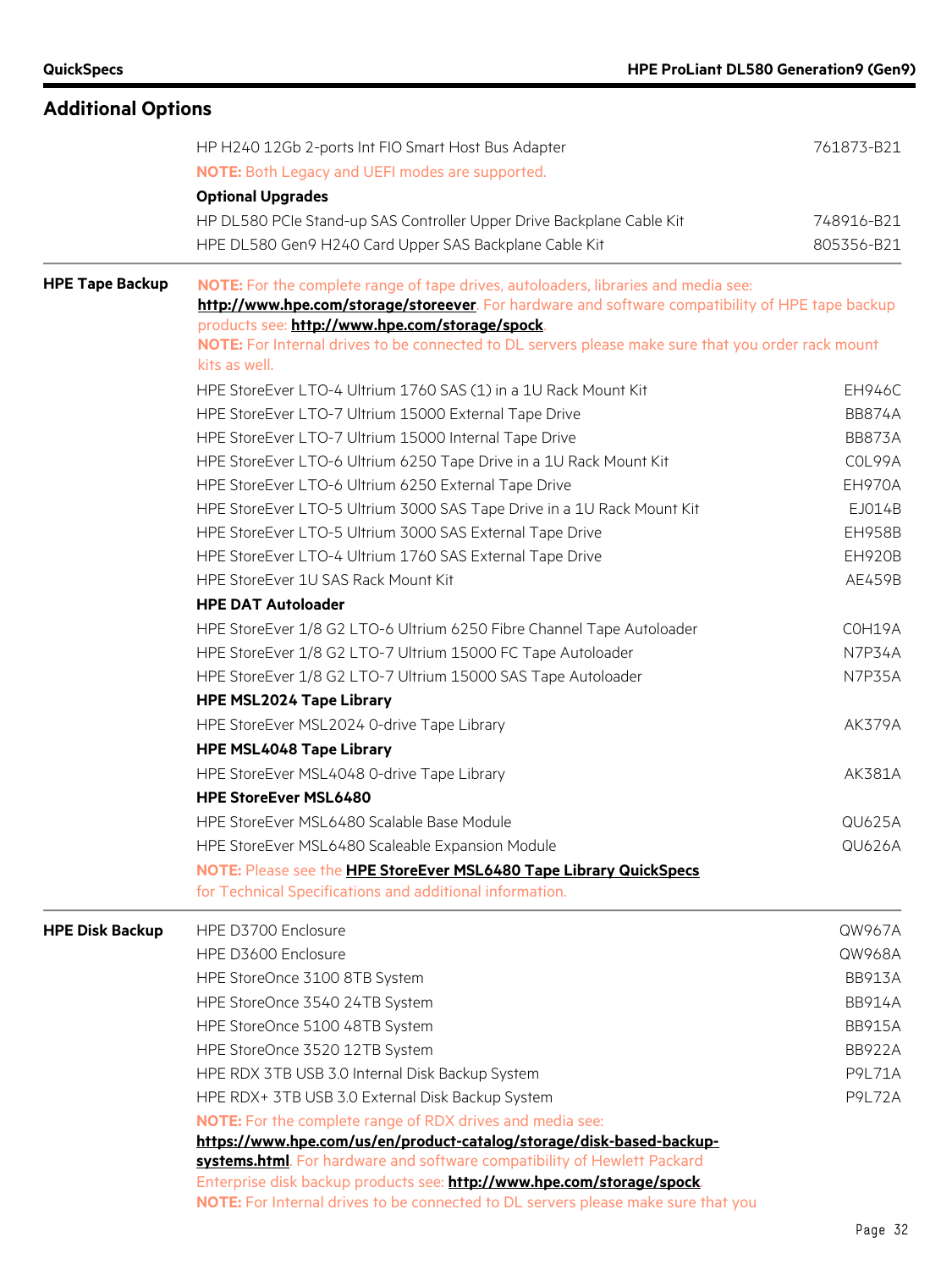order rack mount kit as well.

| <b>HPE Storage</b>     | <b>HPE Converged Network Adapters</b>                                               |               |
|------------------------|-------------------------------------------------------------------------------------|---------------|
| <b>Options</b>         | HPE StoreFabric CN1100R 10GBASE-T Dual Port Converged Network Adapter               | <b>N3U52A</b> |
|                        | HPE StoreFabric CN1100R Dual Port Converged Network Adapter                         | QW990A        |
|                        | <b>NOTE:</b> FCOE boot from SAN is not supported with VMWare.                       |               |
|                        | HPE StoreFabric CN1200E 10GBASE-T Dual Port Converged Network Adapter               | <b>N3U51A</b> |
|                        | HPE StoreFabric CN1200E 10Gb Converged Network Adapter                              | <b>E7Y06A</b> |
|                        | NOTE: Both UEFI and Legacy mode are supported.                                      |               |
|                        | <b>QLogic Fibre Channel HBAs</b>                                                    |               |
|                        | HPE 81Q 8Gb 1-port PCIe Fibre Channel Host Bus Adapter                              | <b>AK344A</b> |
|                        | HPE 82Q 8Gb 2-port PCIe Fibre Channel Host Bus Adapter                              | AJ764A        |
|                        | HPE StoreFabric 84Q 4-port 8Gb Fibre Channel Host Bus Adapter                       | P9D91A        |
|                        | HPE StoreFabric SN1000Q 16GB 1-port PCIe Fibre Channel Host Bus Adapter             | QW971A        |
|                        | HPE StoreFabric SN1100Q 16Gb Single Port Fibre Channel Host Bus Adapter             | <b>P9D93A</b> |
|                        | HPE StoreFabric SN1000Q 16GB 2-port PCIe Fibre Channel Host Bus Adapter             | QW972A        |
|                        | HPE StoreFabric SN1100Q 16Gb Dual Port Fibre Channel Host Bus Adapter               | <b>P9D94A</b> |
|                        | HPE StoreFabric SN1600Q 32Gb Single Port Fibre Channel Host Bus Adapter             | <b>P9M75A</b> |
|                        | HPE StoreFabric SN1600Q 32Gb Dual Port Fibre Channel Host Bus Adapter               | <b>P9M76A</b> |
|                        | <b>Emulex Fibre Channel HBAs</b>                                                    |               |
|                        | HPE 81E 8Gb 1-port PCIe Fibre Channel Host Bus Adapter                              | AJ762B        |
|                        | HPE 82E 8Gb 2-port PCIe Fibre Channel Host Bus Adapter                              | AJ763B        |
|                        | HPE StoreFabric 84E 4-port 8Gb Fibre Channel Host Bus Adapter                       | E7Y63A        |
|                        | HPE StoreFabric SN1100E 16Gb Single Port Fibre Channel Host Bus Adapter             | <b>C8R38A</b> |
|                        | HPE StoreFabric SN1100E 16Gb Dual Port Fibre Channel Host Bus Adapter               | <b>C8R39A</b> |
|                        | HPE StoreFabric SN1100E 4-port 16Gb Fibre Channel Host Bus Adapter                  | <b>P9D99A</b> |
|                        | HPE StoreFabric SN1600E 32Gb Single Port Fibre Channel Host Bus Adapter             | QOL11A        |
|                        | HPE StoreFabric SN1600E 32Gb Dual Port Fibre Channel Host Bus Adapter               | QOL12A        |
|                        | HPE StoreFabric SN1200E 16Gb Single Port Fibre Channel Host Bus Adapter             | QOL13A        |
|                        | HPE StoreFabric SN1200E 16Gb Dual Port Fibre Channel Host Bus Adapter               | QOL14A        |
| <b>HPE Data Center</b> | <b>HPE Advanced Series Racks</b>                                                    |               |
| <b>Racks</b>           | HPE 48U 600mm x 1075mm Advanced Pallet Rack                                         | <b>H6J87A</b> |
|                        | HPE 48U 600mm x 1075mm Advanced Shock Rack                                          | <b>H6J88A</b> |
|                        | HPE 42U 600mm x 1075mm Advanced Pallet Rack                                         | <b>H6J65A</b> |
|                        | HPE 42U 600mm x 1075mm Advanced Shock Rack                                          | <b>H6J66A</b> |
|                        | HPE 42U 600mm x 1200mm Advanced Pallet Rack                                         | H6J67A        |
|                        | HPE 42U 600mm x 1200mm Advanced Shock Rack                                          | H6J68A        |
|                        | HPE 36U 600mm x 1075mm Advanced Pallet Rack                                         | <b>H6J77A</b> |
|                        | HPE 36U 600mm x 1075mm Advanced Shock Rack                                          | <b>H6J78A</b> |
|                        | HPE 22U 600mm x 1075mm Advanced Pallet Rack                                         | <b>H6J83A</b> |
|                        | HPE 22U 600mm x 1075mm Advanced Shock Rack                                          | <b>H6J84A</b> |
|                        | HPE 14U 600mm x 1075mm Advanced Shock Rack                                          | <b>H6J82A</b> |
|                        | NOTE: Please see the <b>HPE Advanced Series Racks QuickSpecs</b> for information on |               |
|                        | additional racks options and rack specifications.                                   |               |

**HPE Enterprise Series Racks**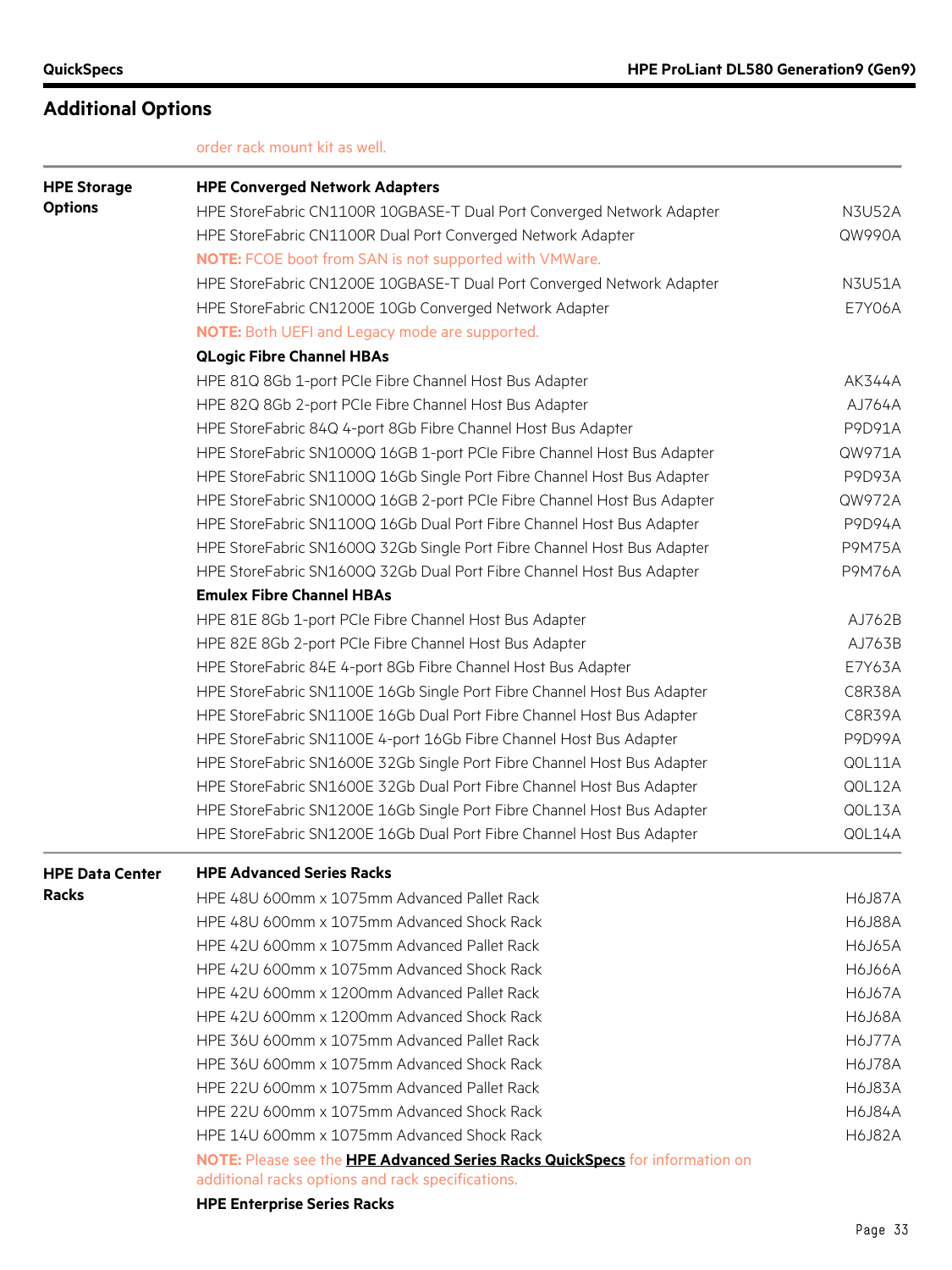# **Additional Options**

|                           | HP 47U 600mm x 1075mm Enterprise Pallet Rack                                                                                                  | <b>BW911A</b> |
|---------------------------|-----------------------------------------------------------------------------------------------------------------------------------------------|---------------|
|                           | HP 47U 600mm x 1075mm Enterprise Shock Rack                                                                                                   | <b>BW912A</b> |
|                           | HP 47U 600mm x 1200mm Enterprise Pallet Rack                                                                                                  | <b>BW913A</b> |
|                           | HP 47U 600mm x 1200mm Enterprise Shock Rack<br>HPE 42U 600mm x 1075mm Enterprise Pallet Rack<br>HP 42U 600mm x 1075mm Enterprise Shock Rack   | <b>BW914A</b> |
|                           |                                                                                                                                               | <b>BW903A</b> |
|                           |                                                                                                                                               | <b>BW904A</b> |
|                           | HP 42U 600mm x 1200mm Enterprise Pallet Rack                                                                                                  | <b>BW907A</b> |
|                           | HP 42U 600mm x 1200mm Enterprise Shock Rack                                                                                                   | <b>BW908A</b> |
|                           | HP 42U 800mm x 1075mm Enterprise Pallet Rack                                                                                                  | <b>BW917A</b> |
|                           | HP 42U 800mm x 1075mm Enterprise Shock Rack                                                                                                   | <b>BW918A</b> |
|                           | NOTE: Please see the HPE Enterprise Series Racks QuickSpecs for information                                                                   |               |
|                           | on additional racks options and rack specifications.                                                                                          |               |
| <b>HPE Power</b>          | <b>HPE Basic Power Distribution Units (PDU)</b>                                                                                               |               |
| <b>Distribution Units</b> | HPE 800VA - 277V Input / 230V Output NA Rack Mount Transformer                                                                                | <b>H3X09A</b> |
| (PDUs)                    | NOTE: Please see the HPE Basic Power Distribution Units (PDU) QuickSpecs<br>for information on additional options and product specifications. |               |
|                           | <b>HPE Metered Power Distribution Units (PDU)</b>                                                                                             |               |
|                           | HPE Metered 4.9kVA/L6-30P 24A/208V Outlets (12) C13/Horizontal NA/JP PDU                                                                      | <b>D9N44A</b> |
|                           | HPE Metered 3.6kVA/60320 C20 Detachable 16A/230V Outlets (16) C13/Vertical WW<br>PDU                                                          | <b>D9N45A</b> |
|                           | HPE Metered 4.9kVA/L6-30P 24A/208V Outlets (20) C13 (4) C19/Vertical NA/JP<br>PDU                                                             | <b>D9N47A</b> |
|                           | HPE Metered 7.3kVA/60309 32A 3-wire/230V Outlets (20) C13 (4) C19/Vertical INTL<br>PDU                                                        | D9N48A        |
|                           | HPE Metered 3Ph 8.6kVA/L15-30P 24A/208V Outlets (18) C13 (3) C19/Vertical<br>NA/JP PDU                                                        | <b>D9N51A</b> |
|                           | HPE Metered 3Ph 8.6kVA/L21-30P 24A/120-208V Outlets (18) C13 (3) C19 (3) 5-<br>20R/Vertical NA/JP PDU                                         | D9N53A        |
|                           | HPE Metered 3Ph 11kVA/60309 5-wire 16A/230V Outlets (18) C13 (3) C19/Vertical<br><b>INTL PDU</b>                                              | <b>D9N55A</b> |
|                           | HPE Metered 7.3kVA/60309 32A 3-wire/230V Outlet (32) C13 (4) C19/Vertical INTL<br>PDU                                                         | <b>D9N50A</b> |
|                           | HPE Metered 3Ph 11kVA/60309 5-wire 16A/230V Outlets (30) C13 (3) C19/Vertical<br><b>INTL PDU</b>                                              | <b>D9N57A</b> |
|                           | HPE Metered 3Ph 14.4kVA/CS8365C 40A/208V Outlets (12) C13 (12) C19/Vertical<br>NA/JP PDU                                                      | <b>D9N58A</b> |
|                           | HPE Metered 3Ph 16.6kVA/60309 32A-30A 5-wire 24A/230V Outlets (30) C13 (3)<br>C19/Vertical NA/JP PDU                                          | D9N61A        |
|                           | HPE Metered 3Ph 16.6kVA/60309 32A-30A 5-wire 24A/230V Outlets (12) C13 (12)<br>C19/Vertical NA/JP PDU                                         | D9N62A        |
|                           | HPE Metered 3Ph 17.3kVA/60309 60A 4-wire 48A/208V Outlets (24) C13 (3)<br>C19/Vertical NA/JP PDU                                              | <b>D9N54A</b> |
|                           | HPE Metered 3Ph 17.3kVA/60309 60A 4-wire 48A/208V Outlets (12) C13 (12)<br>C19/Vertical NA/JP PDU                                             | <b>D9N59A</b> |
|                           | HPE Metered 3Ph 17.3kVA/60309 60A 4-wire 48A/208V Outlets (12) C13 (12)<br>C19/Vertical NA/JP PDU                                             | G9Z07A        |
|                           | HPE Metered 3Ph 19.9kVA/L22-30P 24A/277V Outlets (30) RF-203P-HP/Vertical NA<br>PDU                                                           | D9N63A        |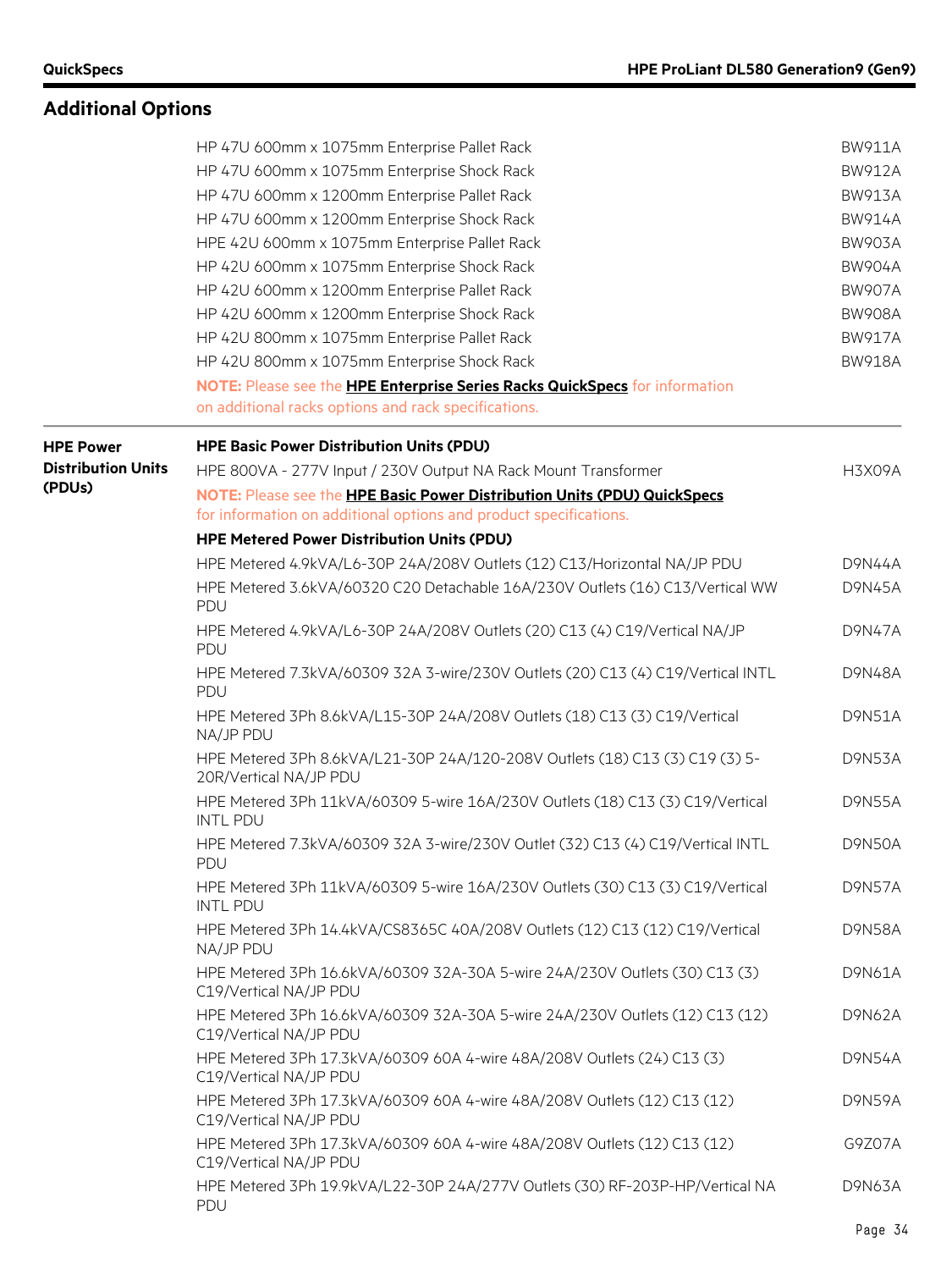# **Additional Options**

| HPE Metered 3Ph 22kVA/60309 5-wire 32A/230V Outlet (30) C13 (3) C19/Vertical<br><b>INTL PDU</b>        | <b>D9N56A</b> |
|--------------------------------------------------------------------------------------------------------|---------------|
| HPE Metered 3Ph 22kVA/60309 5-wire 32A/230V Outlets (12) C13 (12) C19/Vertical<br><b>INTL PDU</b>      | <b>D9N60A</b> |
| HPE Metered 3Ph 22kVA/60309 5-wire WT 32A/230V Outlets (12) C13 (12)<br>C19/Vertical INTL PDU          | G9Z08A        |
| HP Environmental Sensor for Remote Monitored and Managed PDUs                                          | E2D53A        |
| NOTE: Please see the HPE Metered Power Distribution Units (PDU) QuickSpecs                             |               |
| for information on additional options and product specifications.                                      |               |
| HPE Intelligent Power Distribution Unit (PDU)                                                          |               |
| HPE Intelligent Modular 4.9kVA/L6-30P 24A/208V Outlets (6) C19/Horizontal NA/JP<br><b>PDU</b>          | AF520A        |
| HPE Intelligent Modular 8.3kVA/CS8265C 40A/208V Outlets (6) C19/Horizontal NA/JP<br>PDU                | AF521A        |
| HPE Intelligent Modular 3Ph 8.6kVA/L15-30P 24A/208V Outlets (6) C19/Horizontal<br>NA/JP PDU            | AF522A        |
| HPE Intelligent Modular 3Ph 17.3kVA/60309 60A 4-wire 48A/208V (6)<br>C19/Horizontal NA/JP PDU          | AF523A        |
| HPE Intelligent Modular 3Ph 17.3kVA/60309 30A 5-wire 24A/240V (6)<br>C19/Horizontal NA/JP PDU          | AF901A        |
| HPE Intelligent Modular 7.3kVA/60309 3-wire 32A/230V Outlets (6) C19/Horizontal<br><b>INTL PDU</b>     | AF525A        |
| HPE Intelligent Modular 3Ph 11kVA/60309 5-wire 16A/230V Outlets (6)<br>C19/Horizontal INTL PDU         | AF526A        |
| HPE Intelligent Modular 3Ph 22kVA/60309 5-wire 32A/230V Outlets (6)<br>C19/Horizontal INTL PDU         | <b>AF527A</b> |
| HPE Intelligent Modular 3Ph 17.3kVA/IEC 60309 60A 4-wire 48A/208V (12)<br>C19/Horizontal NA/JP PDU     | AF535A        |
| HPE Intelligent Modular 3Ph 22kVA/60309 5-wire 32A/230V Outlets (12)<br>C19/Horizontal INTL PDU        | AF538A        |
| HPE Intelligent Modular 4.9kVA/L6-30P 24A/208V Outlets (20) C13 (6)<br>C19/Horizontal NA/JP PDU        | AF531A        |
| HPE Intelligent Modular 3Ph 8.6kVA/L15-30P 24A/208V Outlets (20) C13 (6)<br>C19/Horizontal NA/JP PDU   | AF532A        |
| HPE Intelligent Modular 3Ph 14.4kVA/CS8365C 40A/208V Outlets (6) C19/Horizontal<br>NA/JP PDU           | AF533A        |
| HPE Intelligent Modular 7.3kVA/60309 3-wire 32A/230V Outlets (6) C19/Horizontal<br><b>INTL PDU Kit</b> | AF534A        |
| HPE 5xC13 Intelligent PDU Extension Bar G2 Kit                                                         | AF547A        |
| HPE 5xC13 Outlets Power and UID LEDs Pair Standard Extension Bar                                       | AF528A        |
| NOTE: Please see the HPE Intelligent Power Distribution Unit (PDU) QuickSpecs                          |               |
| for information on additional options and product specifications.                                      |               |
| HPE Metered and Switched Power Distribution Units (PDU)                                                |               |
| HPE Metered Switched 2.8kVA/L5-30P 24A/120V Outlets (24) 5-20R /Vertical NA/JP<br>PDU                  | H8B48A        |
| HPE Metered Switched 3.6kVA/60320 C20 Detachable 16A/230V Outlets (7) C13 (1)<br>C19/Vertical WW PDU   | H8B49A        |
| HPE Metered Switched 4.9kVA/L6-30P 24A/208V Outlets (20) C13 (4) C19/Vertical<br>NA/JP PDU             | <b>H8B50A</b> |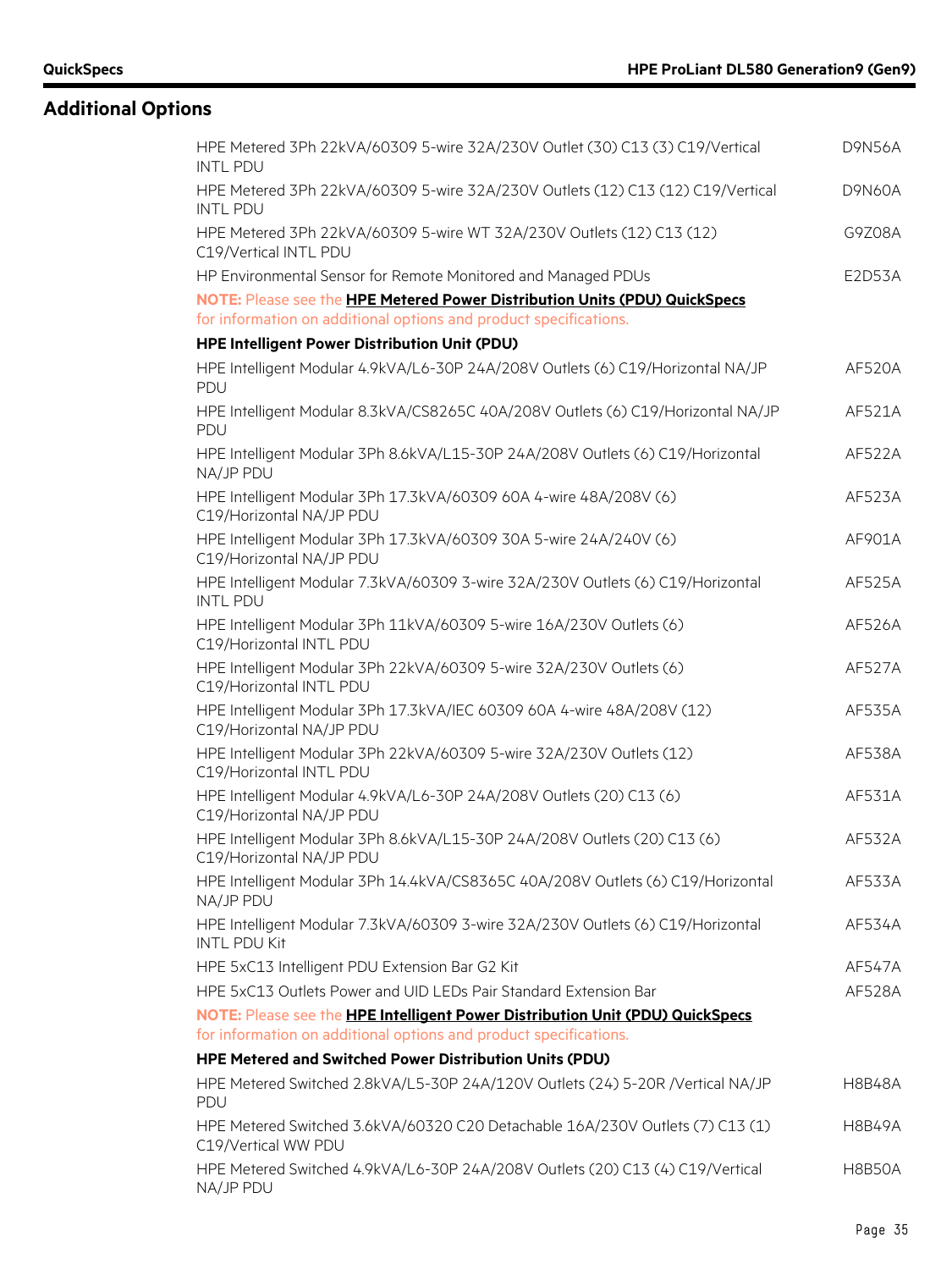| <b>Additional Options</b> |                                                                                                                                                                     |               |
|---------------------------|---------------------------------------------------------------------------------------------------------------------------------------------------------------------|---------------|
|                           | HPE Metered Switched 7.3kVA/60309 3-wire 32A/230V Outlets (20) C13 (4)<br>C19/Vertical INTL PDU                                                                     | <b>H8B51A</b> |
|                           | HPE Metered Switched 3Ph 8.6kVA/L15-30P 24A/208V Outlets (18) C13 (6)<br>C19/Vertical NA/JP PDU                                                                     | <b>H8B52A</b> |
|                           | HPE Metered Switched 3Ph 8.6kVA/L21-30P 24A/208V Outlets (20)C13 (3)C19 (1)5-<br>20R/Vertical NA/JP PDU                                                             | <b>H8B53A</b> |
|                           | HPE Metered Switched 3Ph 11kVA/60309 5-wire 16A/230V Outlets (21) C13 (3)<br>C19/Vertical INTL PDU                                                                  | <b>H8B54A</b> |
|                           | HPE Metered Switched 3Ph 14.4kVA/CS8365C 40A/208V Outlets (12) C13 (12)<br>C19/Vertical NA/JP PDU                                                                   | <b>H8B55A</b> |
|                           | HPE Metered Switched 3Ph 17.3kVA/60309 4-wire 48A/208V Outlets (12) C13 (12)<br>C19/Vertical NA/JP PDU                                                              | <b>H8B56A</b> |
|                           | NOTE: Please see the HPE Metered and Switched Power Distribution Units (PDU)<br><b>QuickSpecs</b> for information on additional options and product specifications. |               |
|                           | NOTE: To learn more, please visit the HPE Uninterruptible Power Systems (UPS)<br>web page.                                                                          |               |
| <b>HPE Rack Mount</b>     | <b>HPE Location Discovery Services</b>                                                                                                                              |               |
| <b>Consoles, KVM</b>      | HPE Location Discovery Services LCD8500 Kit                                                                                                                         | <b>TL052A</b> |
| Switches, and             | NOTE: Please see the HPE Location Discovery Services QuickSpecs for information                                                                                     |               |
| <b>Keyboards</b>          | on additional options and product specifications.                                                                                                                   |               |
|                           | <b>HPE Rack Mount Consoles</b>                                                                                                                                      |               |
|                           | HP LCD8500 1U US Rackmount Console Kit                                                                                                                              | AF630A        |
|                           | HP LCD8500 1U UK Rackmount Console Kit                                                                                                                              | AF631A        |
|                           | HP LCD8500 1U DE Rackmount Console Kit                                                                                                                              | AF632A        |
|                           | HP LCD8500 1U FR Rackmount Console Kit                                                                                                                              | AF633A        |
|                           | HP LCD8500 1U JP Rackmount Console Kit                                                                                                                              | AF642A        |
|                           | HP LCD8500 1U RU Rackmount Console Kit                                                                                                                              | AF643A        |
|                           | HP LCD8500 1U INTL Rackmount Console Kit                                                                                                                            | AF644A        |
|                           | HP LCD8500 1U US TAA Rackmount Console Kit                                                                                                                          | AF645A        |
|                           | NOTE: Please see the HPE LCD8500 Console Kit QuickSpecs for information on<br>additional options and product specifications.                                        |               |
|                           | <b>HPE KVM Switches</b>                                                                                                                                             |               |
|                           | HP 0x1x8 G3 KVM Console Switch                                                                                                                                      | AF651A        |
|                           | HP 0x2x16 G3 KVM Console Switch                                                                                                                                     | AF652A        |
|                           | HP TAA 0x2x16 G3 KVM Console Switch                                                                                                                                 | AF653A        |
|                           | HP USB Remote Access Key for G3 KVM Console Switches                                                                                                                | AF650A        |
|                           | HP KVM Console USB Interface Adapter                                                                                                                                | AF628A        |
|                           | HP 0x2x16 KVM Server Console Switch G2 with Virtual Media CAC Software                                                                                              | AF618A        |
|                           | HP 0x2x32 KVM Server Console Switch G2 with Virtual Media CAC Software                                                                                              | AF619A        |
|                           | HP KVM Console USB 2.0 Virtual Media CAC Interface Adapter                                                                                                          | AF629A        |
|                           | HP 1x4 USB/PS2 KVM Console Switch                                                                                                                                   | AF611A        |
|                           | HP 1x1Ex8 KVM IP Console Switch G2 with Virtual Media CAC Software                                                                                                  | AF620A        |
|                           | HP 2x1Ex16 KVM IP Console Switch G2 with Virtual Media CAC Software                                                                                                 | AF621A        |
|                           | HP 4x1Ex32 KVM IP Console Switch G2 with Virtual Media CAC Software                                                                                                 | AF622A        |
|                           | HPE KVM Console USB/Display Port Interface Adapter                                                                                                                  | AF654A        |
|                           | HPE KVM Console USB 8-pack Interface Adapter                                                                                                                        | AF655A        |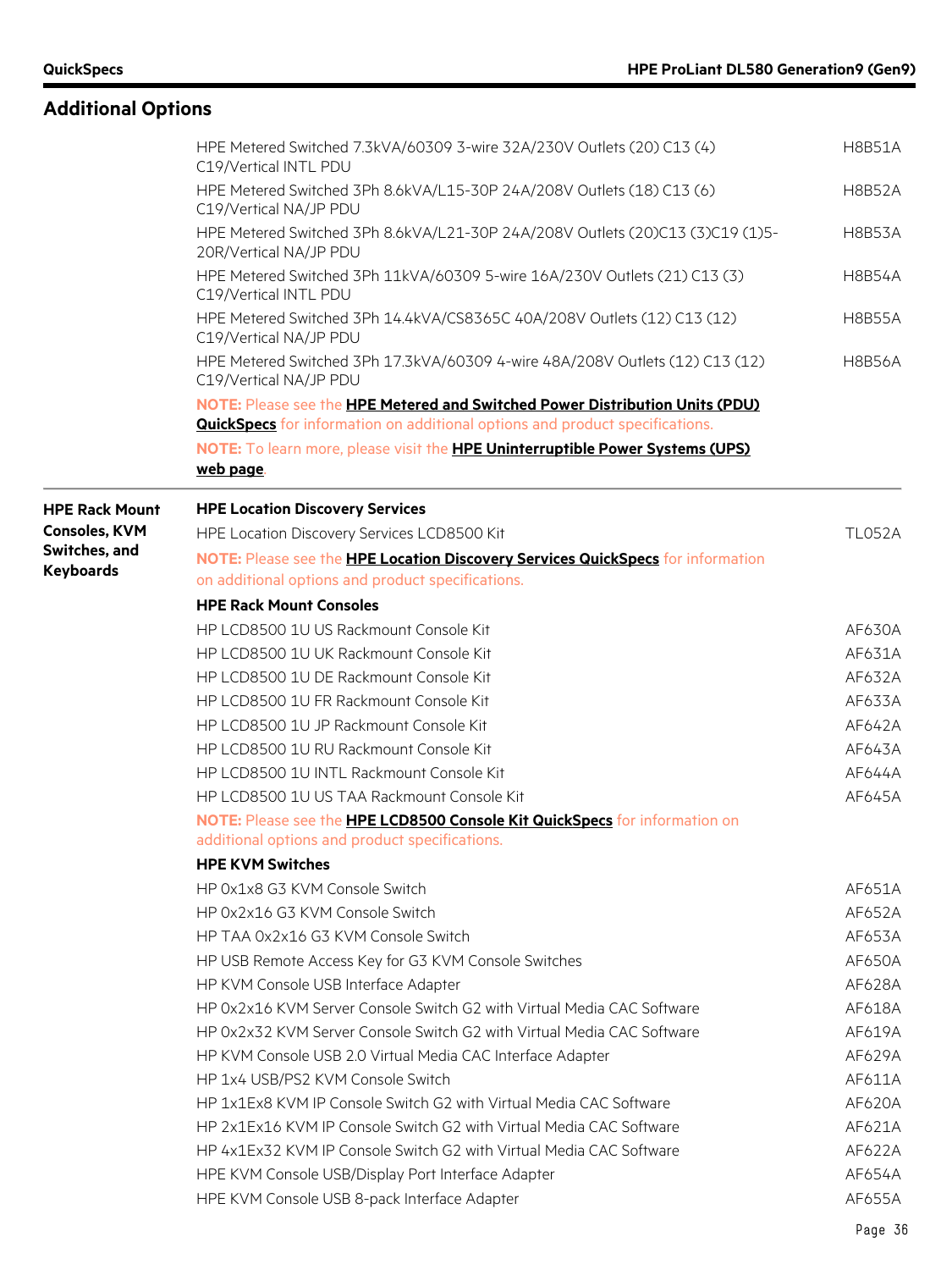System

### **Additional Options**

#### **NOTE:** To learn more, please visit the **[HPE KVM Switches web page](http://h18004.www1.hp.com/products/servers/proliantstorage/racks/console.html)**.

#### **HPE USB Keyboard and Mouse**

|                      | HPE USB US Keyboard/Mouse Kit                                                 | 631341-B21    |
|----------------------|-------------------------------------------------------------------------------|---------------|
|                      | HPE USB UK Keyboard/Mouse Kit                                                 | 631344-B21    |
|                      | HPE USB FR Keyboard/Mouse Kit                                                 | 631346-B21    |
|                      | HPE USB ES Keyboard/Mouse Kit                                                 | 631348-B21    |
|                      | HPE USB DE Keyboard/Mouse Kit                                                 | 631358-B21    |
|                      | HPE USB JP Keyboard/Mouse Kit                                                 | 631360-B21    |
|                      | HPE USB IT Keyboard/Mouse Kit                                                 | 631362-B21    |
|                      | HPE USB CN Keyboard/Mouse Kit                                                 | 631364-B21    |
|                      | HPE USB AE Keyboard/Mouse Kit                                                 | 638212-B21    |
|                      | HPE USB RU Keyboard/Mouse Kit                                                 | 638214-B21    |
|                      | HPE USB IN Keyboard/Mouse Kit                                                 | 672097-D63    |
|                      | HPE USB AP/INTL Keyboard/Mouse Kit                                            | 672097-373    |
|                      | HPE USB INTL Keyboard/Mouse Kit                                               | 672097-B33    |
|                      | HPE USB PT Keyboard/Mouse Kit                                                 | 672097-133    |
|                      | HPE USB TR Keyboard/Mouse Kit                                                 | 672097-143    |
|                      | HPE USB CZ Keyboard/Mouse Kit                                                 | 672097-223    |
|                      | HPE USB FI Keyboard/Mouse Kit                                                 | 672097-353    |
|                      | HPE USB SE Keyboard/Mouse Kit                                                 | 672097-103    |
|                      | HPE USB CH Keyboard/Mouse Kit                                                 | 672097-113    |
|                      | HPE USB KR Keyboard/Mouse Kit                                                 | 672097-KD3    |
|                      | NOTE: Please see the HPE USB Keyboard and Mouse QuickSpecs for information on |               |
|                      | additional options and product specifications.                                |               |
|                      | <b>HPE Other Options</b>                                                      |               |
|                      | HPE Rack LED Light Kit                                                        | <b>BW939A</b> |
|                      | HP Kit LCD 1.83m Latch Display Port Cable                                     | G7T29A        |
|                      | HP ConvergedSystem Door Branding Kit                                          | <b>TK815A</b> |
|                      | HP ConvergedSystem Rack Light Kit                                             | <b>TK816A</b> |
|                      | HP ConvergedSystem Rack Side Panel 1075mm Kit                                 | <b>TK817A</b> |
|                      | HPE Uninterruptible HPE DirectFlow Three Phase UPS                            |               |
| <b>Power Systems</b> | Power Unit (1U UPS)                                                           |               |
| (UPS)                | HPE R12000 DirectFlow - 1U Rackmount Uninterruptible Power System             | G9Y75A        |
|                      | HPE R12000 DirectFlow - POD 1U Rackmount Uninterruptible Power System         | AF478A        |
|                      | HPE RP12000/3 12000VA Three Phase INTL 6U Rackmount Uninterruptible Power     | AF437A        |

| <b>Input/Output Module Options for 1U UPS</b>                                                |        |
|----------------------------------------------------------------------------------------------|--------|
| HPE 32A 400-415 Volt Three Phase INTL R12000 DirectFlow UPS IEC309<br>Input/Output Module    | AF488A |
| HPE 30A 400-415 Volt Three Phase NA R10000 DirectFlow UPS IEC309 Input/Output<br>Module      | AF489A |
| HPE 32A 380 Volt Three Phase China R12000 DirectFlow UPS Unterminated<br>Input/Output Module | AF490A |
| HPE 30A 480 Volt Three Phase NA R12000 DirectFlow UPS L22-30 Input/Output<br>Module          | AF491A |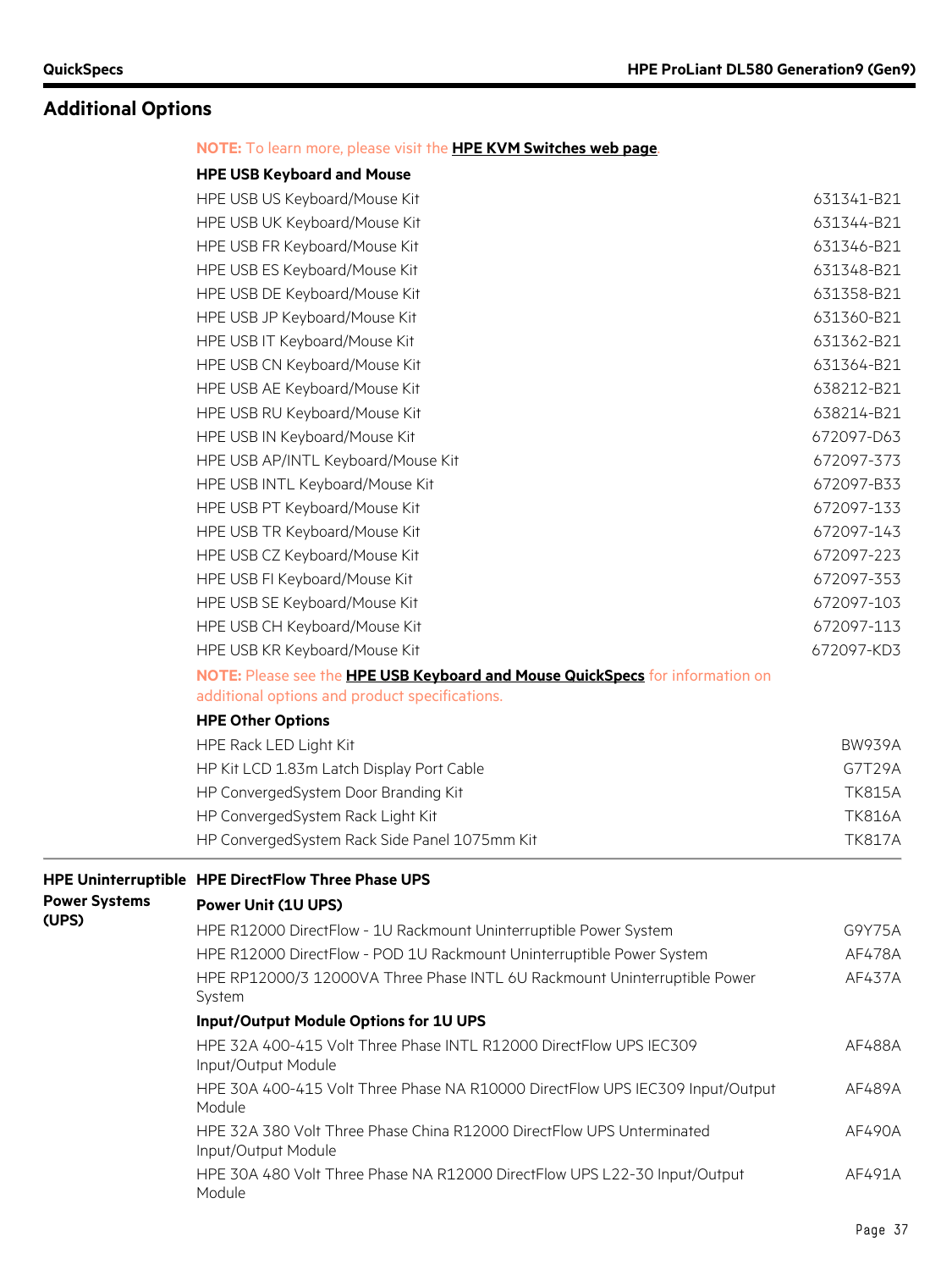# **Additional Options**

| HPE 30A 480 Volt Three Phase NA R12000 DirectFlow UPS IEC309 Input/Output<br>Module          | AF492A        |
|----------------------------------------------------------------------------------------------|---------------|
| HPE 30A 400-415 Volt Three Phase NA R12000 DirectFlow UPS IEC309 Input/Output<br>Module      | G9Y76A        |
| HPE DirectFlow UPS Management Card                                                           | AF493A        |
| <b>Power Unit (2U UPS)</b>                                                                   |               |
| HPE R18000 DirectFlow - 2U Rackmount Uninterruptible Power System                            | AF479A        |
| Input/Output Module Options for 2U UPS                                                       |               |
| HPE 32A 400-415 Volt Three Phase INTL R18000 DirectFlow UPS IEC309<br>Input/Output Module    | AF483A        |
| HPE 30A 380 Volt Three Phase China R18000 DirectFlow UPS Unterminated<br>Input/Output Module | AF485A        |
| HPE 30A 480 Volt Three Phase NA R18000 DirectFlow UPS IEC309 Input/Output<br>Module          | AF486A        |
| HPE 30A 480 Volt Three Phase NA R18000 DirectFlow UPS IEC309 Input/Output<br>Module          | AF487A        |
| HPE 30A 400 Volt Three Phase NA R18000 DirectFlow UPS IEC309 Input/Output<br>Module          | D9Q02A        |
| HPE 30A 400-415V Three Phase NA R18000 DirectFlow UPS 1:1 IEC309<br>Input/Output Module      | AF484A        |
| NOTE: All Input/Output Modules support dual output outlets except the AF484A.                |               |
| <b>Battery Pack Options</b>                                                                  |               |
| HPE DirectFlow UPS - 1U Rackmount Lithium-ion Battery Pack                                   | AF480A        |
| HPE DirectFlow UPS - 3U Rackmount VRLA Battery Pack                                          | AF482A        |
| HPE WW DirectFlow Secondary Battery Cable                                                    | AF497A        |
| NOTE: Please see the HPE DirectFlow Three Phase Uninterruptible Power System                 |               |
| <b>QuickSpecs</b> for information on additional options and product specifications.          |               |
| <b>HPE Tower UPS</b>                                                                         |               |
| <b>HPE T750 G4 UPS Models</b>                                                                |               |
| HPE T750 G4 NA/JP Uninterruptible Power System                                               | <b>J2P85A</b> |
| HPE T750 G4 INTL Uninterruptible Power System                                                | <b>J2P88A</b> |
| HPE T1000 G4 UPS Models                                                                      |               |
| HPE T1000 G4 NA/JP Uninterruptible Power System                                              | <b>J2P86A</b> |
| HPE T1000 G4 INTL Uninterruptible Power System                                               | <b>J2P89A</b> |
| HPE T1500 G4 UPS Models                                                                      |               |
| HPE T1500 G4 NA/JP Uninterruptible Power System                                              | <b>J2P87A</b> |
| HPE T1500 G4 INTL Uninterruptible Power System                                               | <b>J2P90A</b> |
| <b>HPE Rack-mountable UPS</b>                                                                |               |
| HPE R/T2200 G4 UPS Models                                                                    |               |
| HPE R/T2200 G4 NA/JP Uninterruptible Power System                                            | J2R00A        |
| HPE R/T3000 G4 UPS Models                                                                    |               |
| HPE R/T3000 G4 Low Voltage NA/JP Uninterruptible Power System                                | J2R01A        |
| HPE R/T3000 G4 High Voltage NA/JP Uninterruptible Power System                               | J2R02A        |
| HPE R/T3000 G4 High Voltage INTL Uninterruptible Power System                                | J2R04A        |
| R1500 G4 Models                                                                              |               |
| HPE R1500 G4 NA Uninterruptible Power System                                                 | J2Q99A        |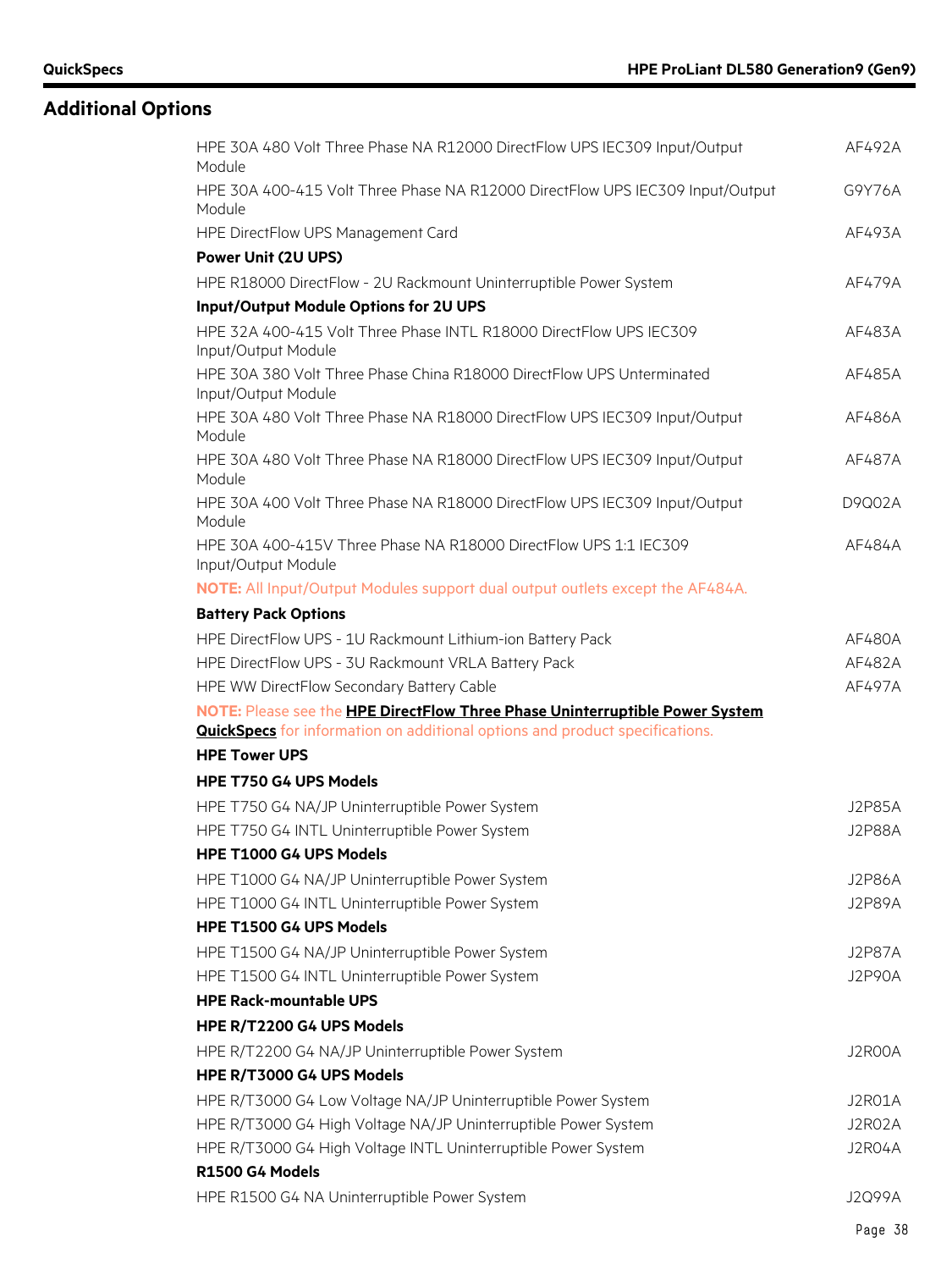# **Additional Options**

|                       | HPE R1500 G4 JP/TWN Uninterruptible Power System                                                                                           | J2R05A        |
|-----------------------|--------------------------------------------------------------------------------------------------------------------------------------------|---------------|
|                       | HPE R1500 G4 INTL Uninterruptible Power System                                                                                             | J2R03A        |
|                       | R7000 Uninterruptible Power System (UPS)                                                                                                   |               |
|                       | HPE R7000 4U 50A High Voltage NA/JP Uninterruptible Power System                                                                           | AF462A        |
|                       | HPE R7000 4U IEC-32A High Voltage INTL Uninterruptible Power System                                                                        | AF463A        |
|                       | R5000 Uninterruptible Power System (UPS)                                                                                                   |               |
|                       | HPE R5000 3U L630 High Voltage NA/JP Uninterruptible Power System                                                                          | AF460A        |
|                       | HPE R5000 3U IEC309-32A High Voltage INTL Uninterruptible Power System                                                                     | AF461A        |
|                       | NOTE: Please see the HPE Line Interactive Single Phase UPS QuickSpecs<br>for information on additional options and product specifications. |               |
|                       | <b>HPE UPS Options</b>                                                                                                                     |               |
|                       | HPE R/T2200 G4 Extended Runtime Module                                                                                                     | J2RO9A        |
|                       | HPE R/T3000 G4 Extended Runtime Module                                                                                                     | <b>J2R10A</b> |
|                       | HPE 2U Rack/Tower UPS Shipping Kit                                                                                                         | L4Q11A        |
|                       | NOTE: To learn more, please visit the HPE Uninterruptible Power Systems (UPS)<br>web page.                                                 |               |
| <b>HPE USB and SD</b> | HPE Enterprise Mainstream Flash Media Kits for Memory Cards                                                                                |               |
| <b>Options</b>        | HPE 32GB microSD Mainstream Flash Media Kit                                                                                                | 700139-B21    |
|                       | HPE 8GB microSD Enterprise Mainstream Flash Media Kit                                                                                      | 726116-B21    |
|                       | HPE 8GB USB Enterprise Mainstream Flash Media Drive Key Kit                                                                                | 737953-B21    |
|                       | HPE Dual 8GB microSD Enterprise Midline USB Kit                                                                                            | 741279-B21    |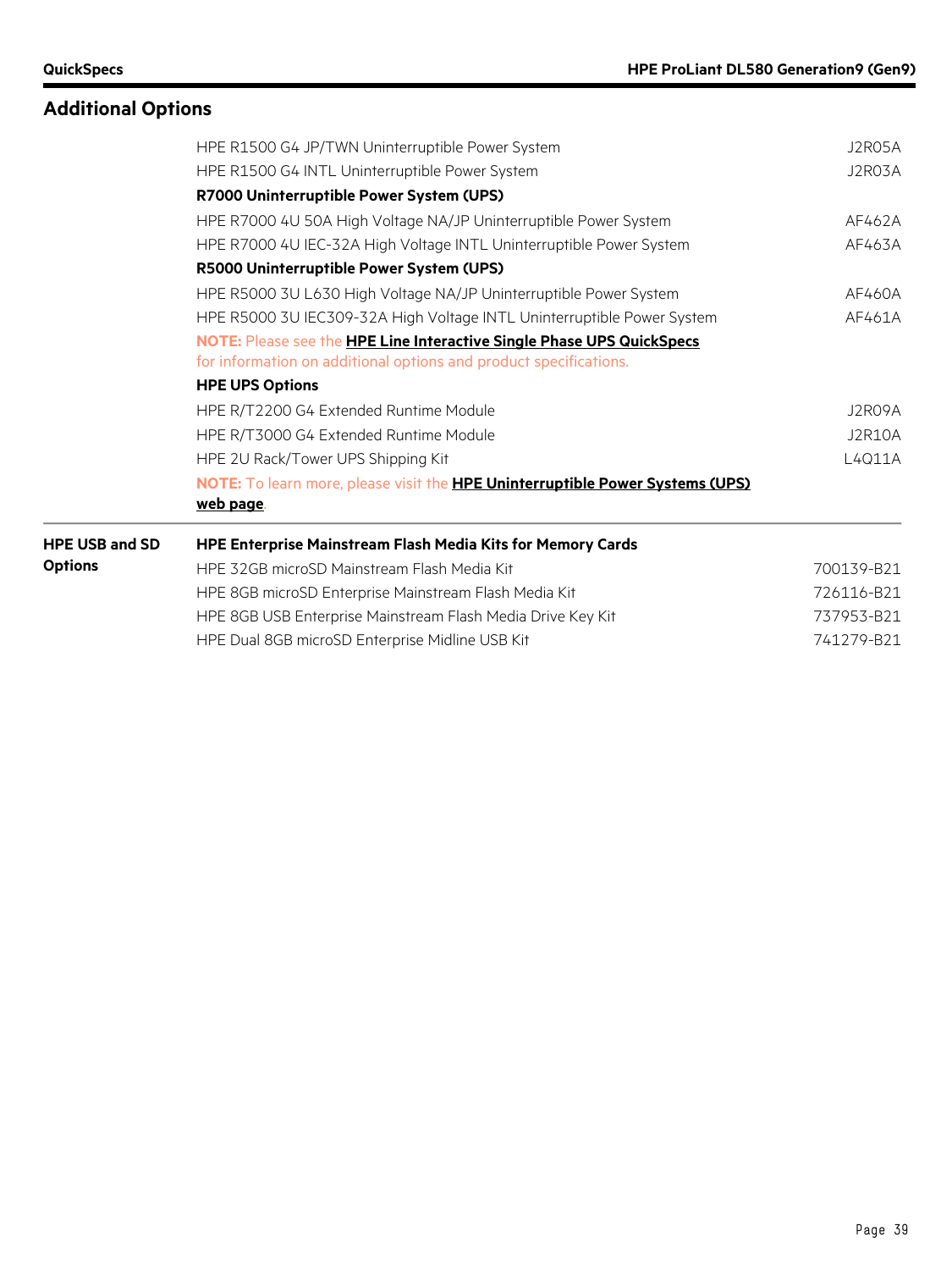#### **HPE SmartMemory**

New HPE SmartMemory now provides additional protection for your servers. With HPE Authentication it can verify that you have true Hewlett Packard Enterprise Qualified Memory in your HPE ProLiant Gen9 server. With HPE SmartMemory, your new HPE ProLiant server can take advantage of additional Gen9 enhancements in performance, durability and future manageability support through HPE Active Health System.

For detailed memory configuration rules and guidelines, please use the Online DDR4 Memory Configuration Tool: **<http://www.hpe.com/servers/ddr4memoryconfig>**.

**Memory Subsystem**  As shown in the figure below, memory cartridge to processor association as follows: **Architecture**

- Memory cartridges installed without a corresponding processor are not utilized:
	- o Processor 1 corresponds to memory cartridges 1 and 2.
	- o Processor 2 corresponds to memory cartridges 3 and 4.
	- o Processor 3 corresponds to memory cartridges 5 and 6.
	- o Processor 4 corresponds to memory cartridges 7 and 8.



The server can operate in independent channel mode (performance) or combined channel mode (lockstep). Lockstep mode improves the system reliability and availability. If running with RDIMM (built with x4 DRAM devices), the system can survive the complete failure of two DRAM devices (DDDC). Running in independent mode, the server can only survive the complete failure of a single DRAM device (SDDC).

Memory performance depends on selected processor and whether the system is configured for independent channel mode (performance mode) or lockstep mode (RAS mode).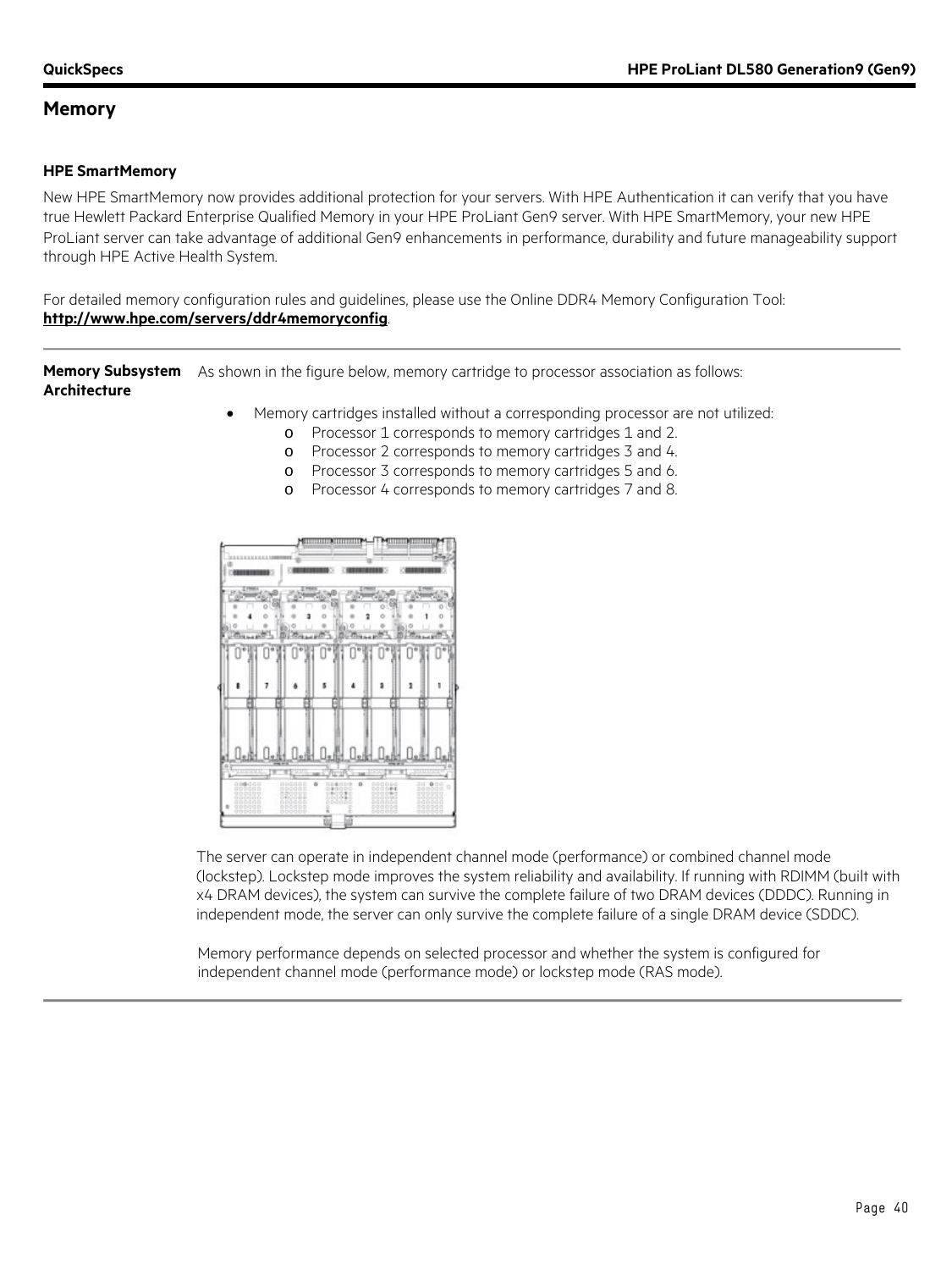**Memory Population guidelines**

Each memory cartridge contains 12 DIMM slots as shown in figure below:



#### **General Memory Population Rules and Guidelines**:

- . To maximize performance, install two memory cartridges per processor and balance the total memory capacity between all installed processors.
- . When multiple processors are installed, HPE recommends installing the DIMMs in sequential alphabetical order: 4A, 9B, 1C, 12D, and so on.
- . LRDIMMs support higher densities than single- and dual-rank RDIMMs, and higher speeds than quadrank RDIMMs. This support enables you to install more high capacity DIMMs, resulting in higher system capacities and higher bandwidth.
- . Do not mix LRDIMMs with any other DIMM type (RDIMM, LVDIMM).
- . RDIMM population is limited to a maximum of eight logical ranks per channel. Therefore, only two quad rank RDIMMs are supported per channel. If there are more than eight physical ranks per channel, LRDIMMs rank multiplication provides support for three DIMMs per channel.
- . **Performance or Independent Mode:** In this mode each DDR4 channel works independently and the SMI2 channel operates at twice the DDR4 speed (3200 MT/s max).
- Lockstep mode: In this mode, the memory controller operates two DDR4 channels behind one memory buffer as single channel and the SMI2 channel operates at the DDR4 transfer rate (1866 MT/s max).

**NOTE:** UDIMMs are not supported. This server does not support mixing LRDIMMs, RDIMMs, or UDIMMs. Attempting to mix any combination of these DIMMs can cause the server to halt during BIOS initialization. For detailed memory configuration rules and guidelines, use the Online DDR4 Memory Configuration Tool on the HPE website (**<http://www.hpe.com/servers/ddr4memoryconfig>**).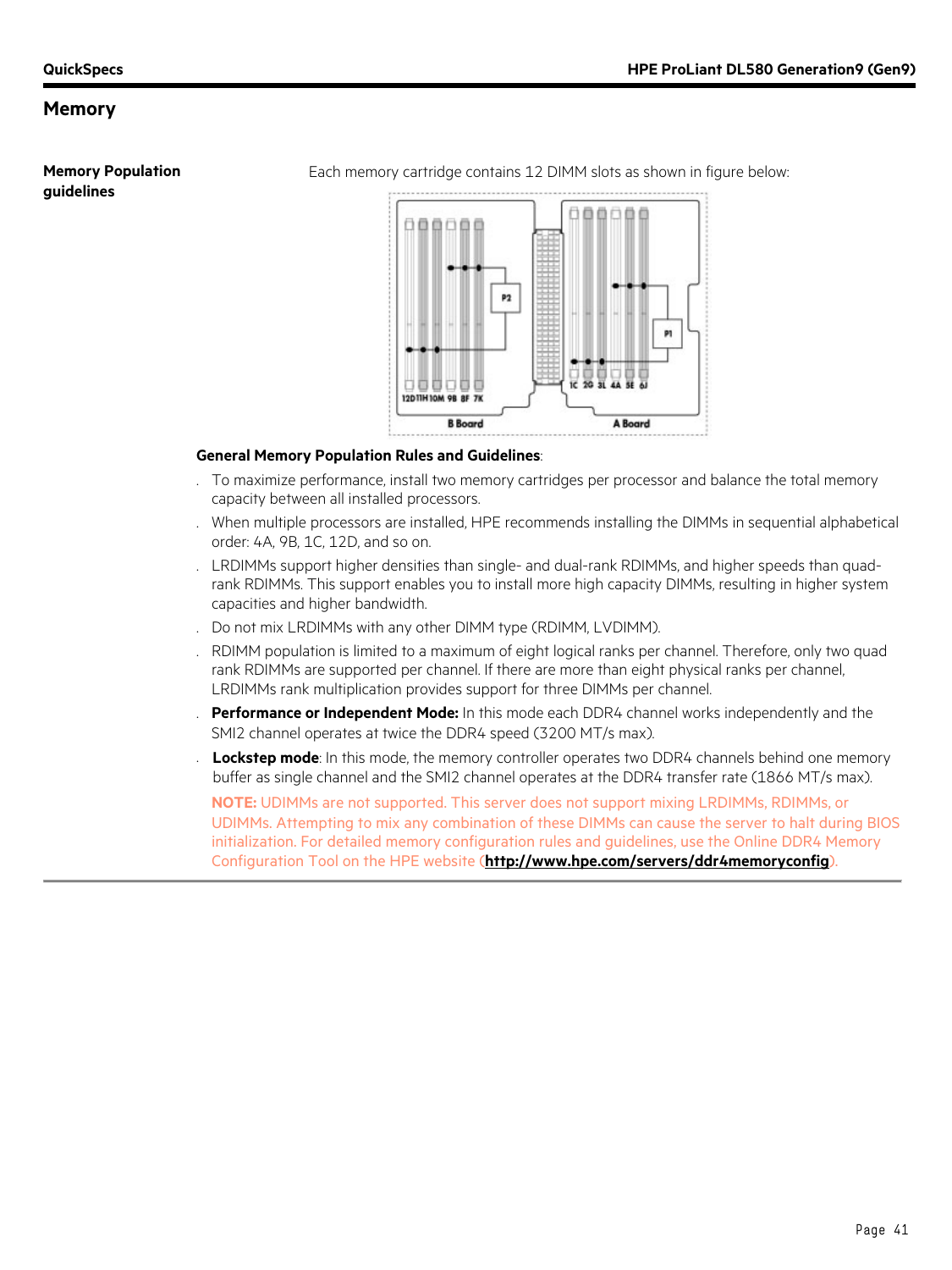**Intel Gen9 Supported Memory Bandwidth for HPE ProLiant Gen9 Intel® Xeon® E7-4800v3/v4 Series Processor Family running in 1:1 "Lockstep" mode**

| <b>Memory Bandwidth and Capacity</b> |                     |                                  |                     |                               |                     |                  |
|--------------------------------------|---------------------|----------------------------------|---------------------|-------------------------------|---------------------|------------------|
| [DIMM Type]                          |                     | <b>Registered DIMMs (RDIMMs)</b> |                     | <b>Load Reduced (LRDIMMs)</b> |                     |                  |
| <b>HPE SKU P/N</b>                   | 726718-B21          | 726719-B21                       | 728629-B21          | 726722-B21                    | 726724-B21          | 809208-B21       |
| <b>DIMM Rank</b>                     | Single Rank         | Dual Rank                        | Dual Rank           | Quad Rank                     | Quad Rank           | Octal Rank (8R)  |
| <b>DIMM Capacity</b>                 | 8GB                 | 16GB                             | 32GB                | 32GB                          | 64GB                | 128 GB           |
| <b>Voltage</b>                       | Std Voltage<br>1.2V | Std Voltage<br>1.2V              | Std Voltage<br>1.2V | Std Voltage<br>1.2V           | Std Voltage<br>1.2V | Std Voltage 1.2V |
| <b>SLOTS THAT CAN BE POPULATED</b>   |                     |                                  |                     |                               |                     |                  |
| 96 slot servers                      | 96                  | 96                               | 96                  | 96                            | 96                  | 96               |
| <b>MAXIMUM CAPACITY (GB)</b>         |                     |                                  |                     |                               |                     |                  |
|                                      | 768                 | 1536                             | 3072                | 3072                          | 6144                | 12288            |
| <b>POPULATED DIMM SPEED (MT/s)</b>   |                     |                                  |                     |                               |                     |                  |
| 1 DIMM Per<br><b>Channel</b>         | 1866                | 1866                             | 1866                | 1866                          | 1866                | 1866             |
| 2 DIMM Per<br><b>Channel</b>         | 1866                | 1866                             | 1866                | 1866                          | 1866                | 1866             |
| 3 DIMM Per<br><b>Channel</b>         | 1600                | 1333                             | 1333                | 1600                          | 1600                | 1333             |

**NOTE:** The values shown in the table above are for Lockstep Mode. For Performance Mode (running in 2:1), the values are identical except Populated DIMM Speed MT/s is 1600 for 1 DIMM per Channel and 2 DIMM per Channel.

#### **Intel Gen9 Supported Memory Bandwidth for HPE ProLiant Gen9 Intel® Xeon® E7-8800v3/v4 Series Processor Family running in 1:1 "Lockstep" mode.**

| <b>Memory Bandwidth and Capacity</b> |                                  |                     |                     |                               |                  |                     |
|--------------------------------------|----------------------------------|---------------------|---------------------|-------------------------------|------------------|---------------------|
| [DIMM Type]                          | <b>Registered DIMMs (RDIMMs)</b> |                     |                     | <b>Load Reduced (LRDIMMs)</b> |                  |                     |
| <b>HPE SKU P/N</b>                   | 805347-B21                       | 805349-B21          | 836220-B21          | 805351-B21                    | 805358-B21       | 809208-B21          |
| <b>DIMM Rank</b>                     | Single Rank                      | Single Rank         | Dual Rank           | Dual Rank                     | Quad Rank        | Octal Rank<br>(8R)  |
| <b>DIMM Capacity</b>                 | 8GB                              | 16GB                | 16GB                | 32GB                          | 64GB             | 128 GB              |
| <b>Voltage</b>                       | Std Voltage<br>1.2V              | Std Voltage<br>1.2V | Std Voltage<br>1.2V | Std Voltage<br>1.2V           | Std Voltage 1.2V | Std Voltage<br>1.2V |
| <b>DRAM Depth [bit]</b>              | 1G                               | 1G                  | 2G                  | 2G                            | 2G               | 2G                  |
| <b>DRAM Width [bit]</b>              | x8                               | х4                  | x4                  | x4                            | х4               | х4                  |
| <b>DRAM Density</b>                  | 8Gb                              | 8Gb                 | 4Gb                 | 8Gb                           | 8Gb              | 8Gb                 |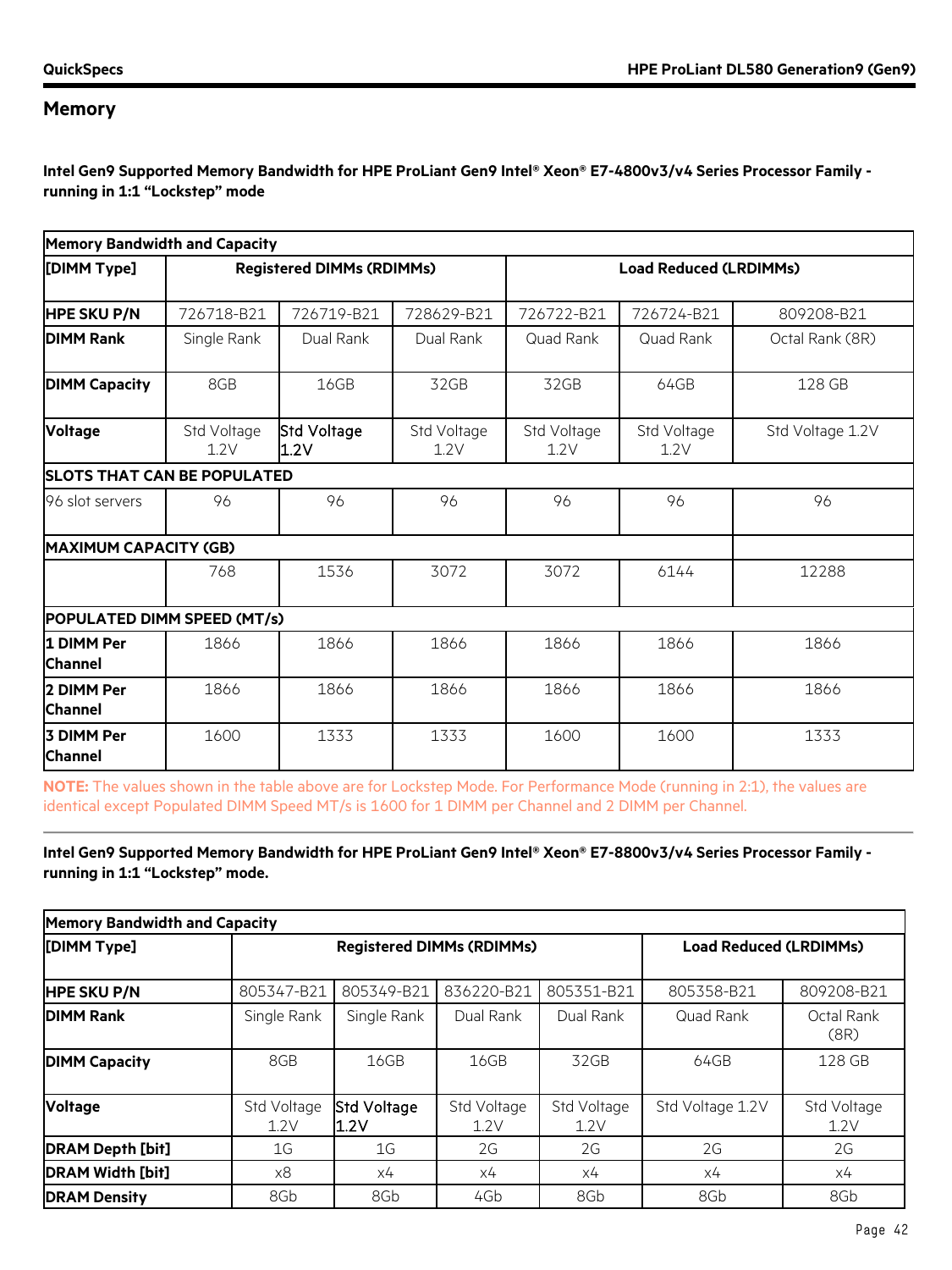| <b>CAS Latency</b>                 | 17-17-17 | 17-17-17 | 17-17-17 | 17-17-17 | 17-17-17 | 20-18-18 |
|------------------------------------|----------|----------|----------|----------|----------|----------|
| <b>DIMM Native Speed</b>           | 2400     | 2400     | 2400     | 2400     | 2400     | 2400     |
| (MT/s)                             |          |          |          |          |          |          |
| <b>SLOTS THAT CAN BE POPULATED</b> |          |          |          |          |          |          |
| 96 slot servers                    | 96       | 96       | 96       | 96       | 96       | 96       |
| <b>MAXIMUM CAPACITY (GB)</b>       |          |          |          |          |          |          |
|                                    | 768      | 1536     | 1536     | 3072     | 6144     | 12288    |
| <b>POPULATED DIMM SPEED (MT/s)</b> |          |          |          |          |          |          |
| 1 DIMM Per Channel                 | 1866     | 1866     | 1866     | 1866     | 1866     | 1866     |
| 2 DIMM Per Channel                 | 1866     | 1866     | 1866     | 1866     | 1866     | 1866     |
| <b>3 DIMM Per Channel</b>          | 1600     | 1600     | 1333     | 1333     | 1600     | 1333     |

**NOTE:** The values shown in the table above are for Lockstep Mode. For Performance Mode (running in 2:1), the values are identical except Populated DIMM Speed MT/s is 1600 for 1 DIMM per Channel and 2 DIMM per Channel.

**DIMM slot and configuration diagram** The memory subsystem in this server is divided into channels. Each processor supports eight channels, and each channel supports three DIMM slots, as shown in the table below. White DIMM slots denote the first slot of a channel (Ch 4A, Ch 9B, Ch 1C, Ch 12D...).

|        | CPU <sub>1</sub> |                  |          | CPU <sub>2</sub> |                   |
|--------|------------------|------------------|----------|------------------|-------------------|
|        | Slot #           | Population order | Slot $#$ | Population order |                   |
| Chnl 3 |                  | ∼                |          |                  | Chn <sub>13</sub> |
|        |                  | U                |          |                  |                   |
|        |                  |                  |          |                  |                   |

| CPU <sub>1</sub> |        |                  | CPU <sub>2</sub> |                  |        |
|------------------|--------|------------------|------------------|------------------|--------|
|                  | Slot # | Population order | Slot#            | Population order |        |
| Chnl 1           |        |                  |                  |                  | Chnl 1 |
|                  |        |                  |                  |                  |        |
|                  |        |                  |                  |                  |        |

| CPU <sub>1</sub> |        |                  |          | CPU <sub>2</sub> |      |
|------------------|--------|------------------|----------|------------------|------|
|                  | Slot # | Population order | Slot $#$ | Population order |      |
| Chnl 2           |        |                  |          |                  | Chnl |
|                  |        |                  |          |                  |      |
|                  |        | ΙB               |          | В                |      |

| CPU <sub>1</sub> |        |                  | CPU <sub>2</sub> |                  |        |
|------------------|--------|------------------|------------------|------------------|--------|
|                  | Slot # | Population order | Slot $#$         | Population order |        |
| Chnl 4           |        | M                |                  |                  | Chnl 4 |
|                  |        | ⊢                |                  |                  |        |
|                  |        |                  |                  |                  |        |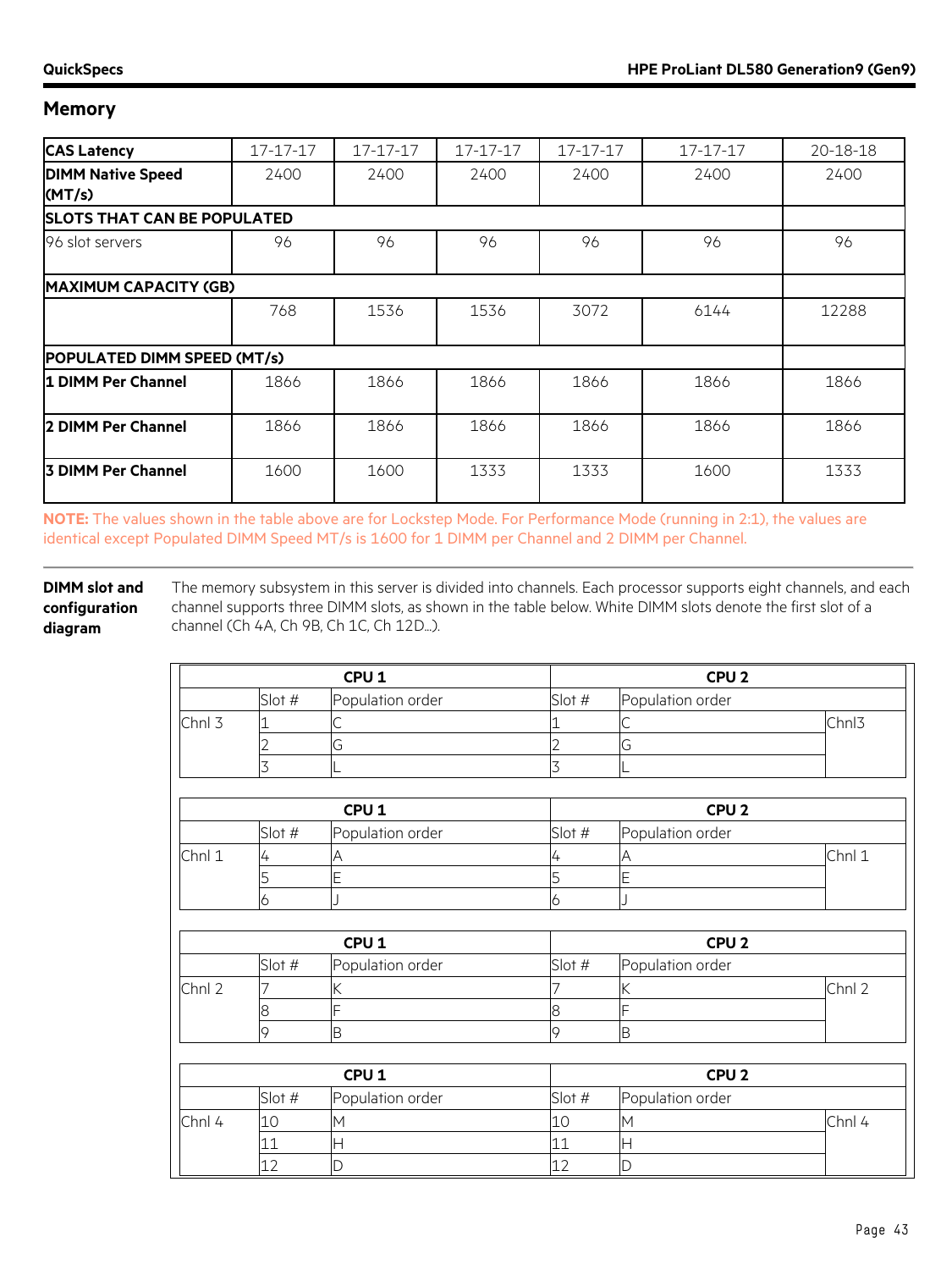| <b>Memory Speed</b>   | <b>Processor Models</b>                                                                                                                                                                                     | <b>Supported Memory Speeds</b> |
|-----------------------|-------------------------------------------------------------------------------------------------------------------------------------------------------------------------------------------------------------|--------------------------------|
| by Processor<br>Model | E7-4809v4, E7-4820v4, E7-4830v4, E7-4850v4, 1600MT/s<br>E7-4850v3, E7-4830v3, E7-4820v3, E7-4809v3                                                                                                          |                                |
|                       | E7-8893v4, E7-8891v4, E7-8860v4, E7-8867v4, 1333/1600/1866MT/s<br>E7-8870v4, E7-8880v4, E7-8890v4, E7-8890v3,<br>E7-8894v4, E7-8880v3, E7-8870v3, E7-8860v3,<br>E7-8891v3, E7-8893v3, E7-8880Lv3, E7-8867v3 |                                |

| <b>Standard and</b><br><b>Maximum Memory</b><br><b>Capacity (Pre-</b> | <b>Pre Configured Models</b>                  | <b>Standard Memory</b> | <b>Maximum Memory Plus</b><br><b>Optional Memory</b> | <b>Standard Memory</b><br><b>Replaced with Optional</b><br><b>Memory</b> |
|-----------------------------------------------------------------------|-----------------------------------------------|------------------------|------------------------------------------------------|--------------------------------------------------------------------------|
| configured<br>Models)                                                 | E7-8893v4, E7-8893v3,<br>E7-8890v4, E7-8890v3 | 256GB (16x16GB)        | 2816GB (80x32GB,<br>16x16GB)                         | 12288GB (96x128GB)                                                       |
|                                                                       | E7-4850v4, E7-4850v3                          | 128GB (8x16GB)         | 2944GB (88x32GB,<br>8x16GB)                          | 12288GB (96x128GB)                                                       |
|                                                                       | E7-4809v4, E7-4809v3                          | 64GB(4x16GB)           | 3008GB (92x32GB,<br>4x16GB)                          | 12288GB (96x128GB)                                                       |

#### **DDR4 memory options part number decoder**

**NOTE:** Capacity references are rounded to the common gigabyte (GB) values.

- 2GB = 2,048MB
- $4GB = 4,096MB$
- 8GB = 8,192MB
- 16GB = 16,384MB
- 32GB = 32,768MB
- 64GB = 65,536MB
- 128GB = 131072MB

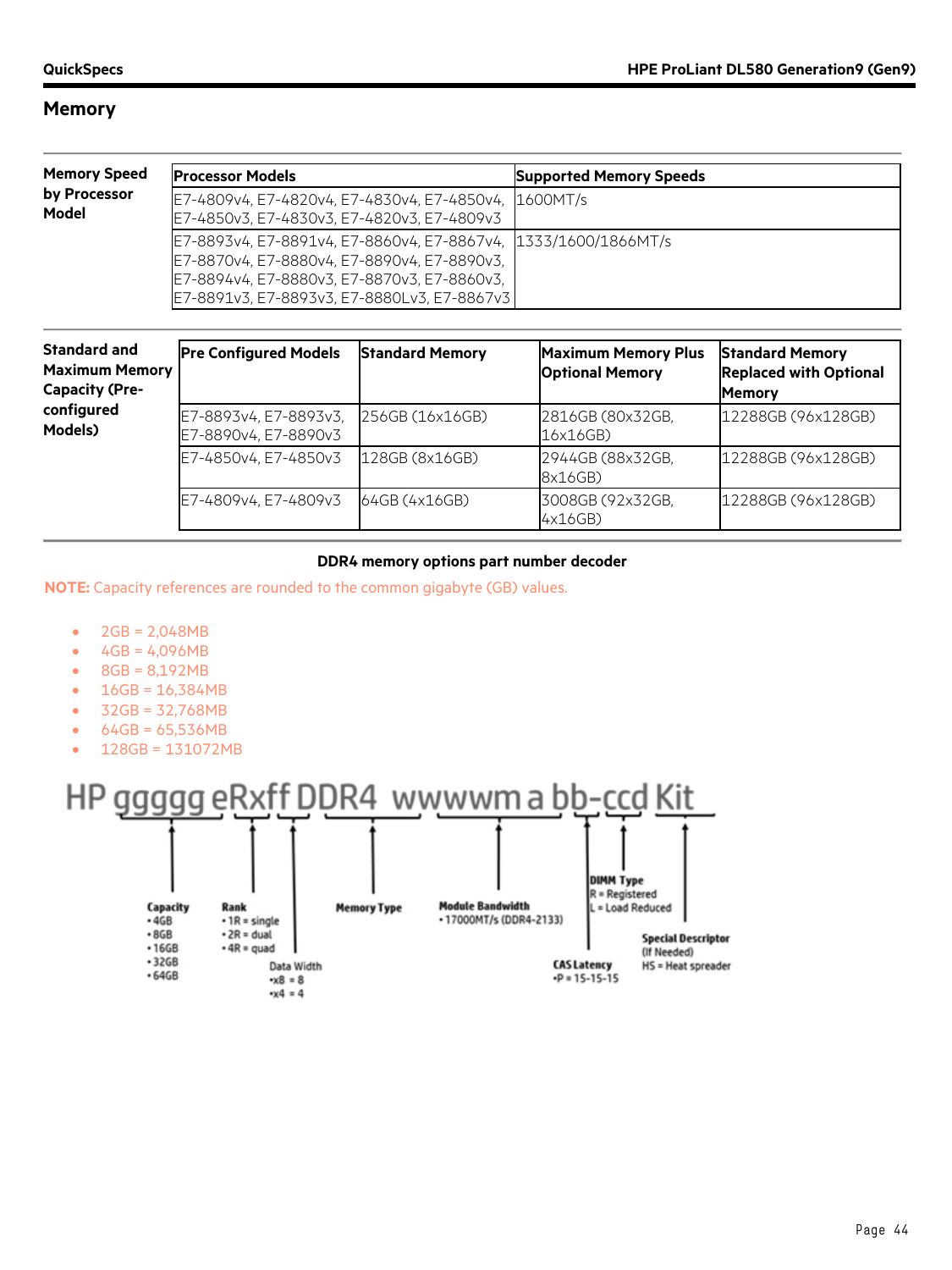### **Storage**



1-10 Ten (10) SFF Hot-plug HDD/SSD drive bays **NOTE:** Drives installed in bays 6-10 require the optional SAS backplane kit. **NOTE:** Optional NVMe drives are only supported in Drive bays 6-10.

#### **Maximum Storage Capacity**

**NOTE:** Optional support for 5 NVMe PCIe SSDs or 5 SFF drives are also available.

| Hot Plug SFF SAS           | 20 TB (10 x 2.0 TB)    |
|----------------------------|------------------------|
| Hot Plug SFF SAS SSD       | 19.2 TB (10 x 1.92 TB) |
| Hot Plug SFF SATA SSD      | 38.4 TB (10 x 3.84 TB) |
| Hot Plug SFF NVMe PCIe SSD | 8 TB (5 x 1.6 TB)      |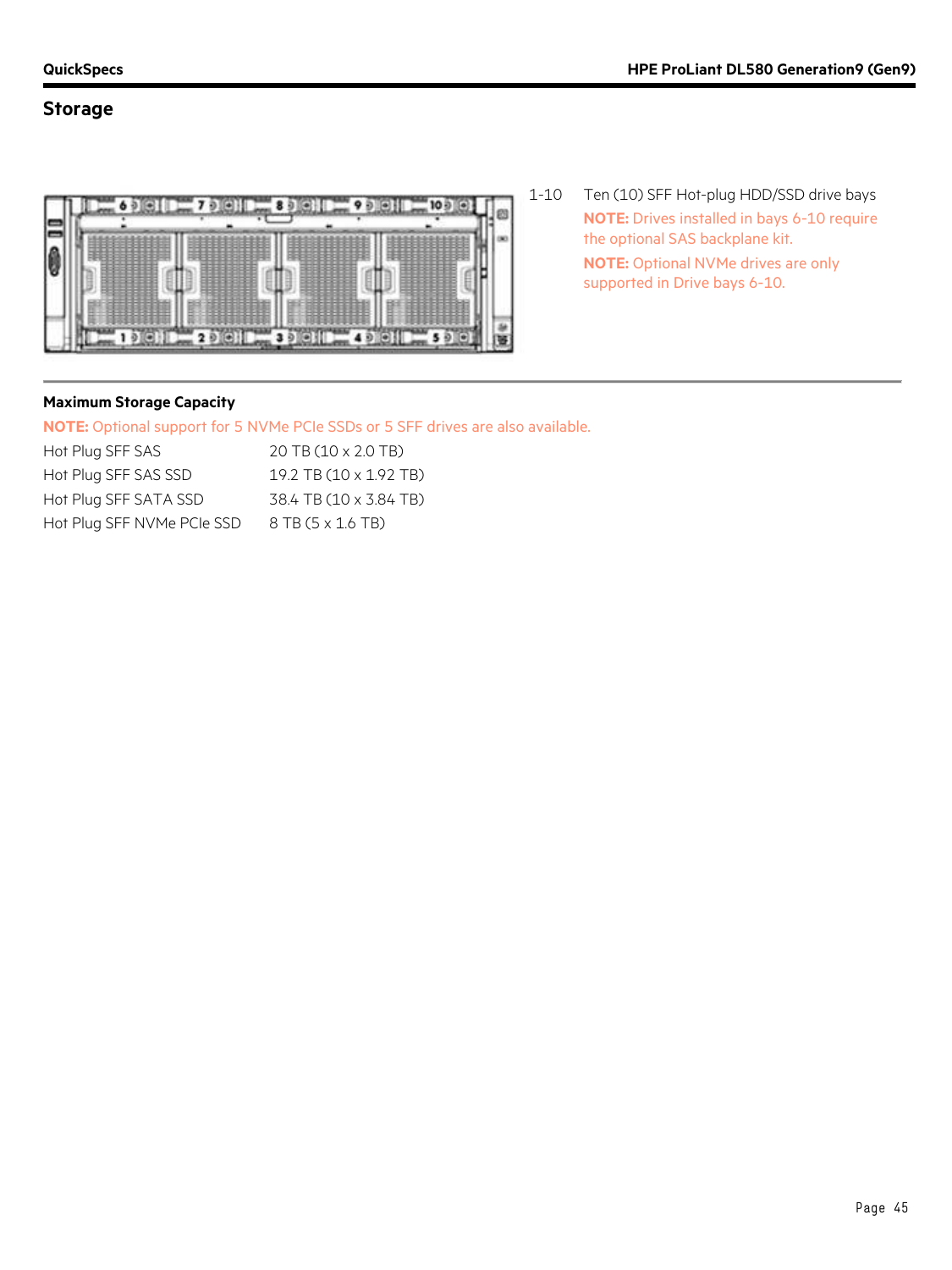| <b>System Unit</b> | <b>Dimensions</b><br>$(H \times W \times D)$<br>(with bezel) | $6.88" \times 17.48" \times 29"$ (17.5cm x 44.4cm x 73.6cm)                                         |                                                                                                                                                                                                                                                                                                                                                                                                                                                                                                      |  |  |
|--------------------|--------------------------------------------------------------|-----------------------------------------------------------------------------------------------------|------------------------------------------------------------------------------------------------------------------------------------------------------------------------------------------------------------------------------------------------------------------------------------------------------------------------------------------------------------------------------------------------------------------------------------------------------------------------------------------------------|--|--|
|                    | Weight<br>(approximate)                                      | Maximum:<br>(all hard drives, power<br>supplies, DIMMs and<br>processors installed)                 | 116.56 lb (52.87 kg)                                                                                                                                                                                                                                                                                                                                                                                                                                                                                 |  |  |
|                    |                                                              | Minimum:<br>(one hard drive, two<br>power supplies, four<br>DIMMs, and two<br>processors installed) | 70.94 lb (32.18 kg)                                                                                                                                                                                                                                                                                                                                                                                                                                                                                  |  |  |
|                    | <b>Input Requirements</b>                                    | Rated Line Voltage                                                                                  | 100 - 120 VAC (1200W PS only)                                                                                                                                                                                                                                                                                                                                                                                                                                                                        |  |  |
|                    | (per power supply)                                           |                                                                                                     | 200 - 240 VAC (1200W & 1500W PS)                                                                                                                                                                                                                                                                                                                                                                                                                                                                     |  |  |
|                    |                                                              | Rated Input Current                                                                                 | 9.2A (100 VAC), 6.6A (200 VAC) - 1200W<br>PS8.3A (200 VAC) - 1500W PS                                                                                                                                                                                                                                                                                                                                                                                                                                |  |  |
|                    |                                                              | Rated Input Frequency                                                                               | 50 to 60 Hz                                                                                                                                                                                                                                                                                                                                                                                                                                                                                          |  |  |
|                    |                                                              | Rated Input Power                                                                                   | 1000 W (120 VAC), 1320 W (230VAC)-1200W<br>PS 1652 W (at 230 VAC) - 1500W PS                                                                                                                                                                                                                                                                                                                                                                                                                         |  |  |
|                    | <b>BTU Rating</b>                                            | Maximum                                                                                             | 3408 BTU/hr (120 VAC), 4500 BTU/hr (at 230<br>VAC) - 1200W PS5637 BTU/hr (230 VAC) -<br>1500W PSVAC), 3112 BTU/hr (at 240 VAC) for<br>China Only                                                                                                                                                                                                                                                                                                                                                     |  |  |
|                    | <b>Power Supply Output</b><br>(per power supply)             | Rated Steady-State<br>Power                                                                         | 800 W (100 VAC low line),900 W (120 VAC low<br>line), 1200W (200 - 240 VAC) for 1200W PS                                                                                                                                                                                                                                                                                                                                                                                                             |  |  |
|                    |                                                              | Maximum Peak Power                                                                                  | 1500W (200 - 240V) for 1500W PS1400W (at<br>240 VAC) input for China only                                                                                                                                                                                                                                                                                                                                                                                                                            |  |  |
|                    |                                                              |                                                                                                     | <b>NOTE:</b> To review typical system power ratings<br>use the HPE Power Advisor which is available<br>online located at url:                                                                                                                                                                                                                                                                                                                                                                        |  |  |
|                    |                                                              |                                                                                                     | http://www.hpe.com/info/hppoweradvisor.                                                                                                                                                                                                                                                                                                                                                                                                                                                              |  |  |
|                    | <b>System Inlet Temperature</b>                              | <b>Standard Operating</b><br>Support                                                                | 10° to 35°C (50° to 95°F) at sea level with an<br>altitude derating of 1.0°C per every 305 m (1.8°F<br>per every 1000 ft) above sea level to a maximum<br>of 3050 m (10,000 ft), no direct sustained<br>sunlight. Maximum rate of change is 20°C/hr<br>(36°F/hr). The upper limit and rate of change<br>may be limited by the type and number of options<br>installed. System performance during standard<br>operating support may be reduced if operating<br>with a fan fault or above 30°C (86°F). |  |  |
|                    |                                                              | <b>Extended Ambient</b><br><b>Operating Support</b>                                                 | For approved hardware configurations, the<br>supported system inlet range is extended to be:<br>5° to 10°C (41° to 50°F) and 35° to 40°C (95° to<br>104°F) at sea level with an altitude derating of<br>1.0°C per every 175 m (1.8°F per every 574 ft)<br>above 900 m (2953 ft) to a maximum of 3050 m<br>(10,000 ft). The approved hardware<br>configurations for this system are listed at the<br>URL:                                                                                             |  |  |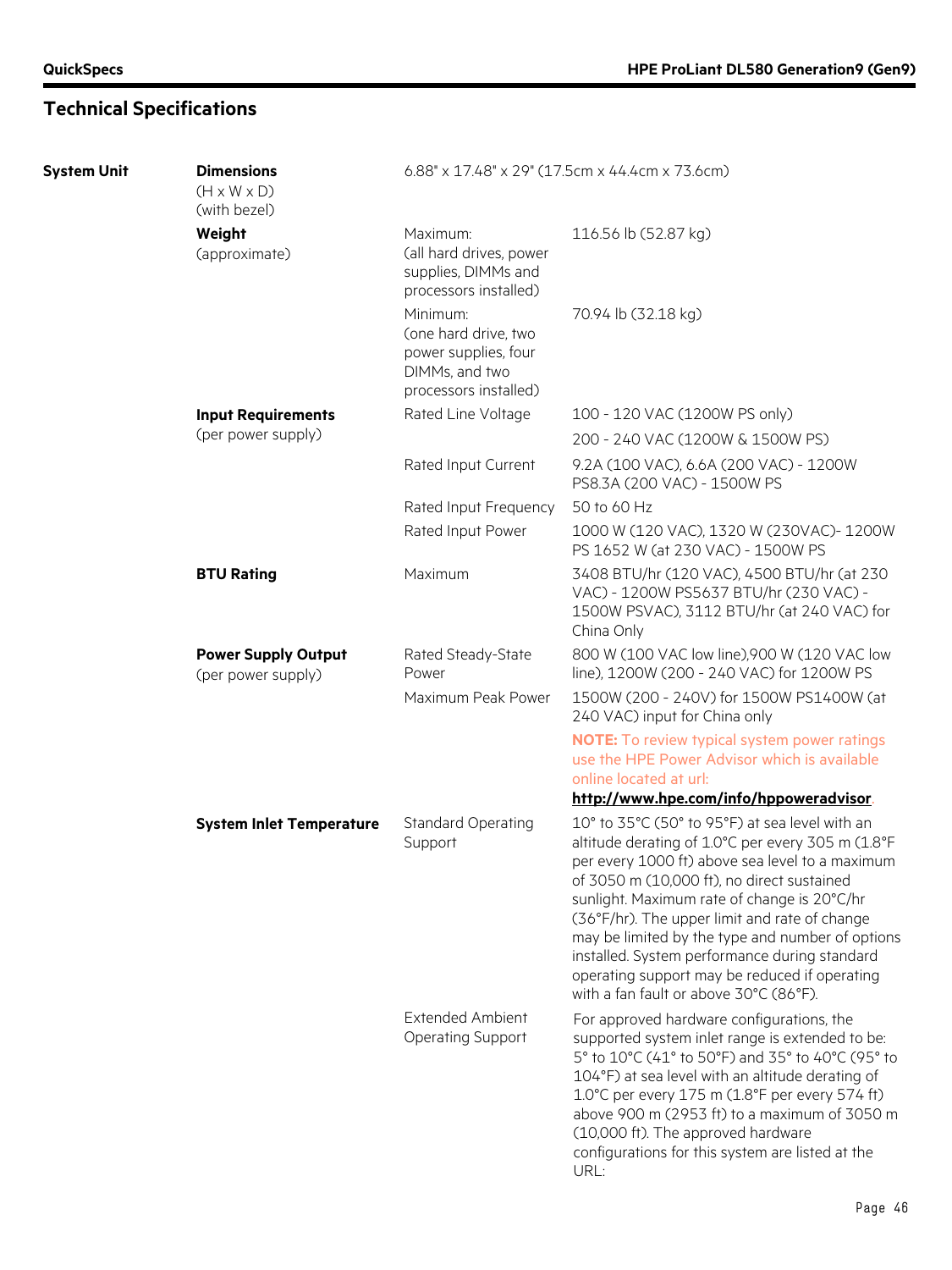### **<http://www.hpe.com/servers/ashrae>**

| For approved hardware configurations, the<br>supported system inlet range is extended to be:<br>40° to 45°C (104° to 113°F) at sea level with an<br>altitude derating of 1.0°C per every 125 m (1.8°F<br>per every 410 ft) above 900 m (2953 ft) to a |
|-------------------------------------------------------------------------------------------------------------------------------------------------------------------------------------------------------------------------------------------------------|
| maximum of 3050 m (10,000 ft). The approved<br>hardware configurations for this system are listed<br>at the URL:                                                                                                                                      |

#### **<http://www.hpe.com/servers/ashrae>**

|                                 |                                                                                                                                                                                                                                                                                                                                                | System performance may be reduced if operating<br>in the extended ambient operating range or with<br>a fan fault.                                                      |  |
|---------------------------------|------------------------------------------------------------------------------------------------------------------------------------------------------------------------------------------------------------------------------------------------------------------------------------------------------------------------------------------------|------------------------------------------------------------------------------------------------------------------------------------------------------------------------|--|
|                                 | Non-operating                                                                                                                                                                                                                                                                                                                                  | -30° to 60°C (-22° to 140°F). Maximum rate of<br>change is 20°C/hr (36°F/hr).                                                                                          |  |
| <b>Relative Humidity</b>        | Operating                                                                                                                                                                                                                                                                                                                                      | 10% to 90% relative humidity (Rh), 28°C (82.4°F)<br>maximum wet bulb temperature, non-condensing.                                                                      |  |
| (non-condensing)                | Non-operating                                                                                                                                                                                                                                                                                                                                  | 5 to 95% relative humidity (Rh), 38.7°C (101.7°F)<br>maximum wet bulb temperature, non-condensing.                                                                     |  |
| <b>Altitude</b>                 | Operating                                                                                                                                                                                                                                                                                                                                      | 3048 m (10,000 ft). This value may be limited by<br>the type and number of options installed.<br>Maximum allowable altitude change rate is 457<br>m/min (1500 ft/min). |  |
|                                 | Non-operating                                                                                                                                                                                                                                                                                                                                  | 9144 m (30,000 ft). Maximum allowable altitude<br>change rate is 457 m/min (1500 ft/min).                                                                              |  |
| <b>Acoustic Noise</b>           | Listed are the declared A-Weighted sound power levels (LWAd) and<br>declared average bystander position A-Weighted sound pressure levels<br>(LpAm) when the product is operating in a 23°C ambient environment.<br>Noise emissions were measured in accordance with ISO 7779 (ECMA 74)<br>and declared in accordance with ISO 9296 (ECMA 109). |                                                                                                                                                                        |  |
|                                 | Idle                                                                                                                                                                                                                                                                                                                                           |                                                                                                                                                                        |  |
|                                 | LWAd                                                                                                                                                                                                                                                                                                                                           | 6.8 B                                                                                                                                                                  |  |
|                                 | LpAm                                                                                                                                                                                                                                                                                                                                           | 51.2                                                                                                                                                                   |  |
|                                 | <b>Operating</b>                                                                                                                                                                                                                                                                                                                               |                                                                                                                                                                        |  |
|                                 | LWAd                                                                                                                                                                                                                                                                                                                                           | 6.9B                                                                                                                                                                   |  |
|                                 | LpAm                                                                                                                                                                                                                                                                                                                                           | 51.2                                                                                                                                                                   |  |
| <b>Emissions Classification</b> | <b>FCC Rating</b>                                                                                                                                                                                                                                                                                                                              | Class A                                                                                                                                                                |  |
| (EMC)                           | Normative Standards                                                                                                                                                                                                                                                                                                                            | CISPR 22; EN55022; EN55024; FCC CFR 47, Pt<br>15; ICES-003; CNS13438; GB9254; K22;K24; EN<br>61000-3-2; EN 61000-3-3; EN 60950-1; IEC<br>60950-1                       |  |
|                                 | NOTE: Product conformance to cited product specifications is based on<br>sample (type) testing, evaluation, or assessment. This product or family<br>of products is eligible to bear the appropriate compliance logos and<br>statements.                                                                                                       |                                                                                                                                                                        |  |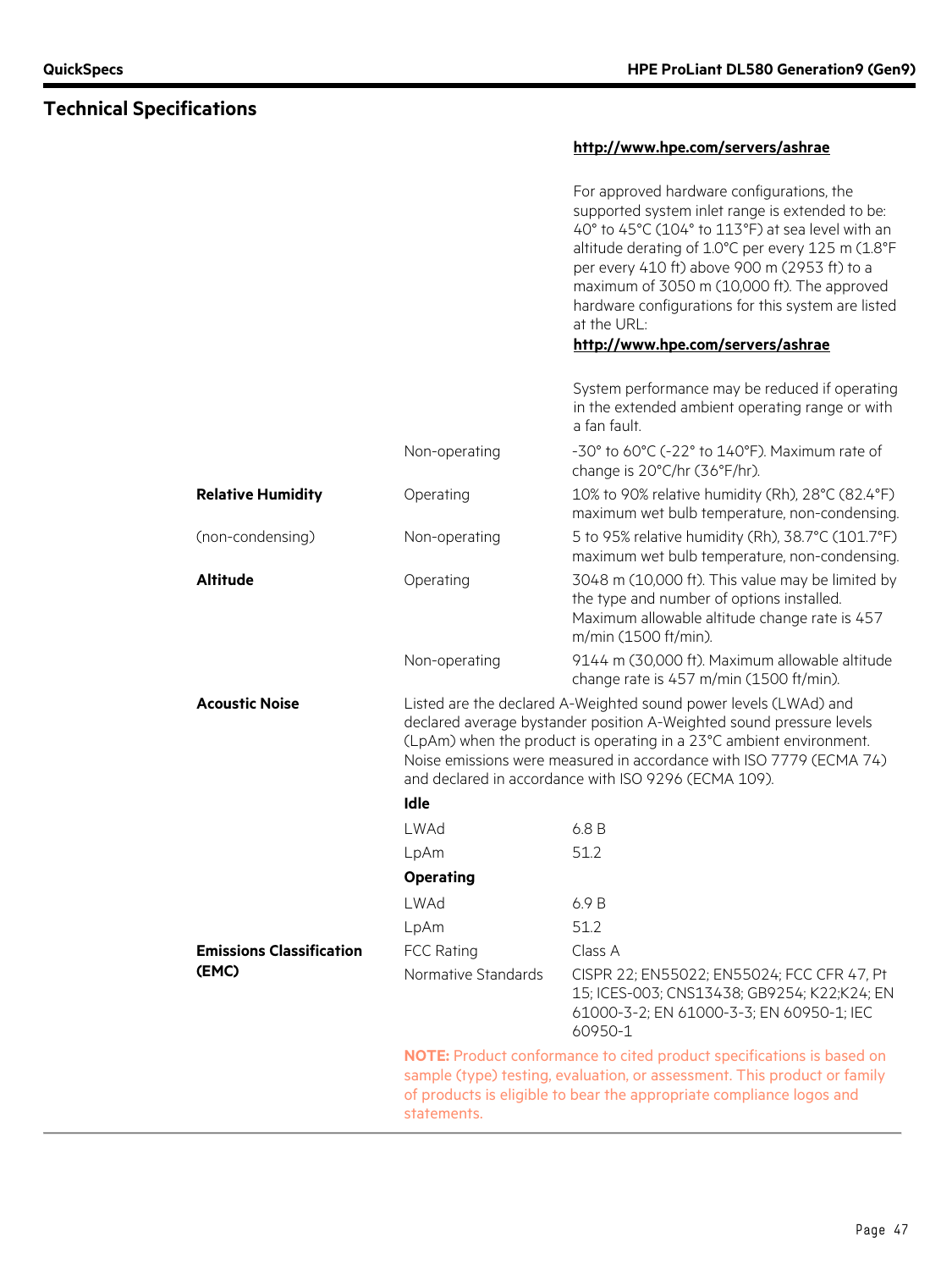| <b>HPE Smart Array</b><br><b>P830i</b>                   | <b>Disk Drive and Enclosure</b><br>Interface - Transfer rate | 12Gb/s SAS, 6Gb/s SAS & SATA                                                                                                                                                                                                                                                                        |                                                                         |  |
|----------------------------------------------------------|--------------------------------------------------------------|-----------------------------------------------------------------------------------------------------------------------------------------------------------------------------------------------------------------------------------------------------------------------------------------------------|-------------------------------------------------------------------------|--|
|                                                          | <b>SAS Connectors</b>                                        | 2 internal x8 Mini-SAS double-wide internal                                                                                                                                                                                                                                                         |                                                                         |  |
|                                                          | <b>Cache Memory Speed</b>                                    | DDR3L 1866 MT/s with 72-bit wide bus                                                                                                                                                                                                                                                                |                                                                         |  |
|                                                          | <b>Speed</b>                                                 | 12Gb/s per physical link                                                                                                                                                                                                                                                                            |                                                                         |  |
|                                                          | <b>Cache Memory</b>                                          | or 4 GB FBWC cache is required.                                                                                                                                                                                                                                                                     | FBWC cache is required. 2 GB is included with BTO models. For CTO, 2 GB |  |
|                                                          | <b>Host Memory Addressing</b>                                |                                                                                                                                                                                                                                                                                                     | 64-bit, supporting greater than 4GB server memory space                 |  |
|                                                          | <b>RAID Support</b>                                          | RAID 6, 60 (Advanced Data Guarding)                                                                                                                                                                                                                                                                 |                                                                         |  |
|                                                          |                                                              | RAID 5, 50 (Distributed Data Guarding)                                                                                                                                                                                                                                                              |                                                                         |  |
|                                                          |                                                              |                                                                                                                                                                                                                                                                                                     | RAID 1, 10 (Drive Mirroring), RAID 1 ADM, 10 ADM (Advanced Data         |  |
|                                                          |                                                              | Mirroring)                                                                                                                                                                                                                                                                                          |                                                                         |  |
|                                                          |                                                              | RAID 0 (Striping)                                                                                                                                                                                                                                                                                   |                                                                         |  |
| <b>HPE Ethernet 1Gb 4- Network Interface</b>             |                                                              | 10Base-T/100Base-TX/1000Base-TX                                                                                                                                                                                                                                                                     |                                                                         |  |
| port 331FLR                                              | Compatibility                                                | IEEE 802.3 10Base-T                                                                                                                                                                                                                                                                                 |                                                                         |  |
| <b>Adapter</b>                                           | IEEE 802.3ab 1000Base-T                                      |                                                                                                                                                                                                                                                                                                     |                                                                         |  |
|                                                          |                                                              | IEEE 802.3u 100Base-TX                                                                                                                                                                                                                                                                              |                                                                         |  |
|                                                          |                                                              | <b>IEEE 802.3x</b>                                                                                                                                                                                                                                                                                  |                                                                         |  |
|                                                          |                                                              | IEEE 802.3ad 1000Base-TX                                                                                                                                                                                                                                                                            |                                                                         |  |
|                                                          |                                                              | <b>IEEE 802.3az</b>                                                                                                                                                                                                                                                                                 |                                                                         |  |
|                                                          |                                                              | <b>IEEE 1588</b>                                                                                                                                                                                                                                                                                    |                                                                         |  |
|                                                          | <b>Data Transfer Method</b>                                  | PCI-Express 2.0 x4                                                                                                                                                                                                                                                                                  |                                                                         |  |
|                                                          | Controller                                                   | <b>BCM5719</b>                                                                                                                                                                                                                                                                                      |                                                                         |  |
|                                                          | <b>Network Transfer Rate</b>                                 | 10Base-T (Full-Duplex) 20 Mb/s                                                                                                                                                                                                                                                                      |                                                                         |  |
|                                                          |                                                              | 100Base-TX (Full-                                                                                                                                                                                                                                                                                   |                                                                         |  |
|                                                          |                                                              | Duplex)                                                                                                                                                                                                                                                                                             | 200 Mb/s                                                                |  |
|                                                          |                                                              | 1000Base-TX (Full-                                                                                                                                                                                                                                                                                  | 2000 Mb/s                                                               |  |
|                                                          |                                                              | Duplex)                                                                                                                                                                                                                                                                                             |                                                                         |  |
|                                                          | <b>Connector</b>                                             | Four RJ-45                                                                                                                                                                                                                                                                                          |                                                                         |  |
|                                                          | <b>Cable Support</b>                                         | 10 Base-T                                                                                                                                                                                                                                                                                           | Categories 3, 4 or 5 UTP; up to 328 ft (100 m)                          |  |
|                                                          |                                                              | 100 Base-TX                                                                                                                                                                                                                                                                                         | Category 5 or higher UTP; up to 328 ft (100 m)                          |  |
|                                                          |                                                              | 1000 Base-TX                                                                                                                                                                                                                                                                                        | Category 5 or higher UTP; up to 328 ft (100 m)                          |  |
| <b>HPE FlexFabric</b>                                    | <b>Network Interface</b>                                     | IEEE 802.3 SFP+ (SX, SR & LR)                                                                                                                                                                                                                                                                       |                                                                         |  |
| 10Gb 2-port                                              | Compatibility                                                | <b>IEEE 802.3</b>                                                                                                                                                                                                                                                                                   |                                                                         |  |
| 534FLR-SFP+<br><b>Adapter</b>                            |                                                              |                                                                                                                                                                                                                                                                                                     |                                                                         |  |
| <b>Environment-</b><br>friendly Products<br>and Approach | <b>Recycling</b>                                             | End-of-life Management and Hewlett Packard Enterprise offers end-of-life product return, trade-in, and<br>recycling programs, in many geographic areas, for our products. Products<br>returned to Hewlett Packard Enterprise will be recycled, recovered or<br>disposed of in a responsible manner. |                                                                         |  |
|                                                          |                                                              | http://www.hpe.com/recycle                                                                                                                                                                                                                                                                          |                                                                         |  |
|                                                          |                                                              |                                                                                                                                                                                                                                                                                                     | The ELLWEEF directive (2002/05/EC) requires manufacturers to provide    |  |

The EU WEEE directive (2002/95/EC) requires manufacturers to provide treatment information for each product type for use by treatment facilities.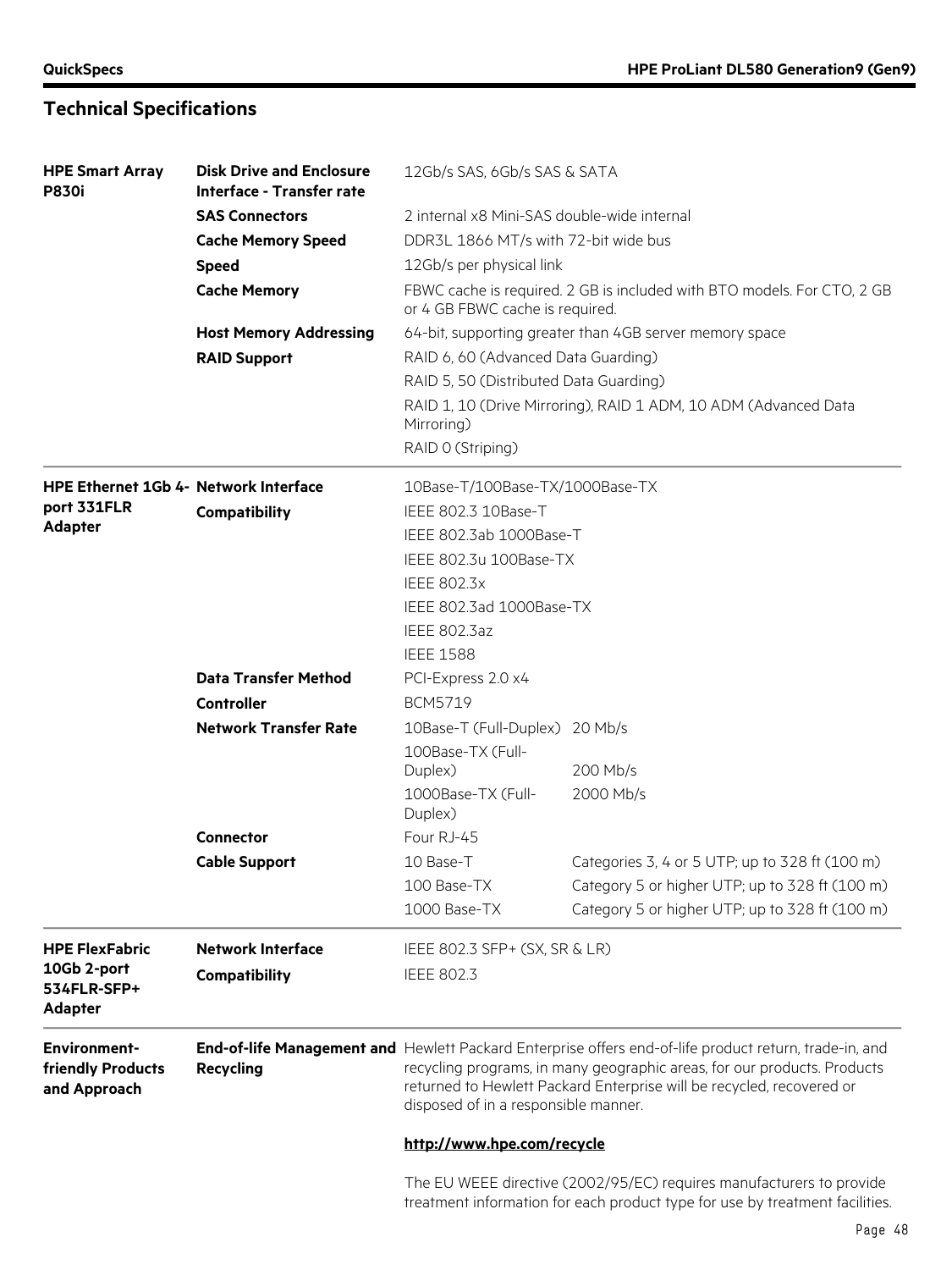This information (product disassembly instructions) is posted on the Hewlett Packard Enterprise web site. These instructions may be used by recyclers and other WEEE treatment facilities as well as Hewlett Packard Enterprise OEM customers who integrate and re-sell Hewlett Packard Enterprise equipment.

#### **<http://www.hpe.com/recycle>**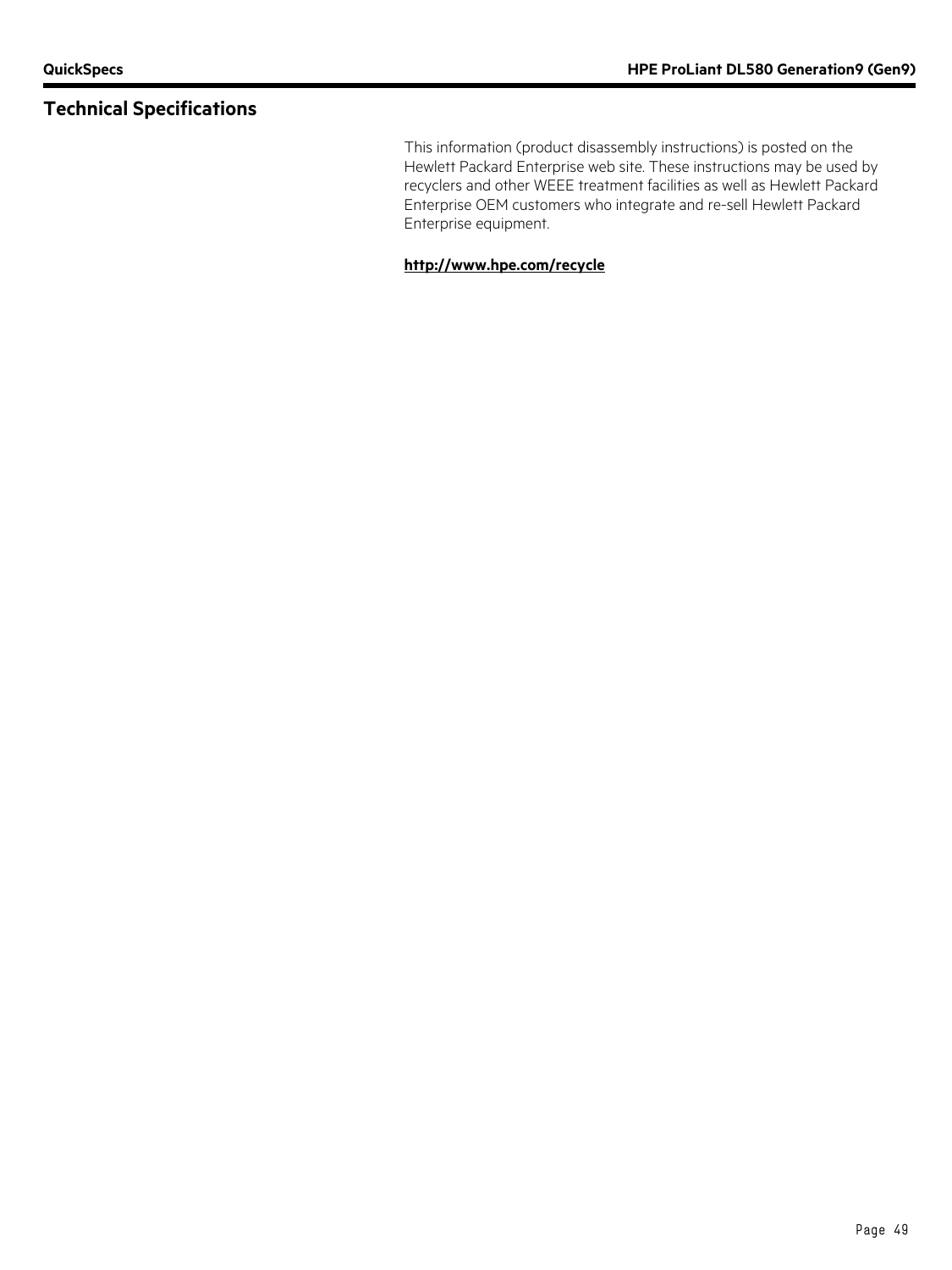# **Summary of Changes**

| <b>Date</b> | <b>Version History</b> | <b>Action</b> | <b>Description of Change</b>                                                                                                                                                                                                                          |
|-------------|------------------------|---------------|-------------------------------------------------------------------------------------------------------------------------------------------------------------------------------------------------------------------------------------------------------|
| 2-Oct-2017  | From Version 20 to 21  | Added         | Added 128GB memory.<br>Added new Solid State Drives offering.                                                                                                                                                                                         |
|             |                        | Changed       | Memory section was updated.                                                                                                                                                                                                                           |
| 7-Aug-2017  | From Version 19 to 20  | Added         | Added new Solid State Drives to the HPE Drives section.                                                                                                                                                                                               |
|             |                        | Changed       | Pre-Configured Models and HPE Networking section were<br>revised.                                                                                                                                                                                     |
| 5-Jun-2017  | From Version 18 to 19  | Added         | Added new Intel Xeon 8894 v4 processor.<br>Added 12G SAS SSDs (MU and RI) support.                                                                                                                                                                    |
|             |                        | Changed       | Processors, Memory and HPE Drives were updated.                                                                                                                                                                                                       |
| 27-Mar-2017 | From Version 17 to 18  | Changed       | HPE Storage Options section was revised.                                                                                                                                                                                                              |
|             |                        | Removed       | Secondary Riser was removed from Expansion Slots.                                                                                                                                                                                                     |
| 17-Feb-2017 | From Version 16 to 17  | Changed       | HPE Memory section under Core Options was revised.                                                                                                                                                                                                    |
| 13-Feb-2017 | From Version 15 to 16  | Added         | Added new HDD and SSD offering to the HPE Drives section.                                                                                                                                                                                             |
| 28-Nov-2016 | From Version 14 to 15  | Added         | Added new Hard Disk Drives and GPU options.<br>Added new New 100Gb Omnipath networking card.                                                                                                                                                          |
|             |                        | Changed       | HPE Computation and Graphics Accelerators, HPE Tape<br>Backup                                                                                                                                                                                         |
|             |                        | Removed       | Obsolete SKUs were removed from the QuickSpecs.                                                                                                                                                                                                       |
| 28-Oct-2016 | From Version 13 to 14  | Removed       | Obsolete Hard Drives were removed from the QuickSpecs.                                                                                                                                                                                                |
| 26-Sep-2016 | From Version 12 to 13  | Changed       | HPE Converged Infrastructure Management Software was<br>revised.<br>Smart Buy models section was updated for the NA version.                                                                                                                          |
| 15-Aug-2016 | From version 11 to 12  | Added         | Added new InfiniBand and Storage options.                                                                                                                                                                                                             |
|             |                        | Changed       | Pre-configured Models and Memory were revised.                                                                                                                                                                                                        |
| 6-Jun-2016  | From Version 10 to 11  | Added         | Added new Processors, Memory, HPE Drives, and HPE Disk<br>Backup options.                                                                                                                                                                             |
|             |                        | Changed       | HPE Processors, Chipset, Upgradeability, Graphics, Pre-<br>configured Models, Configuration Information - Factory<br>Integrated Models, HPE Memory, HPE Computation and<br>Graphics Accelerators, and Storage sections were revised.                  |
| 8-Apr-2016  | From Version 9 to 10   | Changed       | HPE Processors section was revised.                                                                                                                                                                                                                   |
| 31-Mar-2016 | From Version 8 to 9    | Added         | Added new controllers, new HDD offering, new networking<br>adapters, new security TPM module, and new transceiver.                                                                                                                                    |
|             |                        | Changed       | Network Controller, Embedded Management, Security, Service<br>and Support, Pre-configured Models, and Storage Options<br>sections were revised.                                                                                                       |
|             |                        | Removed       | Obsolete SKUs were removed from the QuickSpecs.                                                                                                                                                                                                       |
| 16-Feb-2016 | From Version 7 to 8    | Added         | New HDD offering was added to HPE Drives.                                                                                                                                                                                                             |
|             |                        | Changed       | Operating Systems and Virtualization Software Support for<br>ProLiant Servers, Pre-configured Models, Configuration<br>Information - Factory Integrated Models, HPE Power<br>Distribution Units (PDUs), and Technical Specifications were<br>revised. |
|             |                        | Removed       | Obsolete SKUs were removed from the QuickSpecs.                                                                                                                                                                                                       |
| 17-Dec-2015 | From Version 6 to 7    | Added         | Smart Buy models were added to the NA version.                                                                                                                                                                                                        |
| 1-Dec-2015  | From Version 5 to 6    | Added         | New SSD offering was added to HPE Drives.<br>New options added to HPE Infiniband, HPE PCIe Workload                                                                                                                                                   |